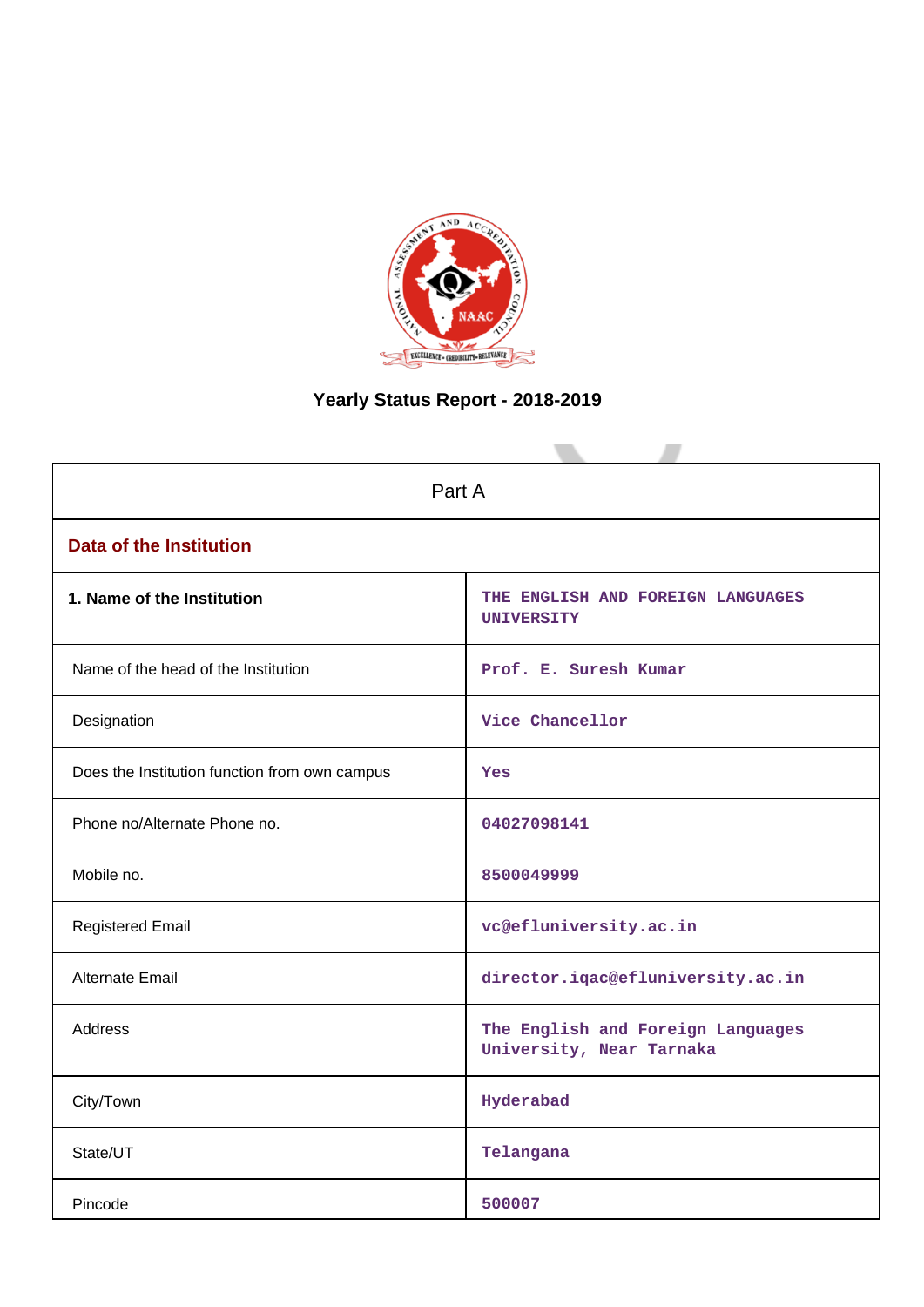| 2. Institutional Status                                                  |                                                |             |                                                                                                        |                                                                                                       |             |  |
|--------------------------------------------------------------------------|------------------------------------------------|-------------|--------------------------------------------------------------------------------------------------------|-------------------------------------------------------------------------------------------------------|-------------|--|
| University                                                               |                                                |             | Central                                                                                                |                                                                                                       |             |  |
| Type of Institution                                                      |                                                |             | Co-education                                                                                           |                                                                                                       |             |  |
| Location                                                                 |                                                |             | Urban                                                                                                  |                                                                                                       |             |  |
| <b>Financial Status</b>                                                  |                                                |             | central                                                                                                |                                                                                                       |             |  |
| Name of the IQAC co-ordinator/Director                                   |                                                |             |                                                                                                        | Prof. Hemalatha Nagarajan                                                                             |             |  |
| Phone no/Alternate Phone no.                                             |                                                |             | 04027689605                                                                                            |                                                                                                       |             |  |
| Mobile no.                                                               |                                                |             | 9885082500                                                                                             |                                                                                                       |             |  |
| <b>Registered Email</b>                                                  |                                                |             |                                                                                                        | director.iqac@efluniversity.ac.in                                                                     |             |  |
| <b>Alternate Email</b>                                                   |                                                |             |                                                                                                        | hemalatha@efluniversity.ac.in                                                                         |             |  |
| 3. Website Address                                                       |                                                |             |                                                                                                        |                                                                                                       |             |  |
|                                                                          | Web-link of the AQAR: (Previous Academic Year) |             |                                                                                                        | https://www.efluniversity.ac.in/Docu<br>ments/IOAC/TSUNGN10019 EFL%20UNIVERSITY<br>AQAR%202016-17.pdf |             |  |
| 4. Whether Academic Calendar prepared during<br>the year                 |                                                |             | Yes                                                                                                    |                                                                                                       |             |  |
| if yes, whether it is uploaded in the institutional website:<br>Weblink: |                                                |             | https://www.efluniversity.ac.in/images/<br>documents/5%20ANNUAL%20REPORT 2018-19 H<br>INDI_ENGLISH.pdf |                                                                                                       |             |  |
| <b>5. Accrediation Details</b>                                           |                                                |             |                                                                                                        |                                                                                                       |             |  |
| Cycle                                                                    | Grade                                          | <b>CGPA</b> | Year of                                                                                                | Validity                                                                                              |             |  |
|                                                                          |                                                |             | Accrediation                                                                                           | Period From                                                                                           | Period To   |  |
| $\overline{\mathbf{2}}$                                                  | $\mathbf{A}$                                   | 3.26        | 2016                                                                                                   | 25-May-2016                                                                                           | 24-May-2021 |  |
| 6. Date of Establishment of IQAC                                         |                                                |             | $31 - Jan - 2014$                                                                                      |                                                                                                       |             |  |
| 7. Internal Quality Assurance System                                     |                                                |             |                                                                                                        |                                                                                                       |             |  |
|                                                                          |                                                |             | Quality initiatives by IQAC during the year for promoting quality culture                              |                                                                                                       |             |  |
| Item /Title of the quality initiative by                                 |                                                |             | Date & Duration                                                                                        | Number of participants/ beneficiaries                                                                 |             |  |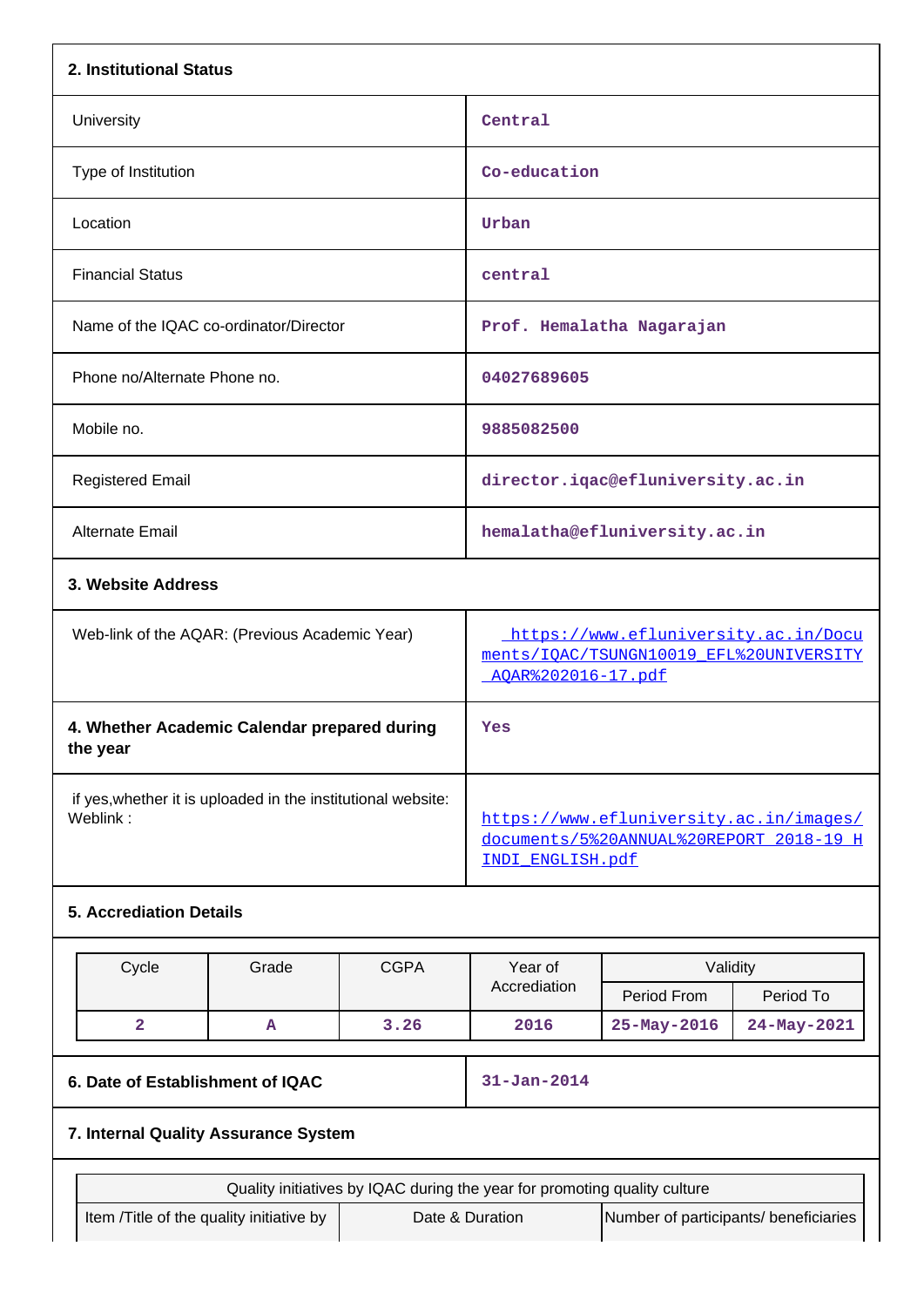| <b>IQAC</b>                                                                                                                                                                                                                                               |                                              |                        |                                   |  |                                |        |
|-----------------------------------------------------------------------------------------------------------------------------------------------------------------------------------------------------------------------------------------------------------|----------------------------------------------|------------------------|-----------------------------------|--|--------------------------------|--------|
| Segregated tabulation of<br>journal articles by<br>teachers in Scopus-<br>indexed and UGC-CARE<br>listed journals in<br>addition to other peer-<br>reviewed journal<br>publications;<br>digitization of data for<br>the annual reports and<br><b>AQAR</b> |                                              | $01 - Aug - 2018$<br>5 |                                   |  | 160                            |        |
|                                                                                                                                                                                                                                                           |                                              |                        | No Files Uploaded !!!             |  |                                |        |
| 8. Provide the list of Special Status conferred by Central/ State Government-<br>UGC/CSIR/DST/DBT/ICMR/TEQIP/World Bank/CPE of UGC etc.                                                                                                                   |                                              |                        |                                   |  |                                |        |
| Institution/Departmen<br>Scheme<br>t/Faculty                                                                                                                                                                                                              |                                              |                        | <b>Funding Agency</b>             |  | Year of award with<br>duration | Amount |
|                                                                                                                                                                                                                                                           |                                              |                        | No Data Entered/Not Applicable!!! |  |                                |        |
|                                                                                                                                                                                                                                                           |                                              |                        | No Files Uploaded !!!             |  |                                |        |
| <b>NAAC</b> guidelines:                                                                                                                                                                                                                                   | 9. Whether composition of IQAC as per latest |                        |                                   |  |                                |        |
| Upload latest notification of formation of IQAC                                                                                                                                                                                                           |                                              |                        | View File                         |  |                                |        |
| year :                                                                                                                                                                                                                                                    | 10. Number of IQAC meetings held during the  |                        |                                   |  |                                |        |
| The minutes of IQAC meeting and compliances to the<br>decisions have been uploaded on the institutional<br>website                                                                                                                                        |                                              |                        | Yes                               |  |                                |        |
| Upload the minutes of meeting and action taken report                                                                                                                                                                                                     |                                              |                        | <u>View File</u>                  |  |                                |        |
| 11. Whether IQAC received funding from any of<br>the funding agency to support its activities<br>during the year?                                                                                                                                         |                                              |                        | <b>No</b>                         |  |                                |        |
| 12. Significant contributions made by IQAC during the current year(maximum five bullets)                                                                                                                                                                  |                                              |                        |                                   |  |                                |        |

**• On 03072018, the IQAC conducted a meeting with members of the administrative and finance sections as well as staff of the office of the Controller of Examinations to apprise them of the procedures involved in compiling data for AQAR, Annual Report, Tripartite MoU, and NIRF Rankings. • On 05112018, the IQAC received a letter of compliancecumaction taken report concerning the procedures discussed in the meeting on 03072018 from the members of the administrative and finance sections as well as staff of the office of the Controller of Examinations. The measures taken include implementation of a system for periodic compilation of data, interdepartmental/intersection coordination and expediting**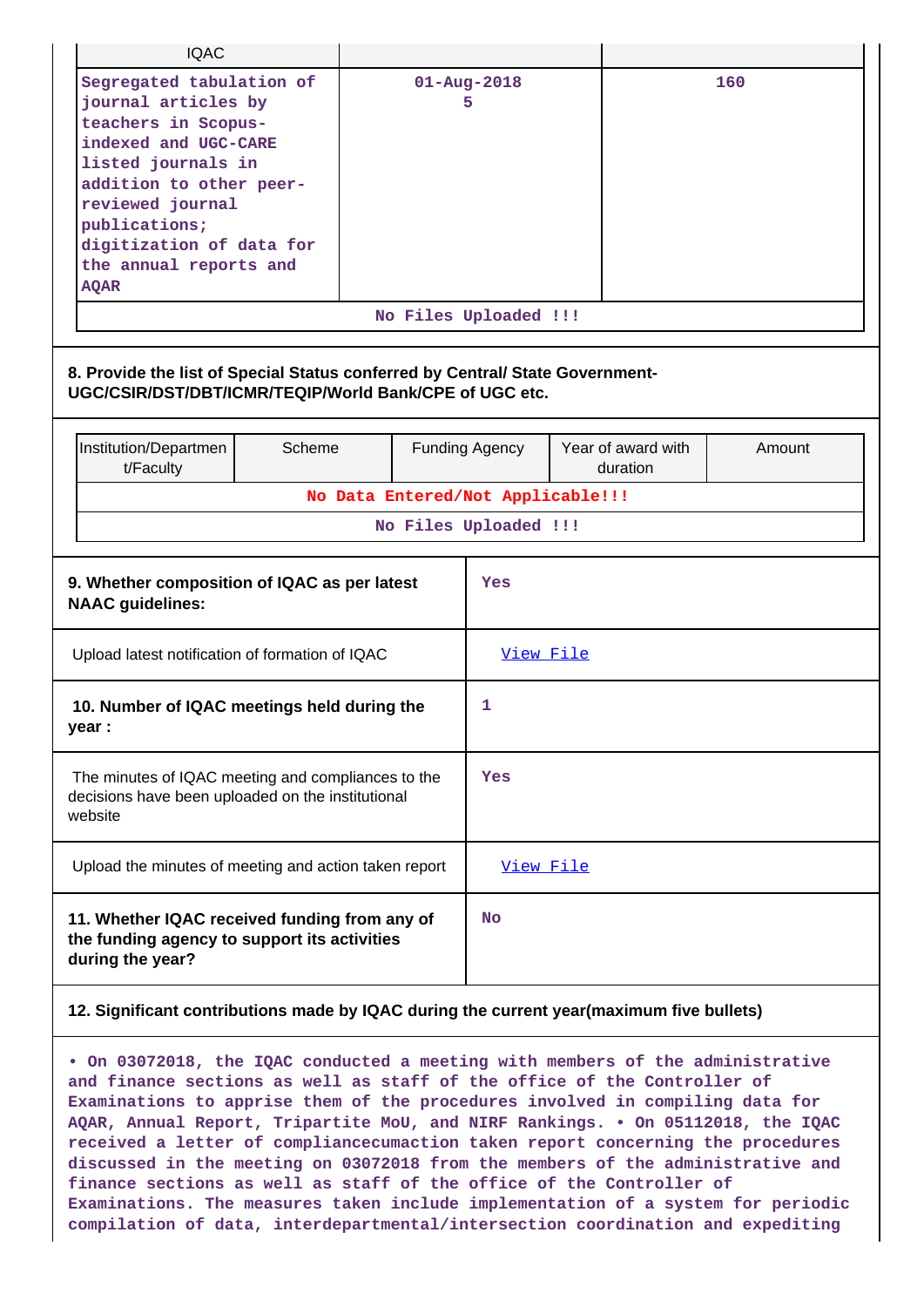**communication in this regard. • In order to enhance quality publications, IQAC started tabulating articles by the faculty in Scopusindexed and UGCCARE listed journals separately in addition to other peerreviewed journal publications. • IQAC also recommended inclusion of some highquality journals which were not yet part of the UGC CARE List. These included journals in interdisciplinary humanities and linguistics. • Awareness was generated among faculty and students about quality publications and the need to avoid predatory journals.**

#### [View File](https://assessmentonline.naac.gov.in/public/Postacc/Contribution/5621_Contribution.xlsx)

**13. Plan of action chalked out by the IQAC in the beginning of the academic year towards Quality Enhancement and outcome achieved by the end of the academic year**

| Plan of Action                                                                                                                                                                                                     | Achivements/Outcomes                                                                                                                                                                                                                                                                                                                                                                                                                                                                                                                                                                                                                                                                                                                                                                                                                                                                                                                                                                                                                                                                                                                                                                                        |
|--------------------------------------------------------------------------------------------------------------------------------------------------------------------------------------------------------------------|-------------------------------------------------------------------------------------------------------------------------------------------------------------------------------------------------------------------------------------------------------------------------------------------------------------------------------------------------------------------------------------------------------------------------------------------------------------------------------------------------------------------------------------------------------------------------------------------------------------------------------------------------------------------------------------------------------------------------------------------------------------------------------------------------------------------------------------------------------------------------------------------------------------------------------------------------------------------------------------------------------------------------------------------------------------------------------------------------------------------------------------------------------------------------------------------------------------|
| The University aimed at planning and<br>executing student-centred programmes to<br>instil a sense of community and<br>leadership in the students as well as<br>ensure their overall wellbeing.                     | The EFL University has digitized and<br>made online the following processes:<br>Leave records, students' enrolment,<br>students' life cycle, online entrance<br>test, and digitization of theses. The<br>University signed an MoU with NAD for<br>digitization of certificates. All<br>transactions are cashless. The Public<br>Financial Management System (PFMS) was<br>implemented and MHRD GGV Wi-Fi based<br>internet facilities were extended all<br>over the campus.                                                                                                                                                                                                                                                                                                                                                                                                                                                                                                                                                                                                                                                                                                                                 |
| The University planned to strengthen<br>University-Industry linkages by<br>enhancing the activities of the<br>Placement Cell and by establishing a<br>University-Industry Hub and through the<br>Finishing School. | The University initiated the launch of<br>9 online Journals; to promote research<br>at the University. The following is the<br>list of Journals. i) An International<br>Journal of literary studies ii) An<br>International Journal of Language<br>Sciences iii) An International Journal<br>of Language Teaching and Language<br>Studies iv) An International Journal of<br>European Languages v) An International<br>Journal of Arab and Asian Studies vi)<br>An International Journal of Linguistics<br>, Literature and Language Teaching vii)<br>An International Journal of Media<br>Studies viii) An Indian Journal of<br>Cultural Studies ix) Frameworks: An<br>International Journal of Cinema and<br>Moving Images. The EFL University was<br>WiFi enabled and has sophisticated<br>language laboratories with the latest<br>software to conduct research. The<br>Library was equipped with books in all<br>the major areas of research. Online<br>access to journals and databases was<br>available in the University. The focus<br>at the University has not only been on<br>quantity of research output but also on<br>quality. It introduced new anti-<br>plagiarism software. The University |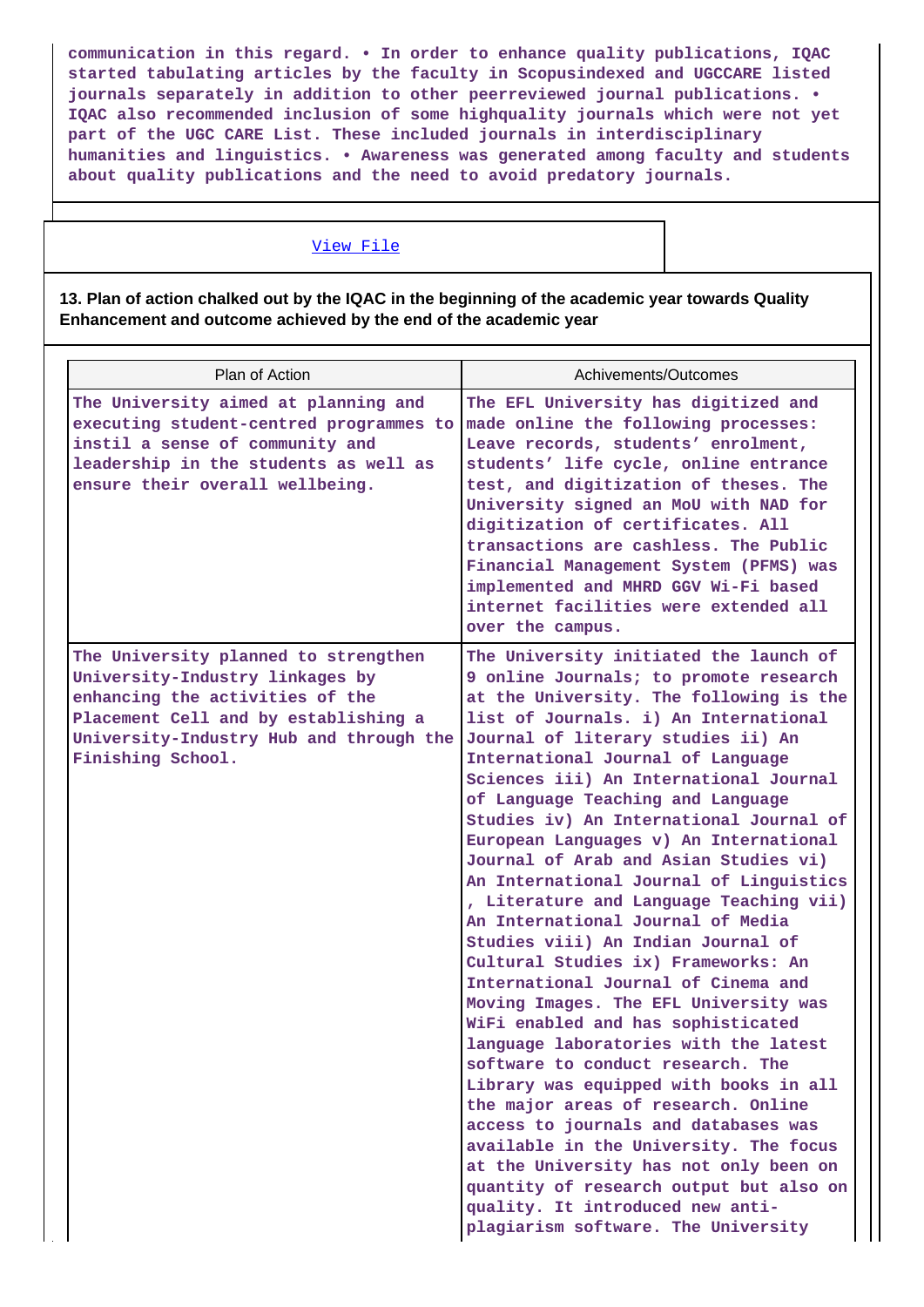|                                                                                                                                                                                                                                                                                                                                                                                               | also organized Seminars and Conferences<br>on a regular basis to update the<br>knowledge in the relevant field.                                                                                                                                                                                                                                                                                                                                                                                                                                                                                                                                                                                                                                                                                      |  |
|-----------------------------------------------------------------------------------------------------------------------------------------------------------------------------------------------------------------------------------------------------------------------------------------------------------------------------------------------------------------------------------------------|------------------------------------------------------------------------------------------------------------------------------------------------------------------------------------------------------------------------------------------------------------------------------------------------------------------------------------------------------------------------------------------------------------------------------------------------------------------------------------------------------------------------------------------------------------------------------------------------------------------------------------------------------------------------------------------------------------------------------------------------------------------------------------------------------|--|
| Concerted efforts were made by the<br>University to enhance equity and<br>diversity by increasing the number of<br>entrance examination centres, signing<br>MoUs with overseas universities, widely<br>circulating information related to<br>admission of foreign students through<br>consulates and embassies and increasing<br>activities under the aegis of the Equal<br>Opportunity Cell. | Number of centres was increased this<br>year for conduct of entrance<br>examinations. This ensured Pan-Indian<br>Access. The University signed MoUs with<br>30-35 Universities for student exchange<br>programmes. The enrolment of foreign<br>students increased. Information<br>brochure and related material<br>pertaining to the admission of foreign<br>students were sent to<br>consulates/embassies through the<br>Foreign Students' Office. International<br>hostels were increasingly made<br>available for men and women students.<br>Equal Opportunity Cell of the<br>university conducted coaching classes<br>for NET-JRF. National/ International<br>conferences/ Seminars were also<br>regularly organized for providing<br>exposure to students and for enhancing<br>their knowledge. |  |
| To strengthen and consolidate the newly<br>introduced specialized Postgraduate<br>programmes                                                                                                                                                                                                                                                                                                  | The EFLU introduced four new<br>PostGraduate Programmes in the year<br>2017 (M.A Literatures in English, M.A<br>Comparative Literature, M.A English<br>Language Teaching and M.A.<br>Linguistics). Student intake increased<br>during the year. New areas of teaching<br>and research were introduced as part of<br>these programmes.                                                                                                                                                                                                                                                                                                                                                                                                                                                                |  |
|                                                                                                                                                                                                                                                                                                                                                                                               | No Files Uploaded !!!                                                                                                                                                                                                                                                                                                                                                                                                                                                                                                                                                                                                                                                                                                                                                                                |  |
| 14. Whether AQAR was placed before statutory<br>body?                                                                                                                                                                                                                                                                                                                                         | Yes                                                                                                                                                                                                                                                                                                                                                                                                                                                                                                                                                                                                                                                                                                                                                                                                  |  |
| Name of Statutory Body                                                                                                                                                                                                                                                                                                                                                                        | <b>Meeting Date</b>                                                                                                                                                                                                                                                                                                                                                                                                                                                                                                                                                                                                                                                                                                                                                                                  |  |
| <b>Executive Council</b>                                                                                                                                                                                                                                                                                                                                                                      | 17-Dec-2018                                                                                                                                                                                                                                                                                                                                                                                                                                                                                                                                                                                                                                                                                                                                                                                          |  |
| 15. Whether NAAC/or any other accredited<br>body(s) visited IQAC or interacted with it to<br>assess the functioning?                                                                                                                                                                                                                                                                          | No                                                                                                                                                                                                                                                                                                                                                                                                                                                                                                                                                                                                                                                                                                                                                                                                   |  |
| 16. Whether institutional data submitted to<br><b>AISHE:</b>                                                                                                                                                                                                                                                                                                                                  | Yes                                                                                                                                                                                                                                                                                                                                                                                                                                                                                                                                                                                                                                                                                                                                                                                                  |  |
| <b>Year of Submission</b>                                                                                                                                                                                                                                                                                                                                                                     | 2019                                                                                                                                                                                                                                                                                                                                                                                                                                                                                                                                                                                                                                                                                                                                                                                                 |  |
| Date of Submission                                                                                                                                                                                                                                                                                                                                                                            | $04 - Feb - 2019$                                                                                                                                                                                                                                                                                                                                                                                                                                                                                                                                                                                                                                                                                                                                                                                    |  |
|                                                                                                                                                                                                                                                                                                                                                                                               |                                                                                                                                                                                                                                                                                                                                                                                                                                                                                                                                                                                                                                                                                                                                                                                                      |  |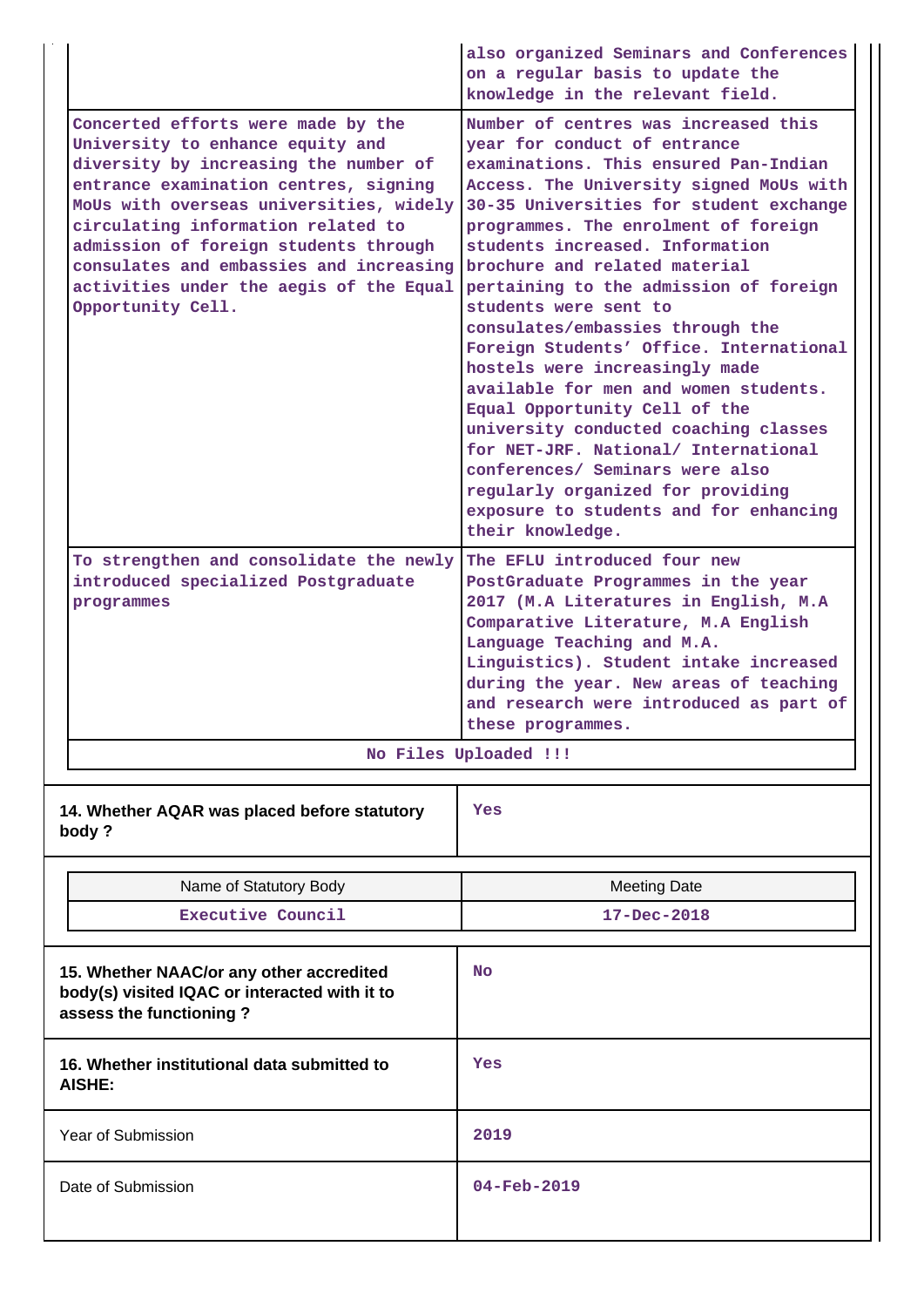**No**

| Part B                                                                                                                      |                                                    |                                                                                                   |                          |                          |                           |                                        |             |  |
|-----------------------------------------------------------------------------------------------------------------------------|----------------------------------------------------|---------------------------------------------------------------------------------------------------|--------------------------|--------------------------|---------------------------|----------------------------------------|-------------|--|
| <b>CRITERION I - CURRICULAR ASPECTS</b>                                                                                     |                                                    |                                                                                                   |                          |                          |                           |                                        |             |  |
| 1.1 - Curriculum Design and Development                                                                                     |                                                    |                                                                                                   |                          |                          |                           |                                        |             |  |
| 1.1.1 - Programmes for which syllabus revision was carried out during the Academic year                                     |                                                    |                                                                                                   |                          |                          |                           |                                        |             |  |
| Name of Programme                                                                                                           |                                                    | Programme Code                                                                                    |                          | Programme Specialization |                           | Date of Revision                       |             |  |
| MA                                                                                                                          |                                                    | <b>NA</b>                                                                                         |                          |                          | Literatures in<br>English |                                        | 01/08/2018  |  |
| View File<br>1.1.2 - Programmes/ courses focussed on employability/ entrepreneurship/ skill development during the Academic |                                                    |                                                                                                   |                          |                          |                           |                                        |             |  |
| year<br>Date of Introduction<br>Course with Code<br>Date of Introduction<br>Programme with<br>Programme                     |                                                    |                                                                                                   |                          |                          |                           |                                        |             |  |
| Code                                                                                                                        | Specialization                                     |                                                                                                   |                          |                          |                           |                                        |             |  |
| <b>MA</b>                                                                                                                   | English<br>Language<br>Teaching                    |                                                                                                   |                          | <b>Nill</b>              |                           | Innovation in<br>ELT                   | 01/01/2019  |  |
| <b>MA</b>                                                                                                                   | Teaching<br>English as a<br><b>Second Language</b> | Nill                                                                                              |                          |                          |                           | <b>ELE 231:</b><br>Teaching<br>Grammar | 02/01/2019  |  |
| PG Diploma                                                                                                                  | Teaching of<br>English<br>(Regular Mode)           |                                                                                                   | Nill                     |                          |                           | English<br>Language<br>Teaching        | 01/01/2019  |  |
| <b>BEd</b>                                                                                                                  | English<br>Language<br>Teaching                    |                                                                                                   |                          | Nill                     | Innovation in<br>ELT      |                                        | 01/01/2019  |  |
| PG Diploma                                                                                                                  | Teaching of<br>Arabic                              |                                                                                                   |                          | 01/08/2018               |                           | Nill                                   | <b>Nill</b> |  |
| PG Diploma                                                                                                                  | Teaching of<br>English<br>(Distance Mode)          |                                                                                                   |                          | 01/08/2018               |                           | Nill                                   | Nill        |  |
|                                                                                                                             |                                                    |                                                                                                   |                          | View File                |                           |                                        |             |  |
| 1.2 - Academic Flexibility                                                                                                  |                                                    |                                                                                                   |                          |                          |                           |                                        |             |  |
| 1.2.1 - New programmes/courses introduced during the Academic year                                                          |                                                    |                                                                                                   |                          |                          |                           |                                        |             |  |
| Programme/Course                                                                                                            |                                                    |                                                                                                   | Programme Specialization |                          |                           | Dates of Introduction                  |             |  |
| PhD or DPhil                                                                                                                |                                                    | Cultural Studies (The<br>Course Module on "Gender<br>and Sexuality" was                           |                          |                          | 01/10/2018                |                                        |             |  |
|                                                                                                                             |                                                    | introduced in the course<br>"Cultural Theory" as part<br>of PhD in Cultural<br>Studies.)          |                          |                          |                           |                                        |             |  |
| PhD or DPhil                                                                                                                |                                                    | Linguistics (The Course<br>" LS 413 -Similar<br>Sounding Voices" was<br>introduced as part of PhD |                          |                          | 01/01/2019                |                                        |             |  |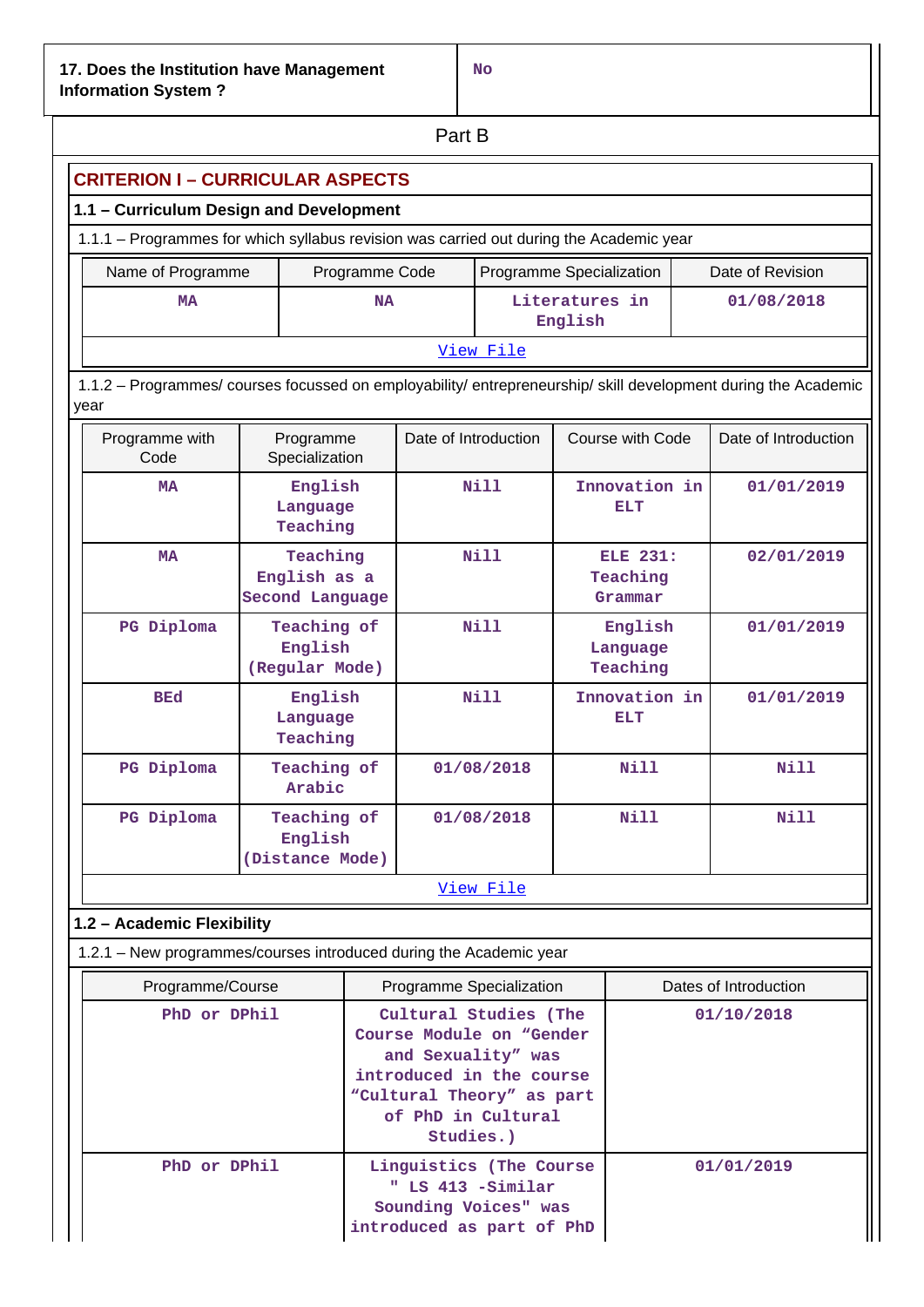|                                                                                                         | in Linguistics and<br>Phonetics.)                                                                                                                           |            |  |  |  |  |
|---------------------------------------------------------------------------------------------------------|-------------------------------------------------------------------------------------------------------------------------------------------------------------|------------|--|--|--|--|
| PhD or DPhil                                                                                            | Linguistics (The Course<br>" LS 412- Phonetic Bases<br>of Speaker<br>Identification" was<br>introduced as part of PhD<br>in Linguistics and<br>Phonetics.)) | 01/01/2019 |  |  |  |  |
| PhD or DPhil                                                                                            | Linguistics (The Course<br>"LS 411- Forensic Speaker<br>Identification" was<br>introduced as part of PhD<br>in Linguistics and<br>Phonetics.)               | 01/08/2018 |  |  |  |  |
| <b>MA</b>                                                                                               | Linguistics (The Course<br>"Semantics III" was<br>introduced as part of MA<br>Linguistics.)                                                                 | 01/08/2018 |  |  |  |  |
| <b>MA</b>                                                                                               | Linguistics (The Course<br>"Introduction to<br>Optimality Theory:<br>Phonology II" was<br>introduced as part of MA<br>Linguistics.)                         | 01/08/2018 |  |  |  |  |
| PhD or DPhil                                                                                            | The Course "LS 411-<br>Forensic Speaker<br>Identification" was<br>introduced as part of PhD<br>in Computational<br>Linguistics.                             | 01/08/2018 |  |  |  |  |
|                                                                                                         | View File                                                                                                                                                   |            |  |  |  |  |
| 1.2.2 - Programmes in which Choice Based Credit System (CBCS)/Elective Course System implemented at the |                                                                                                                                                             |            |  |  |  |  |

University level during the Academic year.

| Name of programmes adopting<br><b>CBCS</b> | Programme Specialization | Date of implementation of<br><b>CBCS/Elective Course System</b> |  |  |  |  |  |
|--------------------------------------------|--------------------------|-----------------------------------------------------------------|--|--|--|--|--|
| <b>BEd</b>                                 | Education                | 01/08/2018                                                      |  |  |  |  |  |
| <b>BA</b>                                  | English Honours          | 01/08/2018                                                      |  |  |  |  |  |
| <b>BA</b>                                  | Arabic                   | 01/08/2018                                                      |  |  |  |  |  |
| <b>BA</b>                                  | Japanese                 | 01/08/2018<br>01/08/2018                                        |  |  |  |  |  |
| <b>BA</b>                                  | Korean                   |                                                                 |  |  |  |  |  |
| <b>BA</b>                                  | Spanish                  | 01/08/2018                                                      |  |  |  |  |  |
| <b>BA</b>                                  | French                   | 01/08/2018                                                      |  |  |  |  |  |
| <b>MA</b>                                  | English (Cafeteria)      | 01/08/2018                                                      |  |  |  |  |  |
| 1.3 - Curriculum Enrichment                |                          |                                                                 |  |  |  |  |  |

1.3.1 – Value-added courses imparting transferable and life skills offered during the year

|  | Value Added Courses |
|--|---------------------|

**Listening and Speaking 120 and 120 and 120 and 120 and 120 and 120 and 120 and 120 and 120 and 120 and 120 and 120 and 120 and 120 and 120 and 120 and 120 and 120 and 120 and 120 and 120 and 120 and 120 and 120 and 120 an** 

Date of Introduction **Number of Students Enrolled**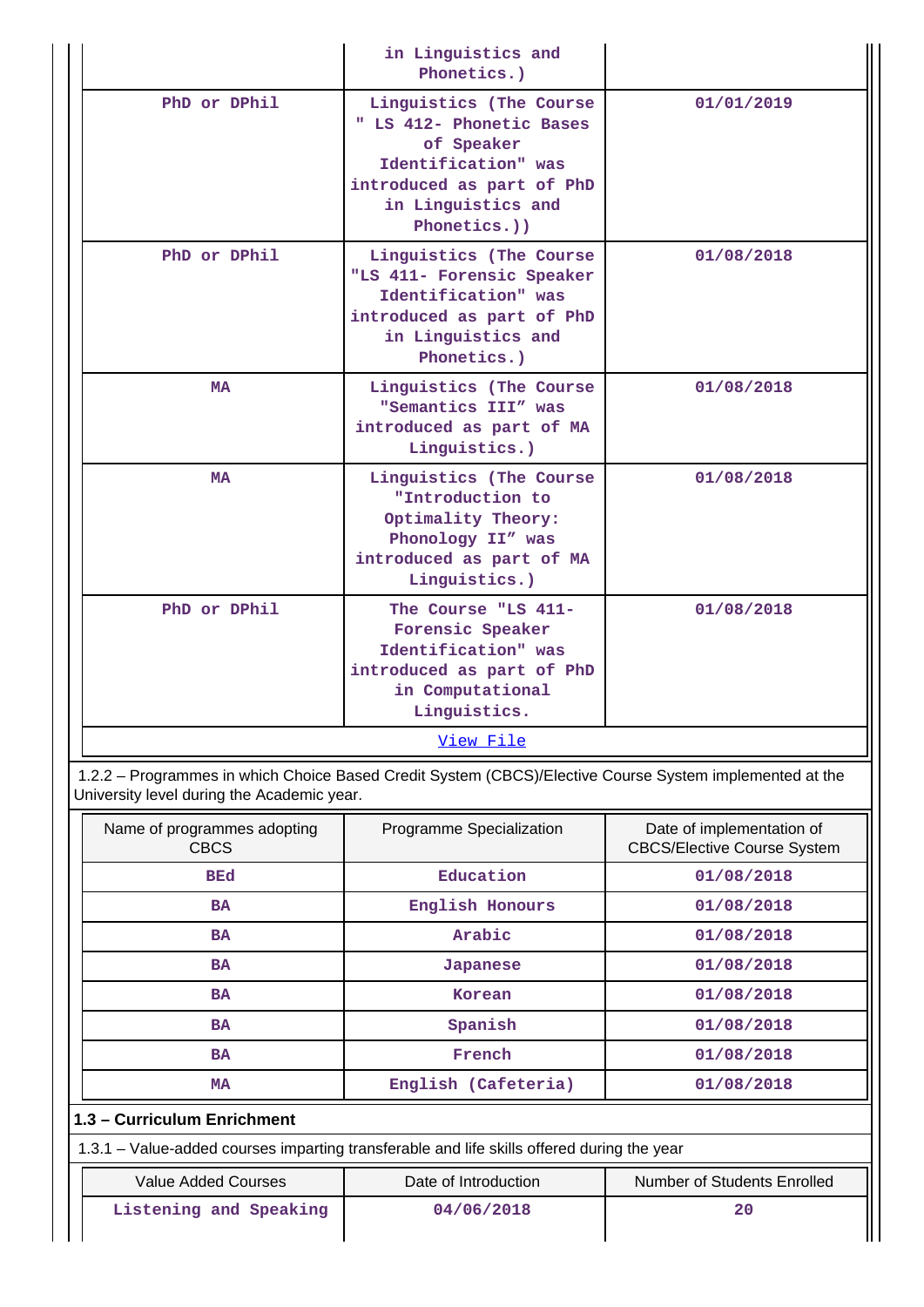| Training Programme)                                                     |                          |                                                                                                              |  |  |  |  |  |  |
|-------------------------------------------------------------------------|--------------------------|--------------------------------------------------------------------------------------------------------------|--|--|--|--|--|--|
| Speaking (as part of<br>Non-Formal Courses and<br>Resources)            | 02/07/2018               | 40                                                                                                           |  |  |  |  |  |  |
| 80-Hour Proficiency<br>Course in Chinese - 2                            | 11/06/2018               | 38                                                                                                           |  |  |  |  |  |  |
| 160-Hour Proficiency<br>Course in English - XXIII                       | 13/08/2018               | 223                                                                                                          |  |  |  |  |  |  |
| 40-Hour Proficiency<br>Course in English - XXII                         | 03/12/2018               | 107                                                                                                          |  |  |  |  |  |  |
| 160-Hour Proficiency<br>Course in English - XXIV                        | 13/08/2018               | 150                                                                                                          |  |  |  |  |  |  |
| 40-Hour Proficiency<br>Course in English - XXIII                        | 03/12/2018               | 138                                                                                                          |  |  |  |  |  |  |
| Two-week Training<br>Programme for FLAIR,<br>Government of Kerala       | 04/02/2019               | 25                                                                                                           |  |  |  |  |  |  |
|                                                                         | View File                |                                                                                                              |  |  |  |  |  |  |
| 1.3.2 - Field Projects / Internships under taken during the year        |                          |                                                                                                              |  |  |  |  |  |  |
| Project/Programme Title                                                 | Programme Specialization | No. of students enrolled for Field<br>Projects / Internships                                                 |  |  |  |  |  |  |
| <b>Nill</b>                                                             | <b>NA</b>                | <b>Nill</b>                                                                                                  |  |  |  |  |  |  |
|                                                                         | No file uploaded.        |                                                                                                              |  |  |  |  |  |  |
| 1.4 - Feedback System                                                   |                          |                                                                                                              |  |  |  |  |  |  |
| 1.4.1 - Whether structured feedback received from all the stakeholders. |                          |                                                                                                              |  |  |  |  |  |  |
| Students                                                                |                          | Yes                                                                                                          |  |  |  |  |  |  |
| <b>Teachers</b>                                                         |                          | <b>Yes</b>                                                                                                   |  |  |  |  |  |  |
| <b>Employers</b>                                                        |                          | No.                                                                                                          |  |  |  |  |  |  |
| Alumni                                                                  |                          | No                                                                                                           |  |  |  |  |  |  |
|                                                                         |                          | No                                                                                                           |  |  |  |  |  |  |
| Parents                                                                 |                          | 1.4.2 – How the feedback obtained is being analyzed and utilized for overall development of the institution? |  |  |  |  |  |  |
| (maximum 500 words)                                                     |                          |                                                                                                              |  |  |  |  |  |  |
| <b>Feedback Obtained</b>                                                |                          |                                                                                                              |  |  |  |  |  |  |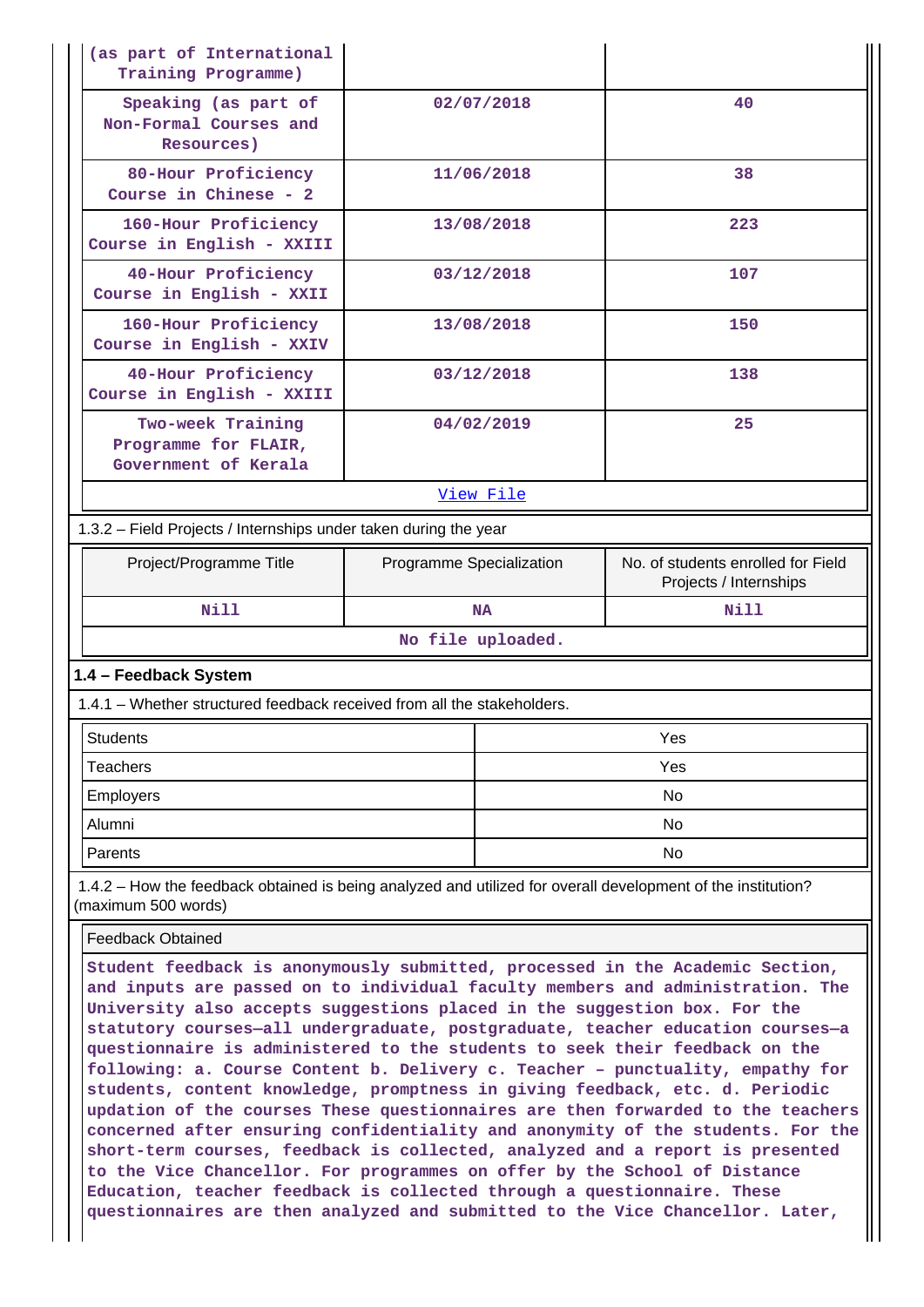# **CRITERION II – TEACHING- LEARNING AND EVALUATION**

#### **2.1 – Student Enrolment and Profile**

| 2.1.1 - Demand Ratio during the year |                                                          |                              |                                   |                          |  |  |  |
|--------------------------------------|----------------------------------------------------------|------------------------------|-----------------------------------|--------------------------|--|--|--|
| Name of the<br>Programme             | Programme<br>Specialization                              | Number of seats<br>available | Number of<br>Application received | <b>Students Enrolled</b> |  |  |  |
| MA                                   | Hindi                                                    | 20                           | 34                                | 10                       |  |  |  |
| <b>MA</b>                            | Journalism<br>and Mass<br>Communication                  | 50                           | 406                               | 26                       |  |  |  |
| <b>MA</b>                            | English in<br>a11<br>Specialization                      | 490                          | 3507                              | 342                      |  |  |  |
| <b>MA</b>                            | English<br>Cafeteria                                     | 160                          | 1725                              | 130                      |  |  |  |
| PG Diploma                           | Postgraduate<br>Diploma in The<br>Teaching of<br>Arabic  | 20                           | $\overline{\mathbf{4}}$           | $\overline{\mathbf{4}}$  |  |  |  |
| PG Diploma                           | Postgraduate<br>Diploma in the<br>Teaching of<br>English | 60                           | 192                               | 38                       |  |  |  |
| <b>BEd</b>                           | English                                                  | 50                           | 299                               | 45                       |  |  |  |
| <b>BA</b>                            | Foreign<br>Languages                                     | 120                          | 1015                              | 105                      |  |  |  |
| <b>BA</b>                            | Journalism<br>and Mass<br>Communication                  | 20                           | 163                               | $\overline{\mathbf{4}}$  |  |  |  |
| <b>BA</b>                            | English                                                  | 100                          | 2792                              | 81                       |  |  |  |
|                                      |                                                          | View File                    |                                   |                          |  |  |  |
|                                      |                                                          |                              |                                   |                          |  |  |  |

# **2.2 – Catering to Student Diversity**

2.2.1 – Student - Full time teacher ratio (current year data)

| Year | Number of<br>students enrolled<br>in the institution<br>(UG) | Number of<br>students enrolled<br>in the institution<br>(PG) | Number of<br>fulltime teachers<br>available in the<br>institution<br>teaching only UG teaching only PG<br>courses | Number of<br>fulltime teachers<br>available in the<br>institution<br>courses | Number of<br>teachers<br>teaching both UG<br>and PG courses |
|------|--------------------------------------------------------------|--------------------------------------------------------------|-------------------------------------------------------------------------------------------------------------------|------------------------------------------------------------------------------|-------------------------------------------------------------|
|      |                                                              |                                                              |                                                                                                                   |                                                                              |                                                             |
| 2018 | 235                                                          | 383                                                          | 80                                                                                                                | 70                                                                           | 150                                                         |

#### **2.3 – Teaching - Learning Process**

 2.3.1 – Percentage of teachers using ICT for effective teaching with Learning Management Systems (LMS), Elearning resources etc. (current year data)

| Number of<br>Teachers on Roll | Number of<br>teachers using<br>ICT (LMS, e-<br>Resources) | <b>ICT Tools and</b><br>resources<br>available | Number of ICT<br>enabled<br><b>Classrooms</b> | Numberof smart<br>classrooms | E-resources and<br>techniques used |
|-------------------------------|-----------------------------------------------------------|------------------------------------------------|-----------------------------------------------|------------------------------|------------------------------------|
|                               |                                                           |                                                |                                               |                              |                                    |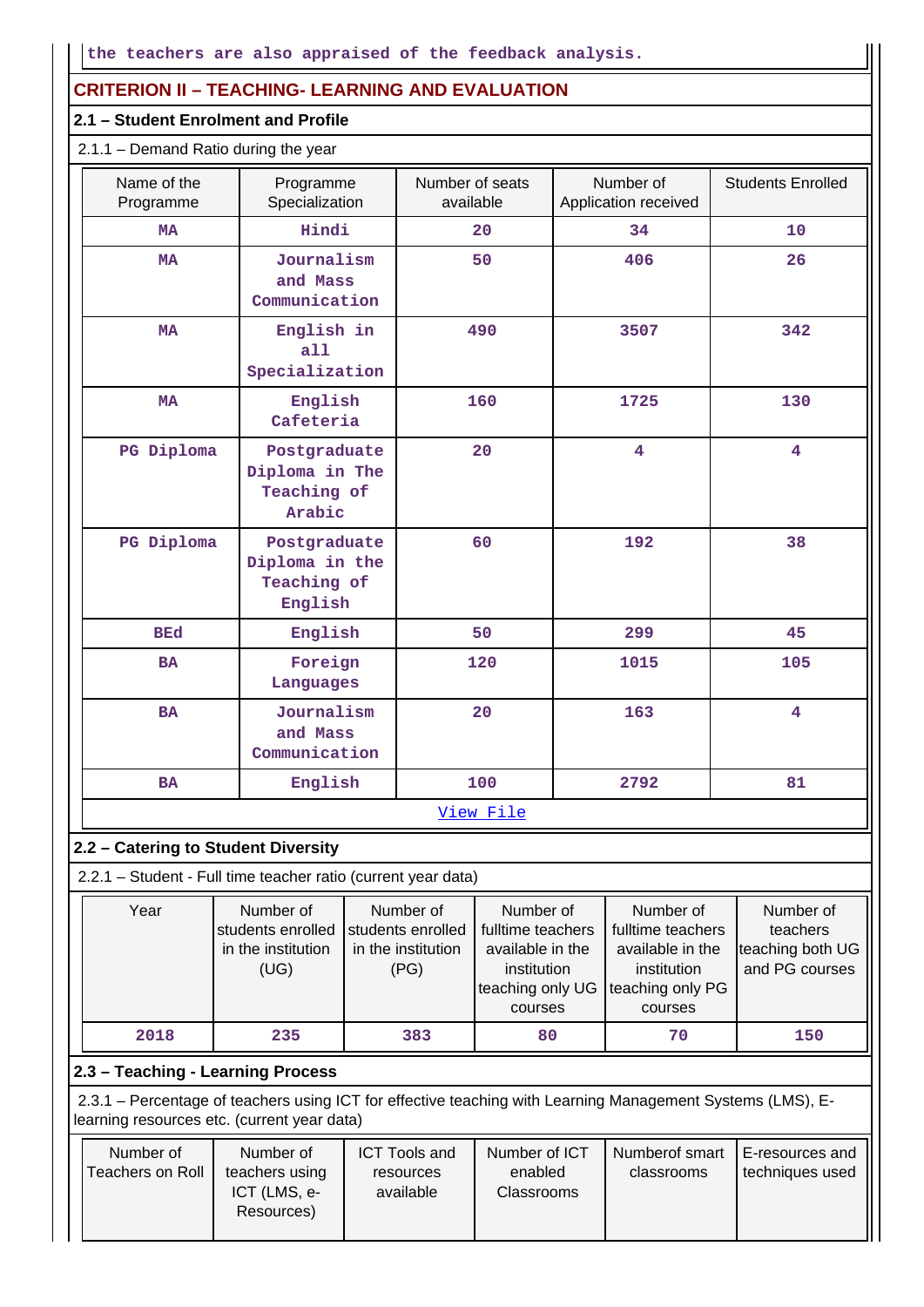| 186                                  | 169 | Nill |                                              | 75 |  |  |  |
|--------------------------------------|-----|------|----------------------------------------------|----|--|--|--|
| View File of ICT Tools and resources |     |      |                                              |    |  |  |  |
|                                      |     |      | View File of E-resources and techniques used |    |  |  |  |

#### 2.3.2 – Students mentoring system available in the institution? Give details. (maximum 500 words)

 Individual faculty members mentor students, focusing on their curricular and co-curricular development. The University established a Finishing School in 2018 with an intention to train and improve the communication skills, etiquette, mannerism, leadership qualities and personality development of students who would be graduating from the University. The School endeavours to channelize students' energy towards attaining proficiency in linguistic articulation, expert life management, and meticulous career planning. The School provides an opportunity to refine various aspects of the student's personality so that s/he is able to achieve maximum returns in the outer world. Its objectives include inculcating: I. Articulation and Soft skills: 1. To improve interpersonal and communication skills 2. To improve Listening, Speaking, Reading and Writing [LSRW] skills 3. To improve vocabulary and lexicographical skills 4. To develop effective writing skills with focus on market-oriented writing requirements II. Personality Development and Life Skills: 1. To develop assertiveness, equanimity, perseverance and motivation 2. To teach effective career planning and management 3. To enhance decision making, problem solving and stress managing strategies 4. To develop critical and creative thinking III. Cross-Cultural Sensitivity and Courteous Behaviour: 1. To train students in cultural etiquette, forms of politeness and social deportment 2. To educate students with respect to civil affability and refined gentility 3. To train students with respect to social intelligence and gelotology 4. To develop networking etiquette and interpersonal management IV. Environment Consciousness and Social Responsibility: 1. Respecting one's environment and maintaining green surroundings 2. Human values and social responsibility The Finishing School organized a three-day workshop on "Developing Speaking and Writing Skills" on 18-20 September 2018. It aimed to provide expert guidance on honing speaking and writing skills to students of final year Bachelors' and Masters' programmes in Foreign Languages. 40 students participated in the workshop, which consisted of six intensive sessions conducted by expert faculty of the university. On 5 February 2019, a talk on "How to Prepare for a Good Teaching Demonstration (Demo)?" was organized. The talk was directed towards students of B.Ed and PGCTE/PGDTE programmes. 70 students participated. They received directions on preparing good lesson plans. On 2 April 2019, Mr. Aravind Kumar K. delivered a talk titled "What should Students Know about Microsoft Office and Robohelp?" Aravind Kumar K. is a software trainer and an expert in computer languages such as C, C, Java, Data Structure, Python and Oracle. He is associated with giants in the area of software and hardware technology such as Microsoft and IBM and conducts workshops on Data integration. The School organized a two-day workshop on Aspects of Thesis Writing by Prof. Narayana Chandran, University of Hyderabad, on 23-24 May 2019, to train PhD participants of the University in planning and organizing a commendable thesis in the Humanities. On 23-24 May 2019, Prof. G. V. N. Raju and Mrs. Chandana conducted sessions on Personality Development.

|                                                                |                                                                                                                                                                                                | Number of students enrolled in the<br>institution |     | Number of fulltime teachers |                                                                                     |                                             | Mentor: Mentee Ratio   |                             |     |                                                                                       |
|----------------------------------------------------------------|------------------------------------------------------------------------------------------------------------------------------------------------------------------------------------------------|---------------------------------------------------|-----|-----------------------------|-------------------------------------------------------------------------------------|---------------------------------------------|------------------------|-----------------------------|-----|---------------------------------------------------------------------------------------|
|                                                                |                                                                                                                                                                                                | 1405                                              |     |                             |                                                                                     | 186                                         |                        | 1:8                         |     |                                                                                       |
|                                                                | 2.4 - Teacher Profile and Quality                                                                                                                                                              |                                                   |     |                             |                                                                                     |                                             |                        |                             |     |                                                                                       |
| 2.4.1 – Number of full time teachers appointed during the year |                                                                                                                                                                                                |                                                   |     |                             |                                                                                     |                                             |                        |                             |     |                                                                                       |
|                                                                | No. of sanctioned<br>positions                                                                                                                                                                 | No. of filled positions                           |     | Vacant positions            |                                                                                     | Positions filled during<br>the current year |                        | No. of faculty with<br>Ph.D |     |                                                                                       |
|                                                                | 238                                                                                                                                                                                            |                                                   | 194 |                             | 44                                                                                  |                                             | Nill                   |                             | 151 |                                                                                       |
|                                                                | 2.4.2 – Honours and recognition received by teachers (received awards, recognition, fellowships at State, National,<br>International level from Government, recognised bodies during the year) |                                                   |     |                             |                                                                                     |                                             |                        |                             |     |                                                                                       |
|                                                                | Year of Award                                                                                                                                                                                  |                                                   |     | international level         | Name of full time teachers<br>receiving awards from<br>state level, national level, |                                             | Designation            |                             |     | Name of the award,<br>fellowship, received from<br>Government or recognized<br>bodies |
|                                                                | 2018                                                                                                                                                                                           |                                                   |     |                             | Dr. Mahmood Alam                                                                    |                                             | Assistant<br>Professor |                             |     | Received "John<br>Gilchrist Award"<br>2015 for the book<br>entitled                   |

 $\mathbf l$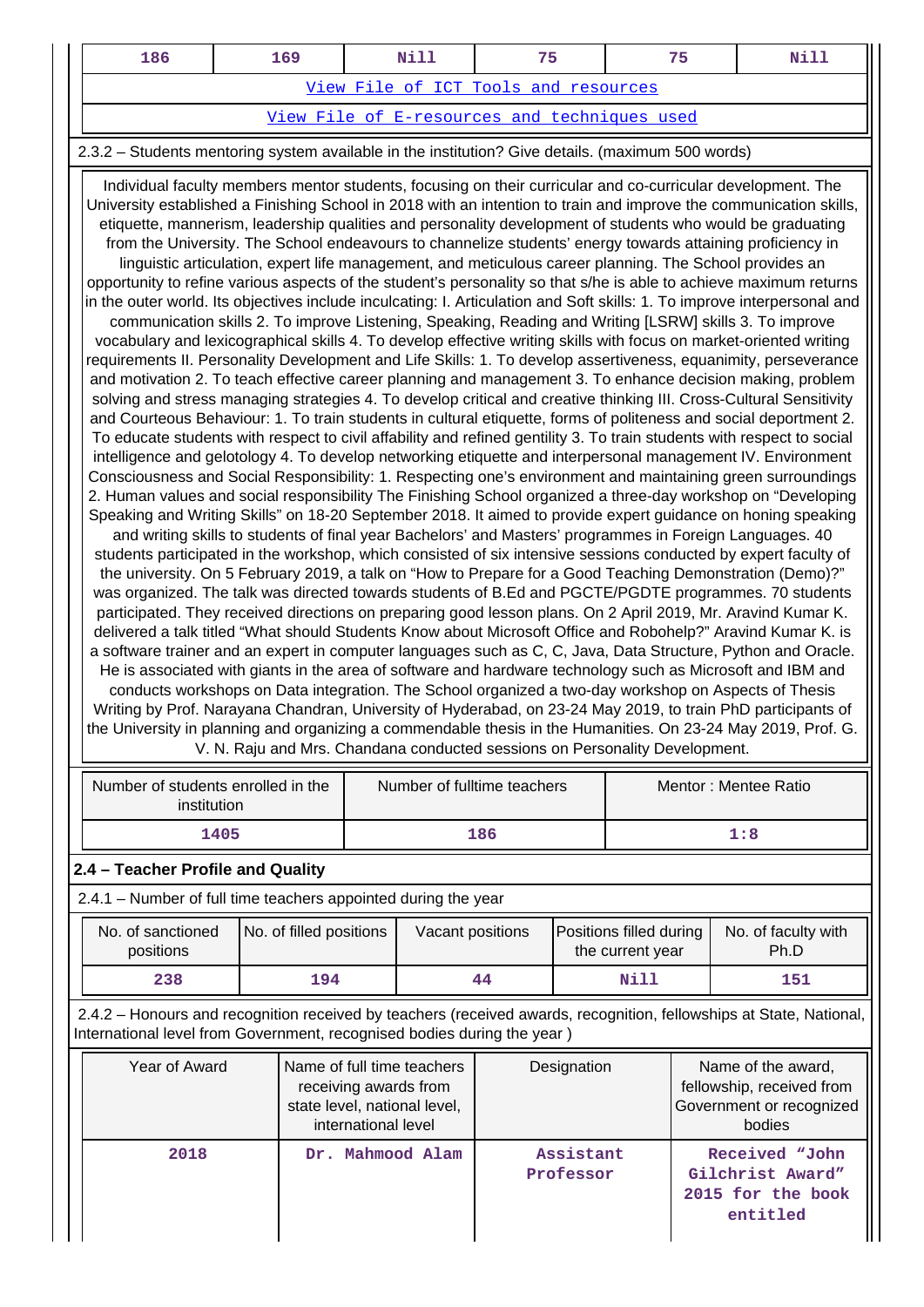|                                                                                                                                                                        |                                   |               |                        |                                             |                                                                                       | "Mujassema" form<br>West Bengal Urdu<br>Academy, Govt. of<br>West Bengal in<br>2017.                                                                                                                                     |
|------------------------------------------------------------------------------------------------------------------------------------------------------------------------|-----------------------------------|---------------|------------------------|---------------------------------------------|---------------------------------------------------------------------------------------|--------------------------------------------------------------------------------------------------------------------------------------------------------------------------------------------------------------------------|
| 2018                                                                                                                                                                   | Dr. Vinay Kumar<br>Gupta          |               | Assistant<br>Professor |                                             |                                                                                       | Shastri Mobility<br>Programme (SMP),<br>Shastri Indo-<br>Canadian Institute                                                                                                                                              |
| 2018                                                                                                                                                                   | Prof. K. Padmini<br>Shankar       |               | Professor              |                                             |                                                                                       | Fulbright-Nehru<br>Fellowship for<br>International<br>Education<br>Administrators<br>(IEAS), from the<br>United States-India<br>Educational<br>Foundation (USIEF),<br>The Fulbright<br>Commission of<br>India, New Delhi |
| 2018                                                                                                                                                                   | Dr. Smita Joseph                  |               | Assistant<br>Professor |                                             |                                                                                       | Alumni<br>Facilitator for the<br>AE E-Teacher<br>Program                                                                                                                                                                 |
| 2019                                                                                                                                                                   | Dr. Mousumi G.<br>Banerjee        |               |                        | Associate<br>Professor                      |                                                                                       | The Fulbright-<br>Nehru Postdoctoral<br>Research<br>Fellowship,<br>2019-2020, from the<br>United States-India<br>Educational<br>Foundation (USIEF),<br>The Fulbright<br>Commission of<br>India, New Delhi                |
| 2019                                                                                                                                                                   | Dr. Mousumi G.<br><b>Banerjee</b> |               | Associate<br>Professor |                                             | Associateship,<br>from the Indian<br>Institute of<br>Advanced Study<br>(IIAS), Shimla |                                                                                                                                                                                                                          |
| 2018                                                                                                                                                                   | Dr. S.S. Rajput                   |               |                        | Associate<br>Professor                      |                                                                                       | Irkusk Library<br>Catalogue                                                                                                                                                                                              |
|                                                                                                                                                                        |                                   |               | View File              |                                             |                                                                                       |                                                                                                                                                                                                                          |
| 2.5 - Evaluation Process and Reforms<br>2.5.1 – Number of days from the date of semester-end/ year- end examination till the declaration of results during<br>the year |                                   |               |                        |                                             |                                                                                       |                                                                                                                                                                                                                          |
| Programme Name                                                                                                                                                         | Programme Code                    | Semester/year |                        | Last date of the last<br>semester-end/year- |                                                                                       | Date of declaration of<br>results of semester-                                                                                                                                                                           |
|                                                                                                                                                                        |                                   |               |                        | end examination                             |                                                                                       | end/ year- end<br>examination                                                                                                                                                                                            |
| <b>MA</b>                                                                                                                                                              | Cafeteria                         |               | 2018                   | 30/04/2018                                  |                                                                                       | 24/05/2018                                                                                                                                                                                                               |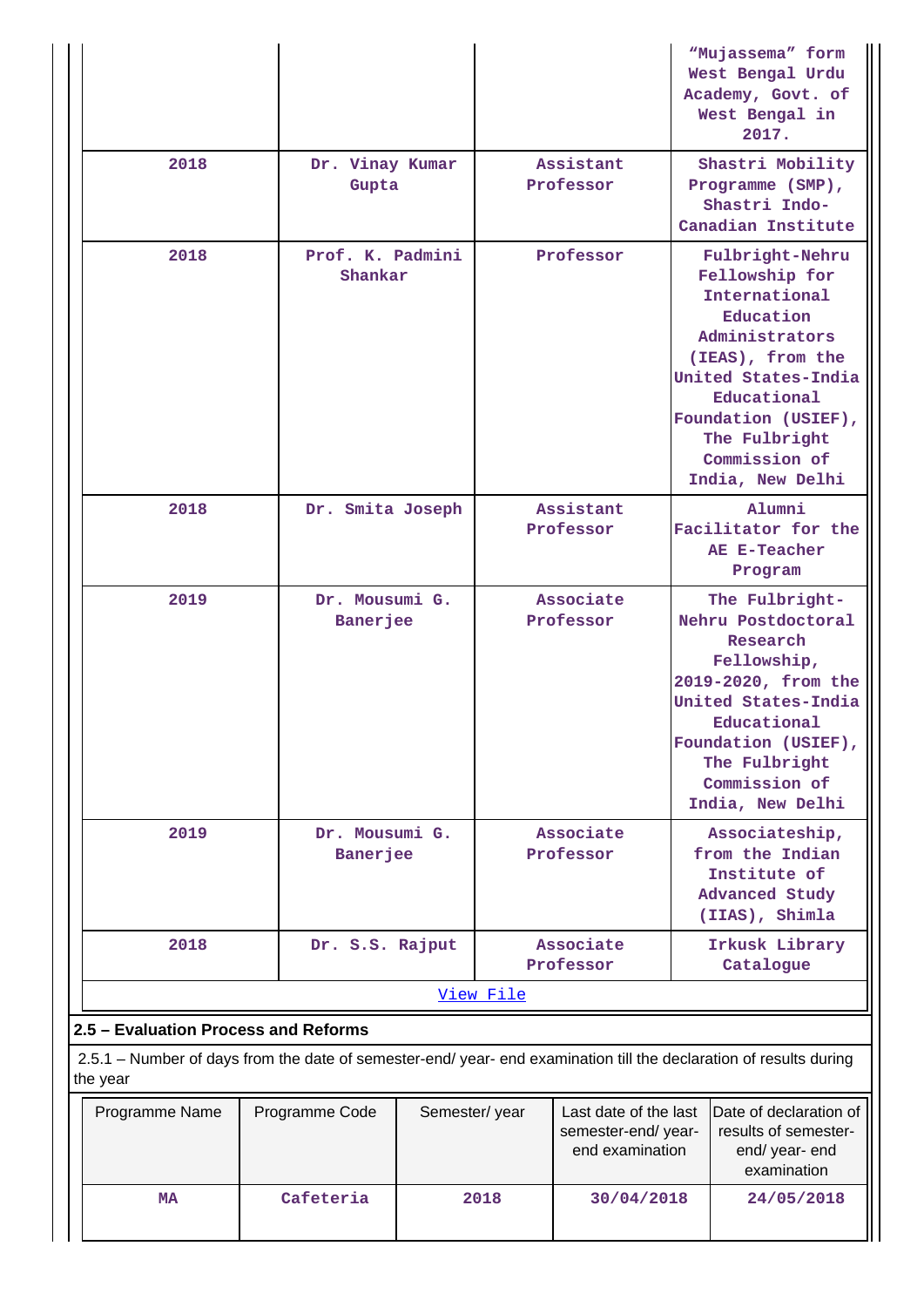| PG Diploma | English  | 2018 | 30/04/2018 | 24/05/2018 |  |  |
|------------|----------|------|------------|------------|--|--|
| <b>BEd</b> | English  | 2018 | 30/04/2018 | 24/05/2018 |  |  |
| <b>BA</b>  | English  | 2018 | 30/04/2018 | 24/05/2018 |  |  |
| <b>BA</b>  | Arabic   | 2018 | 30/04/2018 | 24/05/2018 |  |  |
| <b>BA</b>  | French   | 2018 | 30/04/2018 | 24/05/2018 |  |  |
| <b>BA</b>  | German   | 2018 | 30/04/2018 | 24/05/2018 |  |  |
| <b>BA</b>  | Japanese | 2018 | 30/04/2018 | 24/05/2018 |  |  |
| <b>BA</b>  | Russian  | 2018 | 30/04/2018 | 24/05/2018 |  |  |
| <b>BA</b>  | Spanish  | 2018 | 30/04/2018 | 24/05/2018 |  |  |
| View File  |          |      |            |            |  |  |

 2.5.2 – Average percentage of Student complaints/grievances about evaluation against total number appeared in the examinations during the year

| Number of complaints or grievances<br>about evaluation | Total number of students appeared<br>in the examination | Percentage |
|--------------------------------------------------------|---------------------------------------------------------|------------|
|                                                        | 881                                                     | 0.34       |

**2.6 – Student Performance and Learning Outcomes**

 2.6.1 – Program outcomes, program specific outcomes and course outcomes for all programs offered by the institution are stated and displayed in website of the institution (to provide the weblink)

 [http://efluniversity.ac.in/Archives/Handbooks\\_2018-19/UG%20Courses\\_Handbook\\_201](http://efluniversity.ac.in/Archives/Handbooks_2018-19/UG%20Courses_Handbook_2018-19_e%20COPY.pdf) [8-19\\_e%20COPY.pdf](http://efluniversity.ac.in/Archives/Handbooks_2018-19/UG%20Courses_Handbook_2018-19_e%20COPY.pdf)

### 2.6.2 – Pass percentage of students

| Programme<br>Code | Programme<br>Name | Programme<br>Specialization | Number of<br>students<br>appeared in the<br>final year<br>examination | Number of<br>students passed<br>in final year<br>examination | Pass Percentage |  |  |
|-------------------|-------------------|-----------------------------|-----------------------------------------------------------------------|--------------------------------------------------------------|-----------------|--|--|
| <b>NA</b>         | <b>MA</b>         | Cafeteria                   | 87                                                                    | 87                                                           | 100             |  |  |
| <b>NA</b>         | PG Diploma        | English                     | 27                                                                    | 26                                                           | 96.29           |  |  |
| <b>NA</b>         | <b>BEd</b>        | English                     | 48                                                                    | 48                                                           | 100             |  |  |
| <b>NA</b>         | <b>BA</b>         | Spanish                     | 7                                                                     | 6                                                            | 85.71           |  |  |
| <b>NA</b>         | <b>BA</b>         | Russian                     | 8                                                                     | 5                                                            | 62.5            |  |  |
| <b>NA</b>         | <b>BA</b>         | Japanese                    | 1                                                                     | 1                                                            | 100             |  |  |
| <b>NA</b>         | <b>BA</b>         | German                      | 10                                                                    | 10                                                           | 100             |  |  |
| <b>NA</b>         | <b>BA</b>         | French                      | 6                                                                     | 5                                                            | 83.33           |  |  |
| <b>NA</b>         | <b>BA</b>         | Arabic                      | 7                                                                     | 7                                                            | 100             |  |  |
| <b>NA</b>         | <b>BA</b>         | English                     | 33                                                                    | 32                                                           | 96.97           |  |  |
| View File         |                   |                             |                                                                       |                                                              |                 |  |  |

# **2.7 – Student Satisfaction Survey**

 2.7.1 – Student Satisfaction Survey (SSS) on overall institutional performance (Institution may design the questionnaire) (results and details be provided as weblink)

#### **No Data Entered/Not Applicable !!!**

**CRITERION III – RESEARCH, INNOVATIONS AND EXTENSION**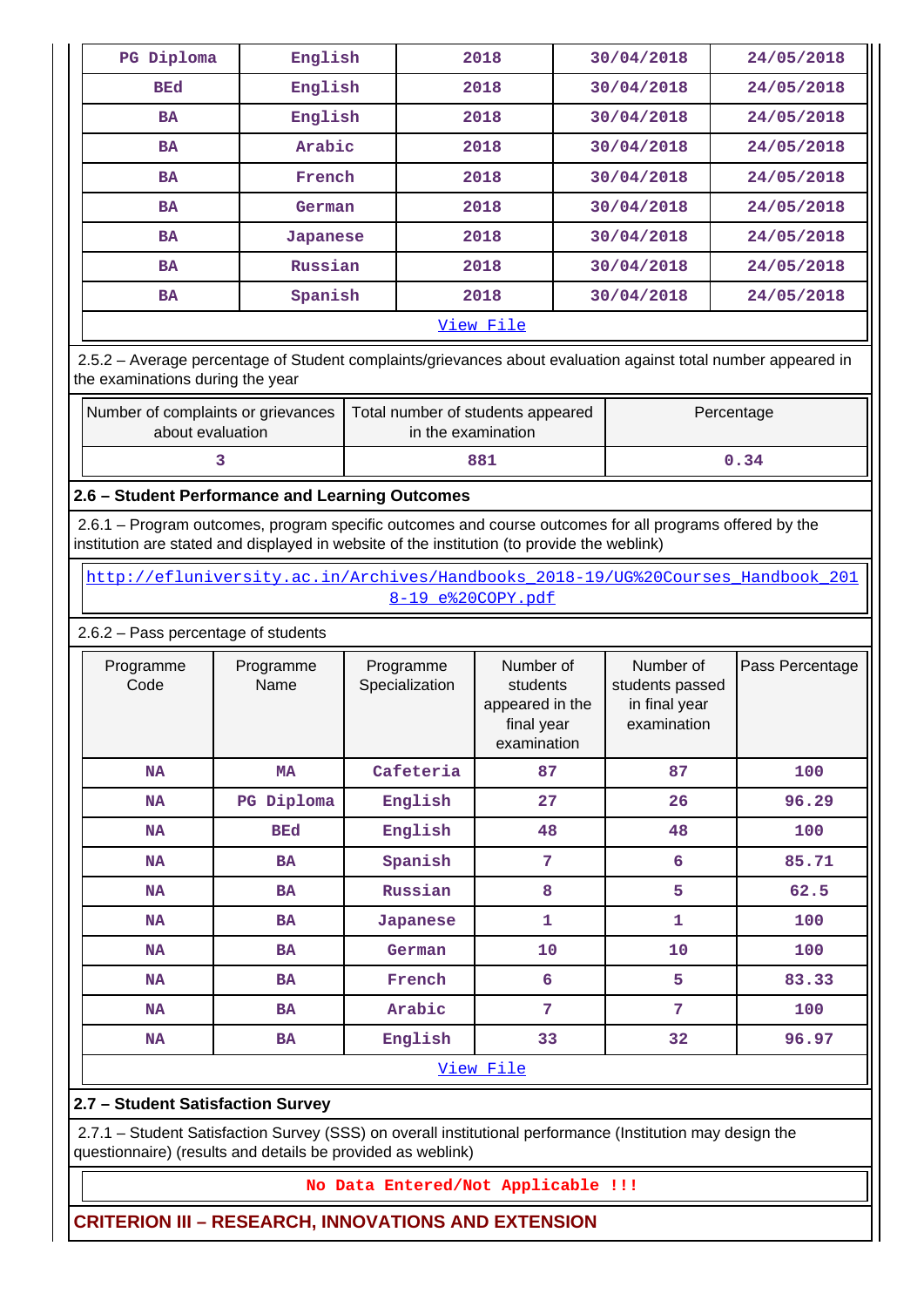| Name of the teacher<br><b>Type</b>                                                                     |                           |  | Name of the award                                                                                             | Date of award             | Awarding agency            |  |  |
|--------------------------------------------------------------------------------------------------------|---------------------------|--|---------------------------------------------------------------------------------------------------------------|---------------------------|----------------------------|--|--|
|                                                                                                        | awarded the<br>fellowship |  |                                                                                                               |                           |                            |  |  |
| International                                                                                          | <b>Nill</b>               |  | Nill                                                                                                          | <b>Nill</b>               | <b>Nill</b>                |  |  |
|                                                                                                        |                           |  | No file uploaded.                                                                                             |                           |                            |  |  |
| enrolled during the year                                                                               |                           |  | 3.1.2 – Number of JRFs, SRFs, Post Doctoral Fellows, Research Associates and other fellows in the Institution |                           |                            |  |  |
| Name of Research fellowship                                                                            |                           |  | Duration of the fellowship                                                                                    |                           | <b>Funding Agency</b>      |  |  |
| National Fellowship for<br>Scheduled Tribe (5)                                                         |                           |  | 1825                                                                                                          |                           | <b>UGC</b>                 |  |  |
| National Fellowship for<br>Scheduled Caste (1)                                                         |                           |  | 1825                                                                                                          |                           | <b>UGC</b>                 |  |  |
| Maulana Azad National<br>Fellowship (9)                                                                |                           |  | 1825                                                                                                          |                           | <b>UGC</b>                 |  |  |
| $UGC-JRF/SRF (23)$                                                                                     |                           |  | 1825                                                                                                          |                           | <b>UGC</b>                 |  |  |
| Sri Venkateshwara<br>Single Girl Child<br>Scholarship (3)                                              |                           |  | 1825                                                                                                          |                           | <b>UGC</b>                 |  |  |
| National Fellowship for<br>OBC (10)                                                                    |                           |  | 1825                                                                                                          |                           | <b>UGC</b>                 |  |  |
|                                                                                                        |                           |  | View File                                                                                                     |                           |                            |  |  |
| 3.2 - Resource Mobilization for Research                                                               |                           |  |                                                                                                               |                           |                            |  |  |
| 3.2.1 - Research funds sanctioned and received from various agencies, industry and other organisations |                           |  |                                                                                                               |                           |                            |  |  |
|                                                                                                        |                           |  |                                                                                                               |                           |                            |  |  |
| Nature of the Project                                                                                  | Duration                  |  | Name of the funding $\vert$<br>agency                                                                         | Total grant<br>sanctioned | during the year            |  |  |
| International<br>Projects                                                                              | 1095                      |  | Greater Texas<br>Foundation                                                                                   | 2100000                   | 700000                     |  |  |
| International<br>Projects                                                                              | 1460                      |  | University of<br>Cambridge,<br>University of<br><b>Reading NIMHANS</b>                                        | 65074800                  | 16268700                   |  |  |
| Major<br>Projects                                                                                      | 1095                      |  | <b>ICSSR</b>                                                                                                  | 1000000                   | $\mathbf{O}$               |  |  |
| Minor<br>Projects                                                                                      | 30                        |  | The Indian<br>Institute of<br><b>Advanced Study</b><br>(IIAS), Shimla                                         | 12400                     | 12400                      |  |  |
| Minor<br>Projects                                                                                      | 365                       |  | ICSSR, New<br>Delhi                                                                                           | 350000                    | 140000                     |  |  |
| Major<br>Projects                                                                                      | 365                       |  | <b>UNICEF Assam</b>                                                                                           | 1561400                   | Amount received<br>1561400 |  |  |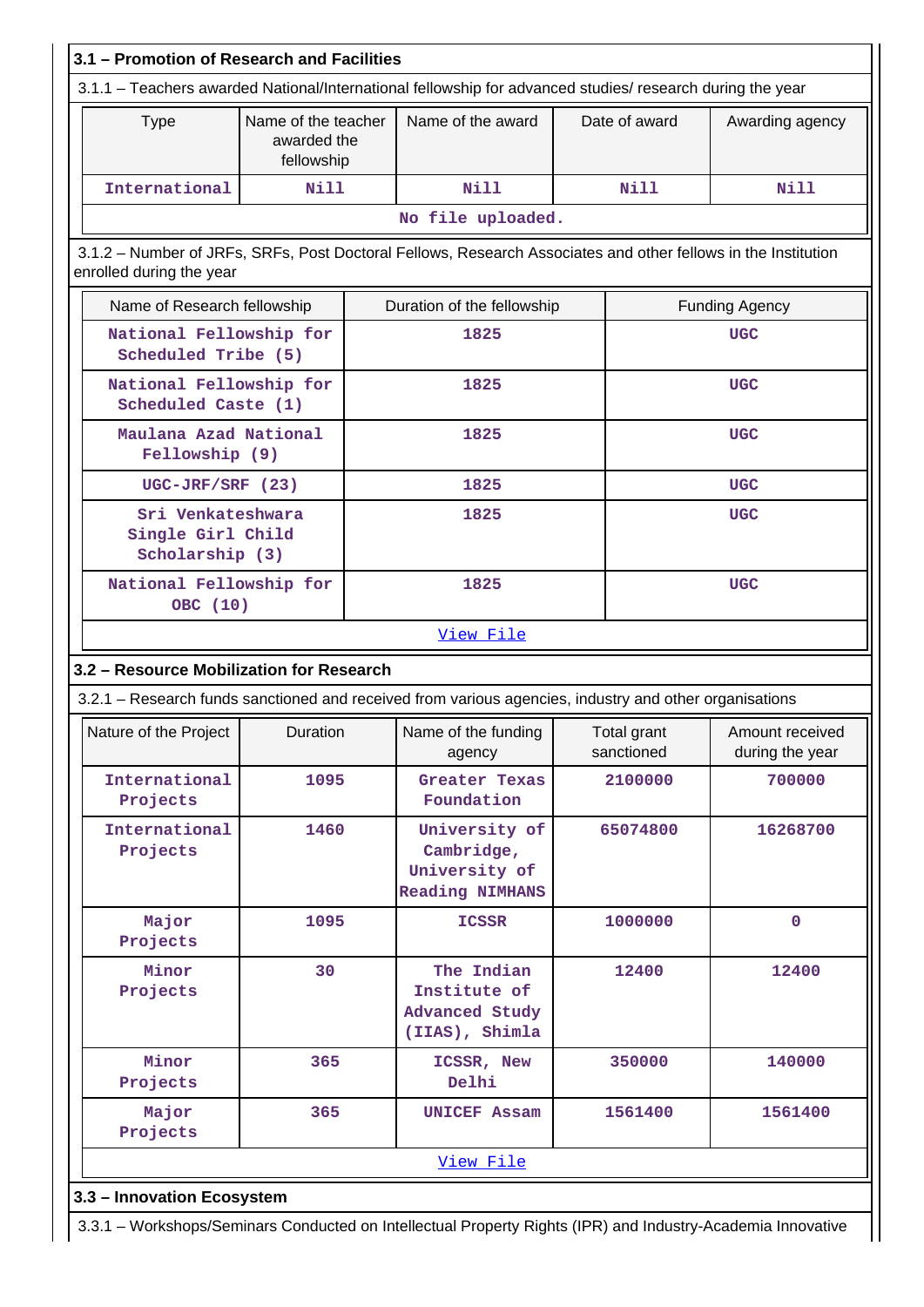| practices during the year                                                                                                                                                                                                                 |                                             |            |
|-------------------------------------------------------------------------------------------------------------------------------------------------------------------------------------------------------------------------------------------|---------------------------------------------|------------|
| Title of workshop/seminar                                                                                                                                                                                                                 | Name of the Dept.                           | Date       |
| Samakaleen Sahitya Ka<br>Itihas                                                                                                                                                                                                           | Hindi                                       | 28/09/2018 |
| Dalit Evam Adivasi<br>Sahitya Ke Sawal                                                                                                                                                                                                    | Hindi                                       | 10/10/2018 |
| Ikkisavin Sadi Ka Hindi<br>Sahitya Evam Vimarsh Ke<br>Vividh Aayam                                                                                                                                                                        | Hindi                                       | 09/11/2018 |
| Beesavin Evam Ikkisavin<br>Shatabdi Mein Hindi Evam<br>Videshi Sahitya Ke<br>Antarsambandh                                                                                                                                                | Hindi                                       | 31/01/2019 |
| Namvar Singh Aur<br>Chhayawad                                                                                                                                                                                                             | Hindi                                       | 01/03/2019 |
| Hindi Sahitya Ka Itihas<br>Aur Uske Lekhan Ki<br>Samsyaien                                                                                                                                                                                | Hindi                                       | 09/04/2019 |
| Ikkisavin Sadi ka Hindi<br>Sahitya Evam Vimarsh ke<br>Vividh Aayam                                                                                                                                                                        | Hindi                                       | 10/10/2018 |
| Teaching Writing Skills<br>in a Diverse and<br>Multilingual Environment<br>The                                                                                                                                                            | English as Second<br>Language Studies       | 24/05/2019 |
| International Writing<br>Workshop on Global<br>Southern Epistemologies                                                                                                                                                                    | Comparative Literature<br>and India Studies | 14/12/2018 |
| National Seminar on<br>"Chinese Studies in<br>India: Current Trends and<br>Approaches"                                                                                                                                                    | Asian Languages                             | 07/03/2019 |
| 1st Annual<br>International Conference<br>on Japanese Language<br>Education in South Asia,<br>The EFL University-Japan<br>Foundation                                                                                                      | Asian Languages                             | 25/02/2019 |
| Organized 3rd Summer<br>School in Persian between<br>2-14 July 2018 as<br>Coordinator at EFL<br>University Campus,<br>Hyderabad. The programme<br>was organized in<br>collaboration with<br>Institute of Indo Persian<br>Studies, Kolkata | Asian Languages                             | 02/07/2018 |
| Abhinaya :<br>Conversations around<br>Aesthetics Performance<br>Workshop on Sanskrit                                                                                                                                                      | Comparative Literature<br>and India Studies | 12/04/2019 |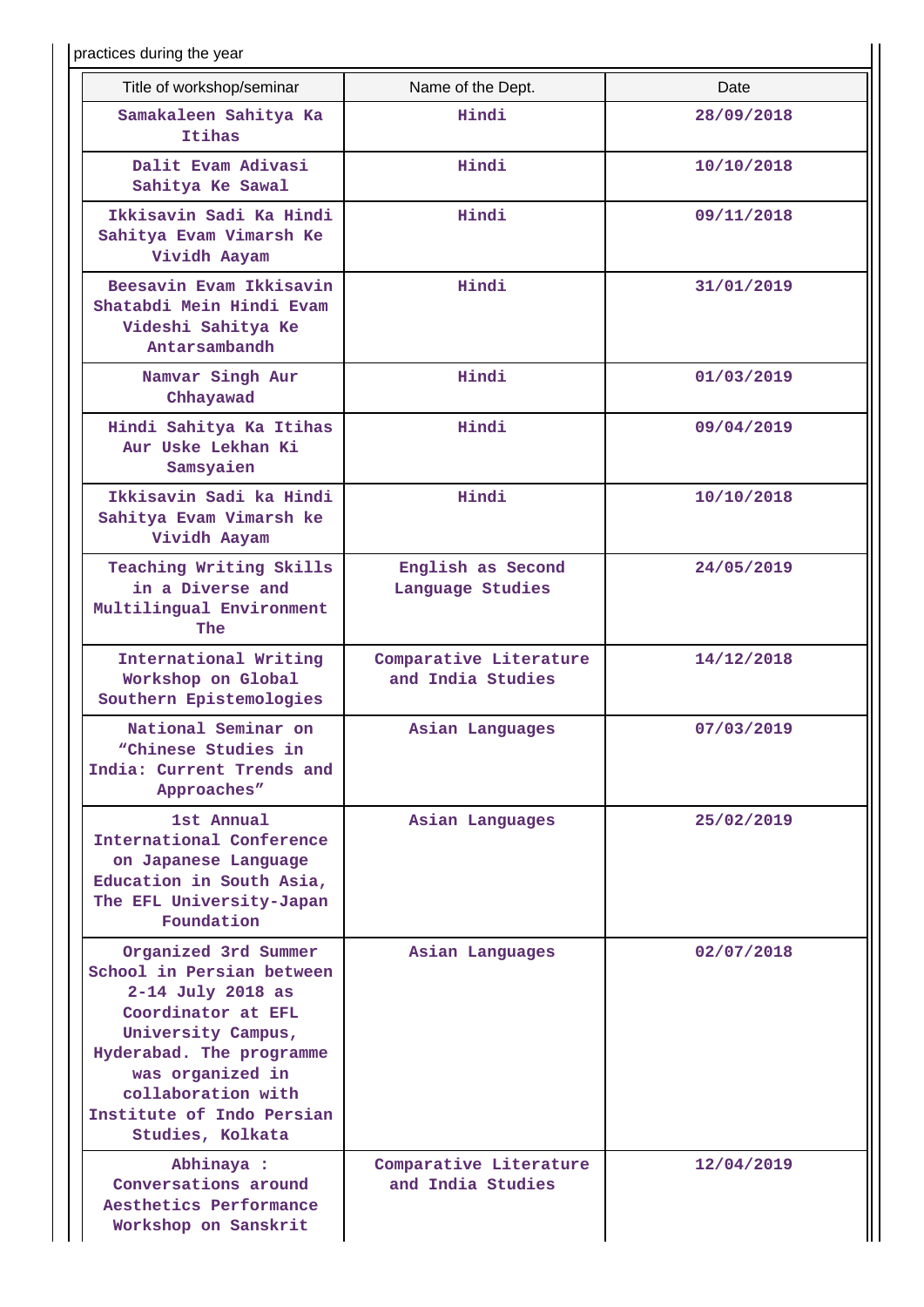| Poetics                                                                                 |                                                                                                      |              |                         |                              |                        |                         |  |
|-----------------------------------------------------------------------------------------|------------------------------------------------------------------------------------------------------|--------------|-------------------------|------------------------------|------------------------|-------------------------|--|
|                                                                                         |                                                                                                      |              | View File               |                              |                        |                         |  |
|                                                                                         | 3.3.2 - Awards for Innovation won by Institution/Teachers/Research scholars/Students during the year |              |                         |                              |                        |                         |  |
| Title of the innovation                                                                 | Name of Awardee                                                                                      |              | Awarding Agency         | Date of award                |                        | Category                |  |
| Young                                                                                   | DR. Somya                                                                                            |              | Government of           |                              | 25/08/2018             | Faculty                 |  |
| Sinologist                                                                              |                                                                                                      |              | China<br>View File      |                              |                        |                         |  |
|                                                                                         |                                                                                                      |              |                         |                              |                        |                         |  |
| 3.3.3 - No. of Incubation centre created, start-ups incubated on campus during the year |                                                                                                      |              |                         |                              |                        |                         |  |
| Incubation<br>Center                                                                    | Name                                                                                                 | Sponsered By | Name of the<br>Start-up |                              | Nature of Start-<br>up | Date of<br>Commencement |  |
| <b>Not</b><br>Applicable<br>as EFLU is a<br>humanities<br>university.                   | Nill                                                                                                 | Nill         | Nill                    |                              | N <sub>1</sub> 11      | Nill                    |  |
|                                                                                         |                                                                                                      |              | No file uploaded.       |                              |                        |                         |  |
|                                                                                         |                                                                                                      |              |                         |                              |                        |                         |  |
|                                                                                         | 3.4 - Research Publications and Awards<br>$3.4.1$ – Ph. Ds awarded during the year                   |              |                         |                              |                        |                         |  |
|                                                                                         | Name of the Department                                                                               |              |                         |                              |                        |                         |  |
|                                                                                         | Department of Computational                                                                          |              |                         | Number of PhD's Awarded<br>2 |                        |                         |  |
|                                                                                         | Linguistics                                                                                          |              |                         |                              |                        |                         |  |
|                                                                                         | Department of Cultural Studies                                                                       |              |                         |                              | 4                      |                         |  |
|                                                                                         | Department of Education                                                                              |              |                         |                              | 4                      |                         |  |
|                                                                                         | Department of English Literature                                                                     |              |                         |                              | 6                      |                         |  |
|                                                                                         | Department of ESL Studies                                                                            |              |                         | 13                           |                        |                         |  |
|                                                                                         | Department of Film Studies                                                                           |              |                         | 6                            |                        |                         |  |
|                                                                                         | Department of French                                                                                 |              |                         |                              | 1                      |                         |  |
|                                                                                         | Department of Hindi                                                                                  |              |                         |                              | 5.                     |                         |  |
|                                                                                         | Department of Indian and World<br>Literatures                                                        |              |                         |                              | 1                      |                         |  |
|                                                                                         | Department of Linguistics and<br>Contemporary English                                                |              |                         | 8                            |                        |                         |  |
|                                                                                         | Department of Material Development<br>Testing and Evaluation                                         |              |                         | 9                            |                        |                         |  |
|                                                                                         | Department of Phonetics and Spoken<br>English                                                        |              |                         | $\overline{3}$               |                        |                         |  |
|                                                                                         | Department of Social Exclusion<br><b>Studies</b>                                                     |              |                         |                              | $\mathbf{1}$           |                         |  |
|                                                                                         | Department of Training Development                                                                   |              |                         |                              | 5                      |                         |  |
|                                                                                         | Department of Translation Studies                                                                    |              |                         |                              | 7                      |                         |  |
|                                                                                         | Department of English Language<br>Teaching                                                           |              |                         |                              | $\overline{2}$         |                         |  |
|                                                                                         | Department of Linguistics Shillong                                                                   |              |                         |                              | 3                      |                         |  |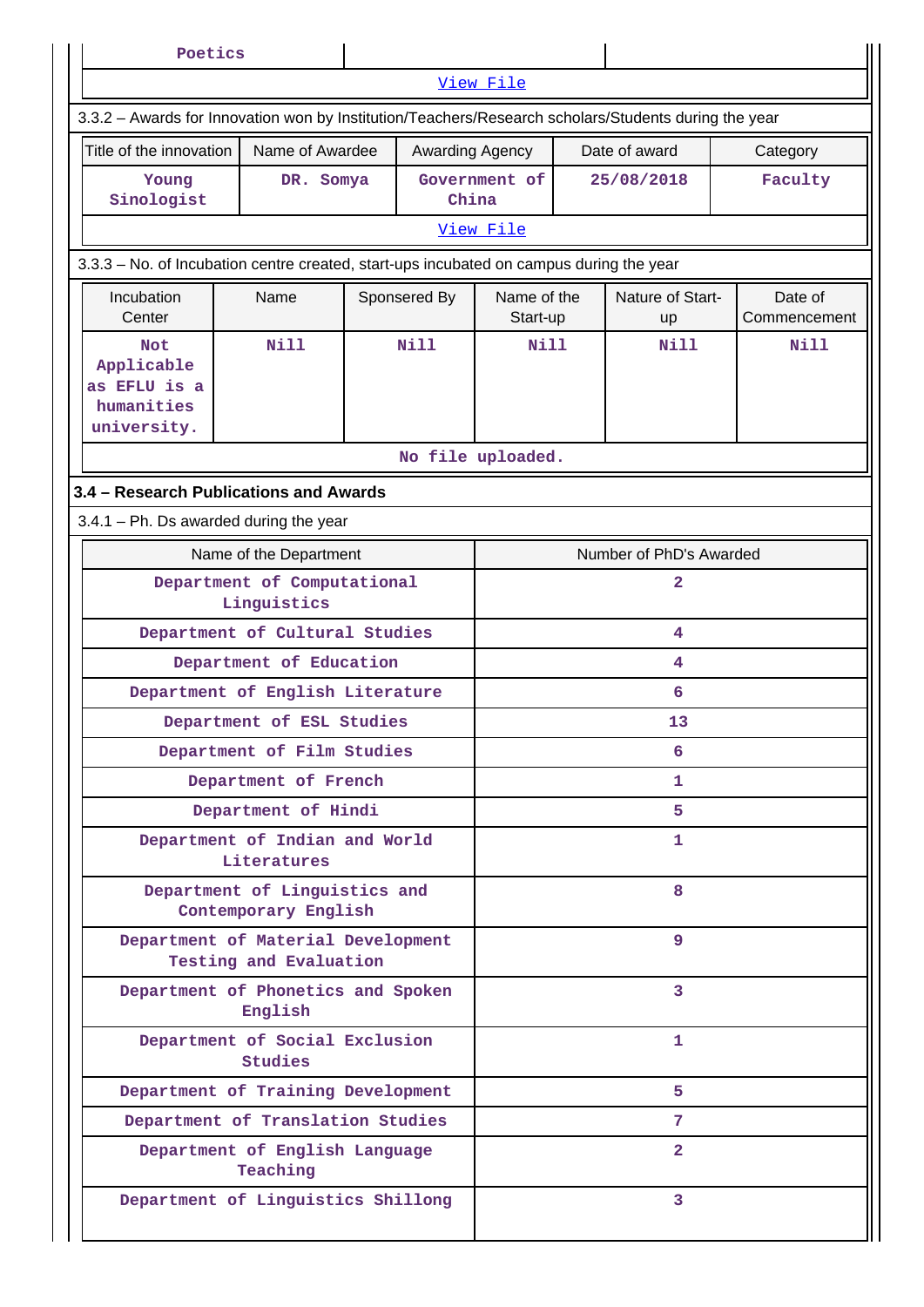|                                                                                       | Department of Arabic Studies                              | 10                    |                                   |  |
|---------------------------------------------------------------------------------------|-----------------------------------------------------------|-----------------------|-----------------------------------|--|
| Philosophy                                                                            | Department of Aesthetics and                              | $\mathbf{1}$          |                                   |  |
|                                                                                       | Department of Comparative Literature                      |                       | 1                                 |  |
| Education Shillong Campus                                                             | Department of English Language                            | 1                     |                                   |  |
| 3.4.2 - Research Publications in the Journals notified on UGC website during the year |                                                           |                       |                                   |  |
| <b>Type</b>                                                                           | Department                                                | Number of Publication | Average Impact Factor (if<br>any) |  |
| International                                                                         | Arab Studies                                              | 11                    | 0                                 |  |
| International                                                                         | French and<br>Francophone Studies                         | $12 \,$               | $\Omega$                          |  |
| International                                                                         | Hindi                                                     | 7                     | 0                                 |  |
| International                                                                         | Linguistics and<br>Phonetics                              | 1                     | $\Omega$                          |  |
| International                                                                         | Materials<br>Development and<br>Testing and<br>Evaluation |                       | 2.9                               |  |
| International                                                                         | Communication                                             | 4                     | $\Omega$                          |  |
| International                                                                         | Cultural Studies                                          | 1                     | 0.3                               |  |
| International                                                                         | English Language<br>Education                             | 1                     | $\Omega$                          |  |
| International                                                                         | Education                                                 | 4                     | 0.1                               |  |
| International                                                                         | English Language<br>Teaching                              | 3                     | 2.46                              |  |
|                                                                                       |                                                           | View File             |                                   |  |

 3.4.3 – Books and Chapters in edited Volumes / Books published, and papers in National/International Conference Proceedings per Teacher during the year

| Department                                                | Number of Publication |  |  |  |
|-----------------------------------------------------------|-----------------------|--|--|--|
| Social Exclusion Studies                                  | 2                     |  |  |  |
| Film Studies                                              | 1                     |  |  |  |
| Communication                                             | 1                     |  |  |  |
| Cultural Studies                                          | 2                     |  |  |  |
| Indian and World Literatures                              | $\overline{2}$        |  |  |  |
| Hindi                                                     | 8                     |  |  |  |
| Comparative Literature and India<br>Studies               | 7                     |  |  |  |
| English Literature                                        | 5                     |  |  |  |
| Linguistics and Contemporary English                      | 2                     |  |  |  |
| English Language Teaching                                 | 1                     |  |  |  |
|                                                           | View File             |  |  |  |
| 3.4.4 - Patents published/awarded/applied during the year |                       |  |  |  |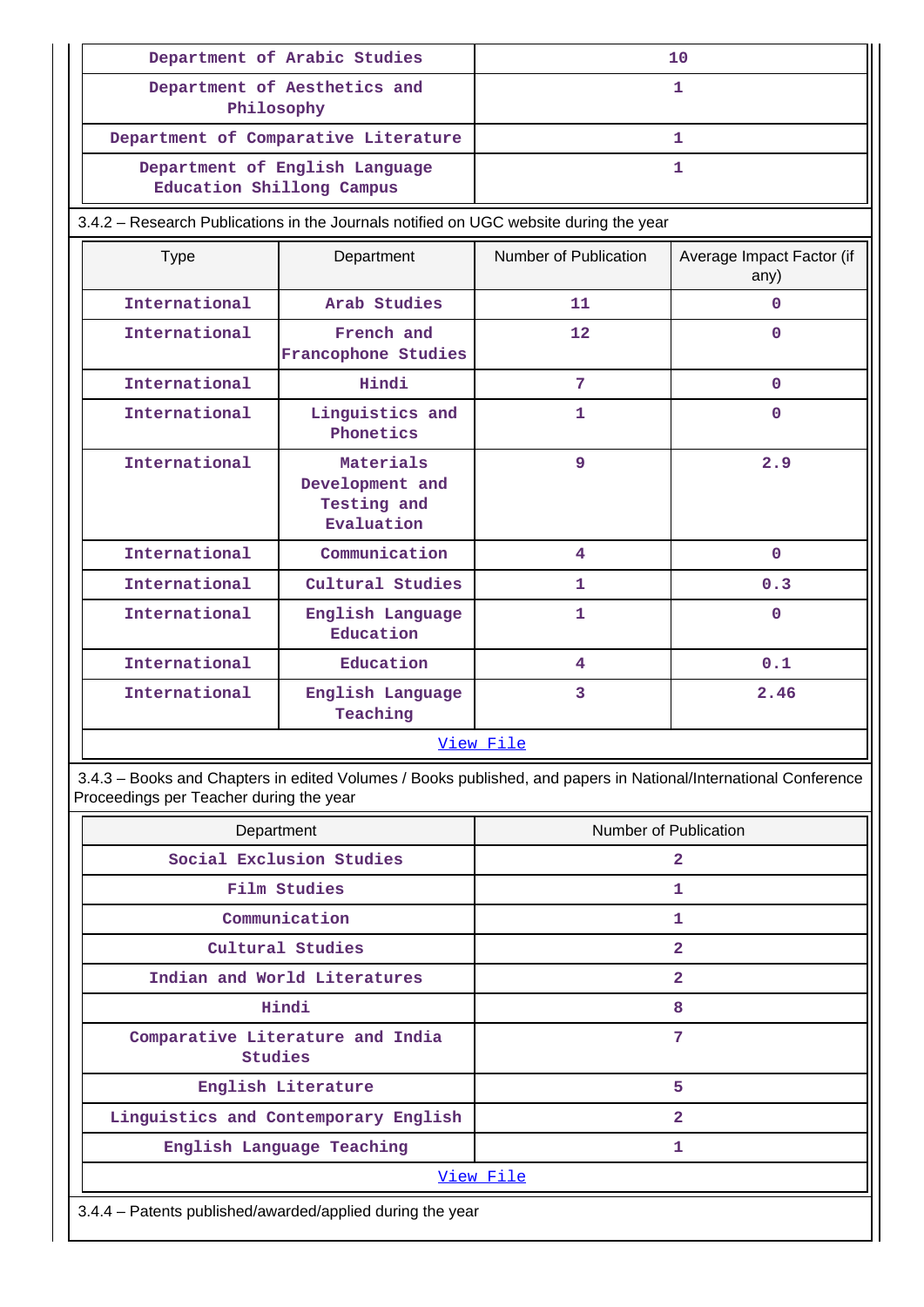| <b>Patent Details</b>                                                                                                                                                 |                                                                           |  | Patent status                                                                                               |                        | <b>Patent Number</b> |                       |  | Date of Award                                                            |                                                      |  |
|-----------------------------------------------------------------------------------------------------------------------------------------------------------------------|---------------------------------------------------------------------------|--|-------------------------------------------------------------------------------------------------------------|------------------------|----------------------|-----------------------|--|--------------------------------------------------------------------------|------------------------------------------------------|--|
|                                                                                                                                                                       | Not Applicable as<br>EFLU is a<br>humanities<br>university.               |  | Nill                                                                                                        |                        | <b>Nill</b>          |                       |  | <b>Nill</b>                                                              |                                                      |  |
|                                                                                                                                                                       |                                                                           |  |                                                                                                             | No file uploaded.      |                      |                       |  |                                                                          |                                                      |  |
| 3.4.5 - Bibliometrics of the publications during the last academic year based on average citation index in Scopus/<br>Web of Science or PubMed/ Indian Citation Index |                                                                           |  |                                                                                                             |                        |                      |                       |  |                                                                          |                                                      |  |
| Title of the<br>Paper                                                                                                                                                 | Name of<br>Author                                                         |  | Title of journal                                                                                            | Year of<br>publication |                      | <b>Citation Index</b> |  | Institutional<br>affiliation as<br>mentioned in<br>the publication       | Number of<br>citations<br>excluding self<br>citation |  |
| Social<br>Domination<br>and<br>Epistemic<br>Marginalis<br>ation:<br>towards Me<br>thodology<br>of the<br>Oppressed                                                    | Venkatesh<br>Vaditya<br>Srinivas<br>Lankala                               |  | Social E<br>pistemolog<br>$\mathbf{y}/$<br>0269-1728<br>Volume $32,$<br>Issue 4                             |                        | 2018                 | 3                     |  | The<br>English<br>and<br>Foreign<br>Languages<br>University<br>Hyderabad | 3                                                    |  |
| The<br>Emptiness<br>of the One<br>-Dimension<br>al Self:<br>Byung-Chul<br>Han's<br>Expulsion<br>of the<br>Other                                                       |                                                                           |  | Moment<br>volume no.<br>5, issue<br>no. 1.<br>2018,<br>pages<br>$116 - 120.$<br>ISSN:<br>ISSN:<br>2148-970X |                        | 2018                 | 1                     |  | The<br>English<br>and<br>Foreign<br>Languages<br>University<br>Hyderabad | 1                                                    |  |
| <b>The</b><br>Hungry<br>Tide as a<br>Neocolonia<br>1 Machine                                                                                                          | Dr Jai<br>Singh                                                           |  | Journal<br>of South<br>Asian<br>Studies.<br>$(293 - 305)$ .<br>Volume 3,<br>Number 3,<br>2015.              |                        | 2018                 | $\overline{4}$        |  | The<br>English<br>and<br>Foreign<br>Languages<br>University<br>Hyderabad | 4                                                    |  |
| Evidence-<br>based<br>learning<br>of<br>students'<br>performanc<br>e in<br>English<br>language<br>in<br>AduGyamfi<br>Senior<br>High<br>School in                      | <b>JA</b><br>Akowuah,<br>Suchitra<br>Patnaik, E<br>Kyei (co-<br>authored) |  | Cogent<br>Social<br>Sciences                                                                                |                        | 2018                 | $\mathbf{1}$          |  | The<br>English<br>and<br>Foreign<br>Languages<br>University<br>Hyderabad | $\mathbf{1}$                                         |  |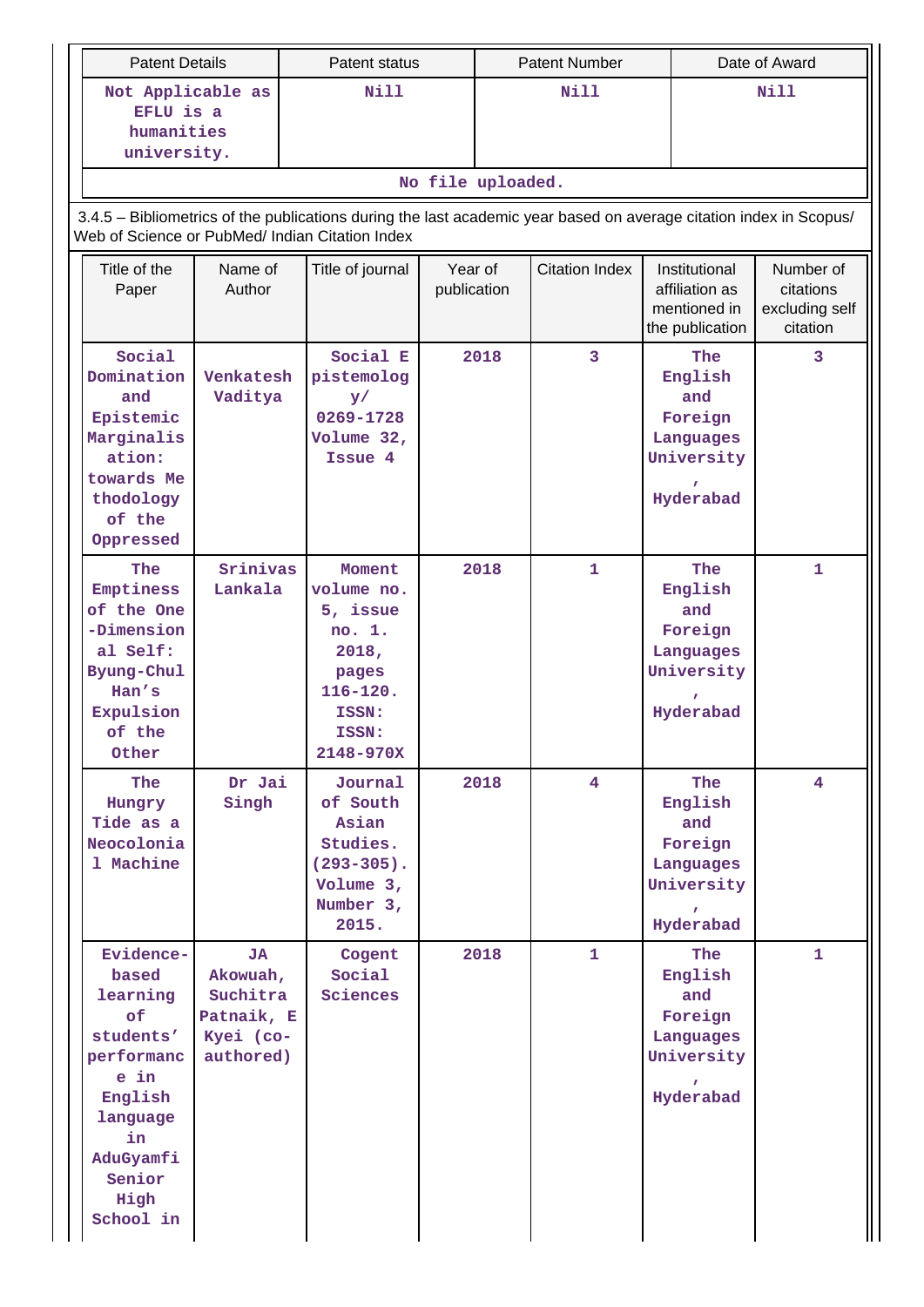| the<br>Sekyere<br>South<br>District<br>of Ghana                                                                               |                                                                                                           |                      |                                                                                       |                        |           |                                        |                |                                                      |  |                                                                          |
|-------------------------------------------------------------------------------------------------------------------------------|-----------------------------------------------------------------------------------------------------------|----------------------|---------------------------------------------------------------------------------------|------------------------|-----------|----------------------------------------|----------------|------------------------------------------------------|--|--------------------------------------------------------------------------|
|                                                                                                                               |                                                                                                           |                      |                                                                                       |                        | View File |                                        |                |                                                      |  |                                                                          |
| 3.4.6 - h-Index of the Institutional Publications during the year. (based on Scopus/ Web of science)<br>Title of the<br>Paper | Name of<br>Author<br>Nagamall<br>ika<br>and<br>Gudipaty<br>Practice:<br>et al<br>$Re-$<br>imagining<br>of |                      | Title of journal                                                                      | Year of<br>publication |           | h-index                                |                | Number of<br>citations<br>excluding self<br>citation |  | Institutional<br>affiliation as<br>mentioned in<br>the publication       |
| Profession<br>the future<br>journalism                                                                                        |                                                                                                           |                      | Contempo<br>rary BRICS<br>Journalism<br>$: Non-$<br>Western<br>Media in<br>Transition |                        | 2018      | $\overline{2}$                         |                | 5                                                    |  | The<br>English<br>and<br>Foreign<br>Languages<br>University<br>Hyderabad |
| Social<br>Domination<br>and<br>Epistemic<br>Marginalis<br>ation:<br>towards Me<br>thodology<br>of the<br>Oppressed            |                                                                                                           | Venkatesh<br>Vaditya | Social E<br>pistemolog<br>У                                                           |                        | 2018      | $\overline{2}$                         |                | 3                                                    |  | The<br>English<br>and<br>Foreign<br>Languages<br>University<br>Hyderabad |
|                                                                                                                               |                                                                                                           |                      |                                                                                       |                        | View File |                                        |                |                                                      |  |                                                                          |
| 3.4.7 - Faculty participation in Seminars/Conferences and Symposia during the year                                            |                                                                                                           |                      |                                                                                       |                        |           |                                        |                |                                                      |  |                                                                          |
| Number of Faculty                                                                                                             |                                                                                                           |                      | International                                                                         | National               |           |                                        | <b>State</b>   |                                                      |  | Local                                                                    |
| Attended/Semi<br>nars/Workshops                                                                                               |                                                                                                           |                      | <b>Nill</b>                                                                           |                        | Nill      |                                        | <b>Nill</b>    |                                                      |  | 3                                                                        |
| Presented<br>papers                                                                                                           |                                                                                                           |                      | 131                                                                                   |                        | 89        |                                        | $\overline{2}$ |                                                      |  | $\mathbf{1}$                                                             |
| Resource<br>persons                                                                                                           |                                                                                                           |                      | 9                                                                                     |                        | 23        |                                        | 22             |                                                      |  | 20                                                                       |
|                                                                                                                               |                                                                                                           |                      |                                                                                       |                        | View File |                                        |                |                                                      |  |                                                                          |
| 3.5 - Consultancy                                                                                                             |                                                                                                           |                      |                                                                                       |                        |           |                                        |                |                                                      |  |                                                                          |
| 3.5.1 - Revenue generated from Consultancy during the year                                                                    |                                                                                                           |                      |                                                                                       |                        |           |                                        |                |                                                      |  |                                                                          |
| Name of the Consultan(s)<br>department                                                                                        |                                                                                                           |                      | Name of consultancy<br>project                                                        |                        |           | Consulting/Sponsoring<br>Agency        |                |                                                      |  | Revenue generated<br>(amount in rupees)                                  |
| Non-Formal<br>Courses and<br>Resources                                                                                        |                                                                                                           |                      | Proficiency<br>Courses and Special<br>Courses                                         |                        |           | General Public                         |                |                                                      |  | 2098188                                                                  |
| International<br>Training Programme                                                                                           |                                                                                                           |                      | Special MEA<br>Programme                                                              |                        |           | Ministry of<br><b>External Affairs</b> |                |                                                      |  | 12906000                                                                 |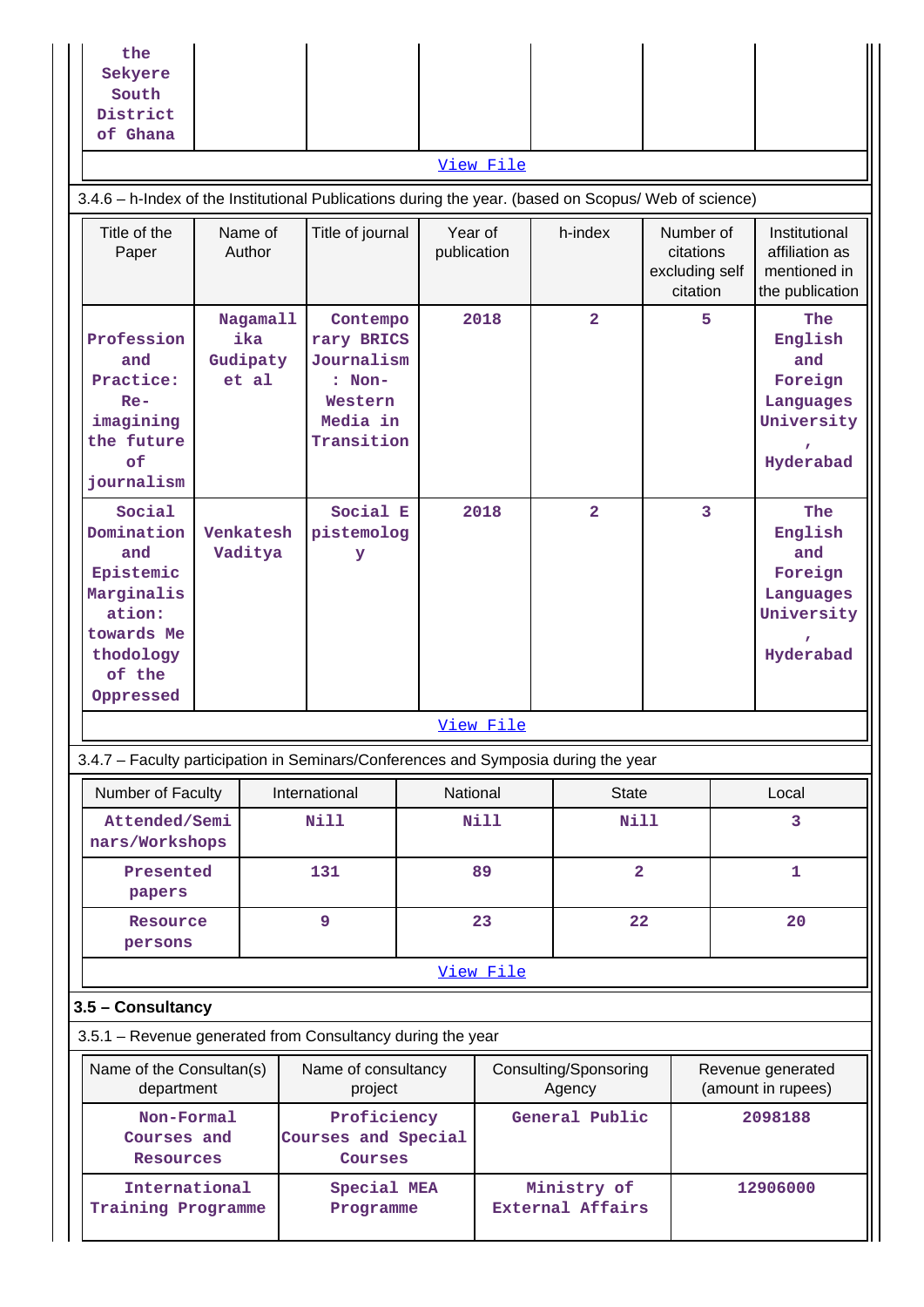| EFL University                                                                                                                                                                                                 | Publishing<br>Consultancy                             |                                                                        |                   | Orient Black Swan                                        | 130000                                                                                                       |  |  |
|----------------------------------------------------------------------------------------------------------------------------------------------------------------------------------------------------------------|-------------------------------------------------------|------------------------------------------------------------------------|-------------------|----------------------------------------------------------|--------------------------------------------------------------------------------------------------------------|--|--|
| EFL University                                                                                                                                                                                                 |                                                       | Two-week Training<br>Programme entitled<br>FLAIR, 4-5 February<br>2019 |                   | Government of<br>Telangana                               | 300000                                                                                                       |  |  |
|                                                                                                                                                                                                                |                                                       |                                                                        | View File         |                                                          |                                                                                                              |  |  |
| 3.5.2 – Revenue generated from Corporate Training by the institution during the year                                                                                                                           |                                                       |                                                                        |                   |                                                          |                                                                                                              |  |  |
| Name of the<br>Consultan(s)<br>department                                                                                                                                                                      | Title of the<br>programme                             | Agency seeking /<br>training                                           |                   | Revenue generated<br>(amount in rupees)                  | Number of trainees                                                                                           |  |  |
| Non-Formal<br>Courses and<br><b>Resources</b>                                                                                                                                                                  | 2nd $80$ -Hour<br>Proficiency<br>Course in<br>Chinese | students                                                               | Individual        | 116050                                                   | 38                                                                                                           |  |  |
| Non Formal<br>Courses and<br>Resources                                                                                                                                                                         | 80 Hour<br>Proficiency<br>Course in<br>Japanese       | students                                                               | Individual        | 106800                                                   | 35                                                                                                           |  |  |
| Non Formal<br>Courses and<br>Resources                                                                                                                                                                         | 2nd 80 Hour<br>Proficiency<br>Course in<br>Chinese    | Students                                                               | Individual        | 116050                                                   | 38                                                                                                           |  |  |
| Non- Government Organisations through NSS/NCC/Red cross/Youth Red Cross (YRC) etc., during the year<br>Title of the activities                                                                                 | Organising unit/agency/<br>collaborating agency       |                                                                        |                   | Number of teachers<br>participated in such<br>activities | Number of students<br>participated in such<br>activities                                                     |  |  |
| Flood Relief                                                                                                                                                                                                   | NSS Unit, EFLU                                        |                                                                        |                   | 10                                                       | 50                                                                                                           |  |  |
| <b>Blood Donation</b><br>Camp                                                                                                                                                                                  |                                                       | NSS Unit, EFLU                                                         |                   | 4                                                        | 32                                                                                                           |  |  |
|                                                                                                                                                                                                                |                                                       |                                                                        | View File         |                                                          |                                                                                                              |  |  |
| during the year                                                                                                                                                                                                |                                                       |                                                                        |                   |                                                          | 3.6.2 - Awards and recognition received for extension activities from Government and other recognized bodies |  |  |
| Name of the activity                                                                                                                                                                                           | Award/Recognition                                     |                                                                        |                   | <b>Awarding Bodies</b>                                   | Number of students<br><b>Benefited</b>                                                                       |  |  |
| Telangana State<br>Garden Festival                                                                                                                                                                             | First Prize                                           |                                                                        |                   | Government of<br>Telangana                               | Nill                                                                                                         |  |  |
|                                                                                                                                                                                                                |                                                       |                                                                        | View File         |                                                          |                                                                                                              |  |  |
| 3.6.3 - Students participating in extension activities with Government Organisations, Non-Government<br>Organisations and programmes such as Swachh Bharat, Aids Awareness, Gender Issue, etc. during the year |                                                       |                                                                        |                   |                                                          |                                                                                                              |  |  |
| Name of the scheme                                                                                                                                                                                             | Organising unit/Agen<br>cy/collaborating<br>agency    | Name of the activity                                                   |                   | Number of teachers<br>participated in such<br>activites  | Number of students<br>participated in such<br>activites                                                      |  |  |
| 'Swachhata Hi                                                                                                                                                                                                  | Government of                                         |                                                                        | Cleaning of<br>12 |                                                          | 100                                                                                                          |  |  |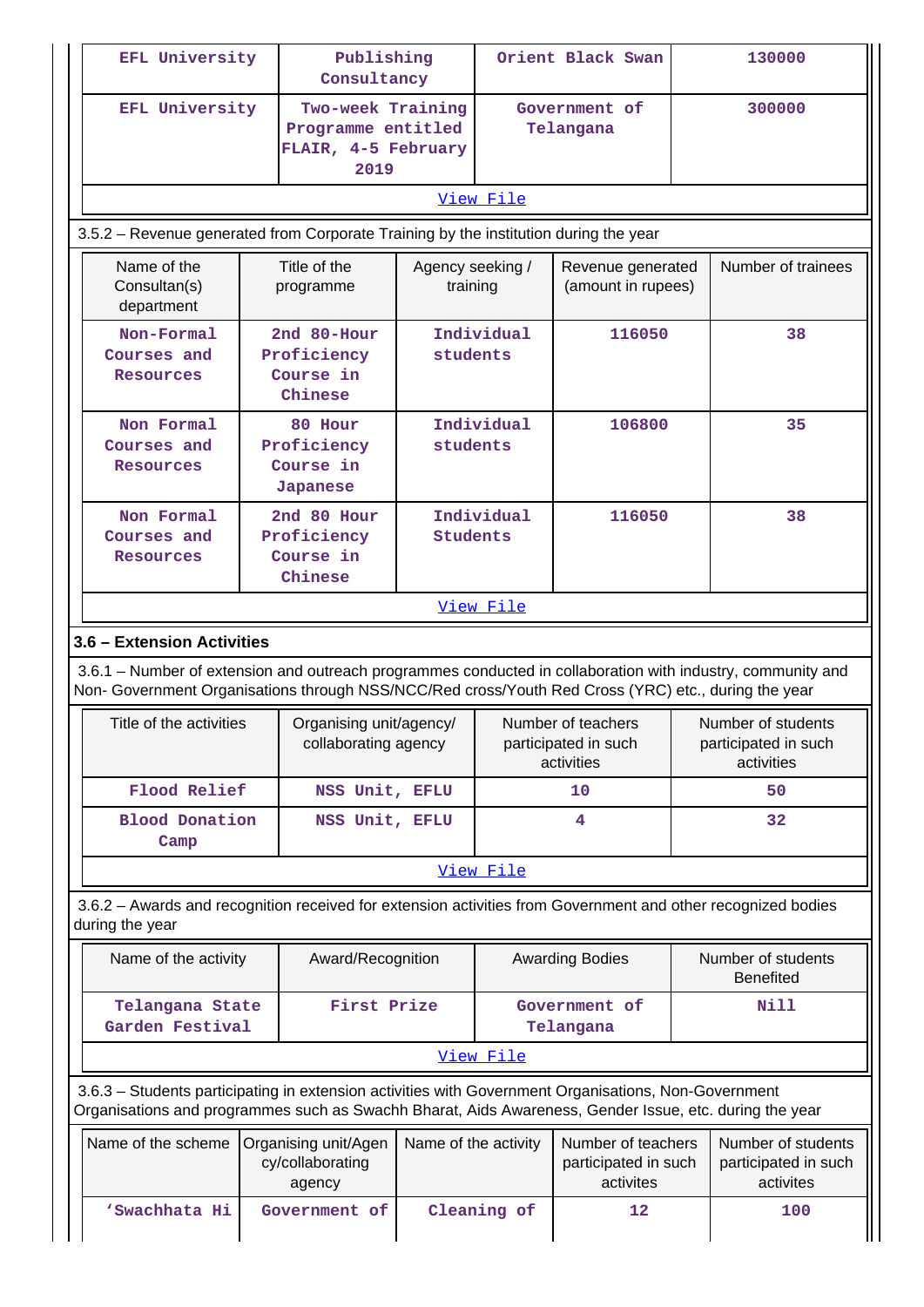| Seva'                                                                                                                            | India                                                                                  | Campus                   |                                                                                                                                                                  |                                                                                                                                          |              |
|----------------------------------------------------------------------------------------------------------------------------------|----------------------------------------------------------------------------------------|--------------------------|------------------------------------------------------------------------------------------------------------------------------------------------------------------|------------------------------------------------------------------------------------------------------------------------------------------|--------------|
| <b>Hindi Diwas</b>                                                                                                               | Government of<br>India                                                                 | Essay Writing<br>Contest | Conduct of                                                                                                                                                       | 6                                                                                                                                        | 25           |
| Matribhasha<br>Diwas Diwas                                                                                                       | Government of<br>India                                                                 |                          | Conduct of<br>Elocution and<br>Essay Writing<br>Contests in<br>Verious indina<br>Languages (Telu<br>gu, Malayalam,<br>Kannada, Tamil,<br>Marathi and<br>Bengali) | 11                                                                                                                                       | 24           |
|                                                                                                                                  |                                                                                        |                          | View File                                                                                                                                                        |                                                                                                                                          |              |
| 3.7 - Collaborations                                                                                                             |                                                                                        |                          |                                                                                                                                                                  |                                                                                                                                          |              |
| 3.7.1 – Number of Collaborative activities for research, faculty exchange, student exchange during the year                      |                                                                                        |                          |                                                                                                                                                                  |                                                                                                                                          |              |
| Nature of activity                                                                                                               | Participant                                                                            |                          |                                                                                                                                                                  | Source of financial support<br>home institute                                                                                            | Duration     |
| For studies                                                                                                                      | Ms. Lena Kastner,<br>student, from Welfa<br>lishceWilhelms-<br>Universitat,<br>Germany |                          |                                                                                                                                                                  |                                                                                                                                          | 122          |
| Research (A study<br>of Folk Literature<br>of Quebec)                                                                            | Dr. Vinay Gupta                                                                        |                          |                                                                                                                                                                  | CAD 4865 by SICI<br>under SMP                                                                                                            | 21           |
| Visited<br>universities                                                                                                          |                                                                                        | Prof. Padmini<br>Shankar |                                                                                                                                                                  | Fulbright                                                                                                                                | 14           |
| Workshop on<br>Publishing in<br>International<br>Journals                                                                        | Prof. Surabhi<br>Bharati                                                               |                          |                                                                                                                                                                  | Danish Institute<br>of Humanities and<br>Medicine, Dept of<br>communication,<br>Faculty of<br>Humanities, Aalborg<br>University, Denmark | 5            |
| News Paper<br>Writing                                                                                                            | Dr. Ingle<br>Hrishikesh Sudhakar                                                       |                          |                                                                                                                                                                  | The Tribune                                                                                                                              | $\mathbf{1}$ |
| Research Project<br>for setting up the<br>Indian Cinemas<br>Archive at<br>DeMontfort<br>University (4th May<br>to 7th June 2019) | DeMontfort<br>University, Cinema<br>and Television<br>Research<br>Institute(CATHI)     |                          |                                                                                                                                                                  | Internal Funding<br>of DeMontfort<br>University                                                                                          | 30           |
| Research/<br>Institute<br>Associateship                                                                                          | The Indian<br>Institute of<br><b>Advanced Study</b><br>(IIAS), Shimla                  |                          |                                                                                                                                                                  | The Indian<br>Institute of<br><b>Advanced Study</b><br>(IIAS), Shimla                                                                    | 31           |
| Dictionary<br>development                                                                                                        | Prof. Alexander<br>Coupe, NTU<br>Singapore                                             |                          |                                                                                                                                                                  | Singapore<br>Ministry of<br>Education                                                                                                    | 730          |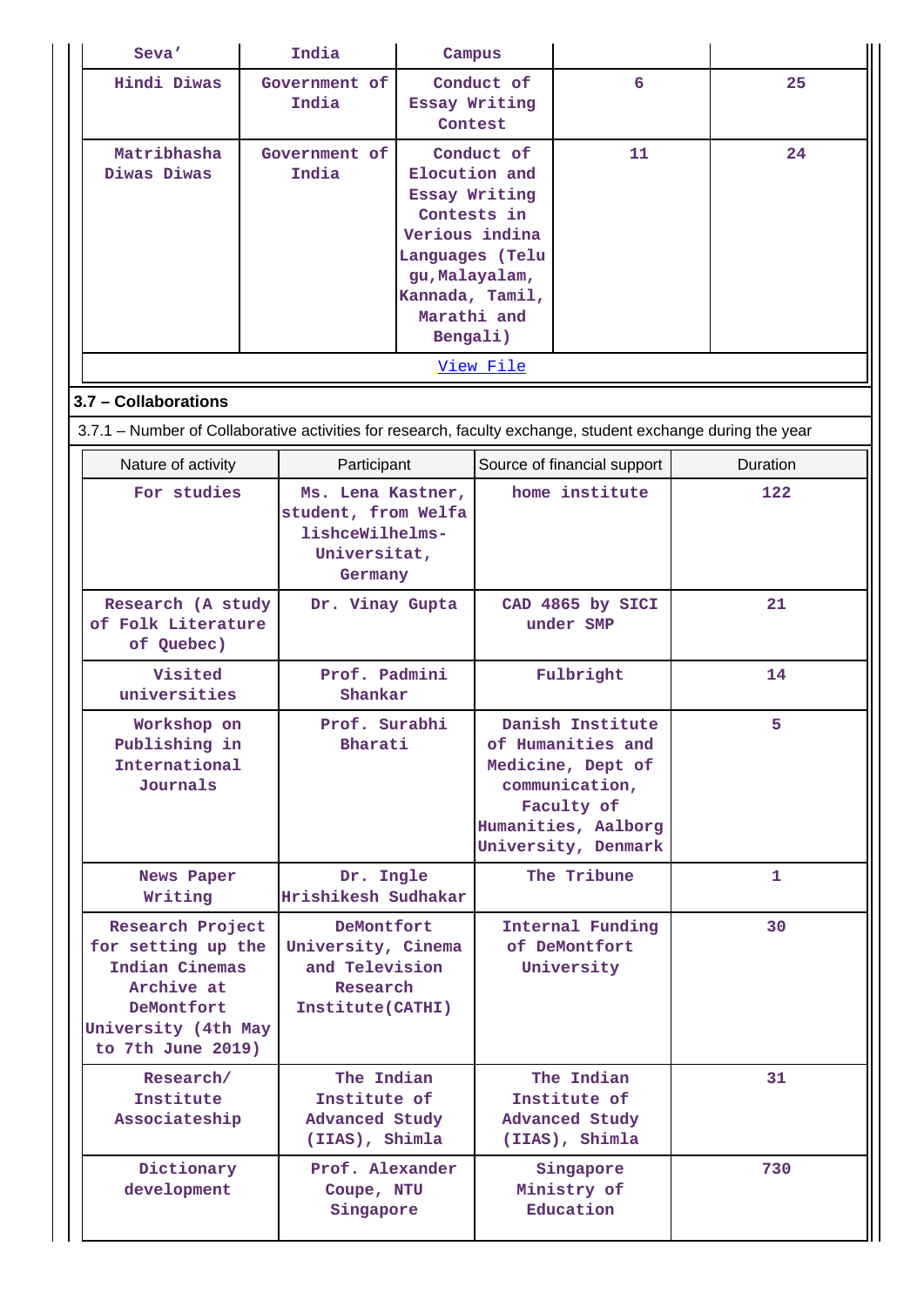| International<br>Writing Workshop on Host: Department of<br>Global Southern<br>Epistemologies for<br>Scholars from<br>Global South in<br>collaboration with<br>Birmingham<br>university, UK<br>Visiting Faculty |                                | Comparative<br>Literature, EFL<br>University<br>(Collaborator) :<br>University of<br>Birmingham"<br>Mr Tapio<br>Hokkanen,<br>University of<br>Eastern Finland<br>(UEF), Finland,<br>Visiting Faculty<br>came to EFLU |                                                                                                             | British Academy<br>home institute |                                                                                                   |                    | 2<br>11                                        |
|-----------------------------------------------------------------------------------------------------------------------------------------------------------------------------------------------------------------|--------------------------------|----------------------------------------------------------------------------------------------------------------------------------------------------------------------------------------------------------------------|-------------------------------------------------------------------------------------------------------------|-----------------------------------|---------------------------------------------------------------------------------------------------|--------------------|------------------------------------------------|
|                                                                                                                                                                                                                 |                                |                                                                                                                                                                                                                      |                                                                                                             | View File                         |                                                                                                   |                    |                                                |
| 3.7.2 - Linkages with institutions/industries for internship, on-the- job training, project work, sharing of research<br>facilities etc. during the year                                                        |                                |                                                                                                                                                                                                                      |                                                                                                             |                                   |                                                                                                   |                    |                                                |
| Title of the<br>Nature of linkage<br>linkage                                                                                                                                                                    |                                |                                                                                                                                                                                                                      | Name of the<br>partnering<br>institution/<br>industry<br>/research lab<br>with contact<br>details           | <b>Duration From</b>              | <b>Duration To</b>                                                                                |                    | Participant                                    |
| Research<br><b>Exchange</b>                                                                                                                                                                                     |                                | Collaborat<br>DeMontfort<br>01/05/2019<br>01/06/2019<br>ive Research<br>University,<br>Project<br>Leicester,<br>UK                                                                                                   |                                                                                                             |                                   | Dr<br>Hrishikesh<br>Ingle (was<br>invited to<br>visit<br>DeMontfort<br>as Visiting<br>Researcher) |                    |                                                |
| Research<br>Institute As<br>sociateship                                                                                                                                                                         | Institute<br>Associateshi<br>р |                                                                                                                                                                                                                      | The Indian<br>Institute of<br>Advanced<br>Study<br>(IIAS),<br>Rashtrapati<br>Niwas,<br>$Shimla$ -<br>171005 | 01/05/2019                        |                                                                                                   | 31/05/2019         | Participant<br>as an<br>Institute<br>Associate |
| Workshop<br>Resource<br>on English<br>person in<br>Training<br>Language:<br>Testing and<br>workshop<br>Evaluation                                                                                               |                                | <b>GLA</b><br>University<br>Mathura<br>English<br>language<br>Teachers'<br>Association<br>of India                                                                                                                   | 23/11/2018                                                                                                  |                                   | 24/11/2018                                                                                        | 40<br>participants |                                                |
|                                                                                                                                                                                                                 |                                |                                                                                                                                                                                                                      |                                                                                                             | View File                         |                                                                                                   |                    |                                                |
| 3.7.3 - MoUs signed with institutions of national, international importance, other universities, industries, corporate<br>houses etc. during the year                                                           |                                |                                                                                                                                                                                                                      |                                                                                                             |                                   |                                                                                                   |                    |                                                |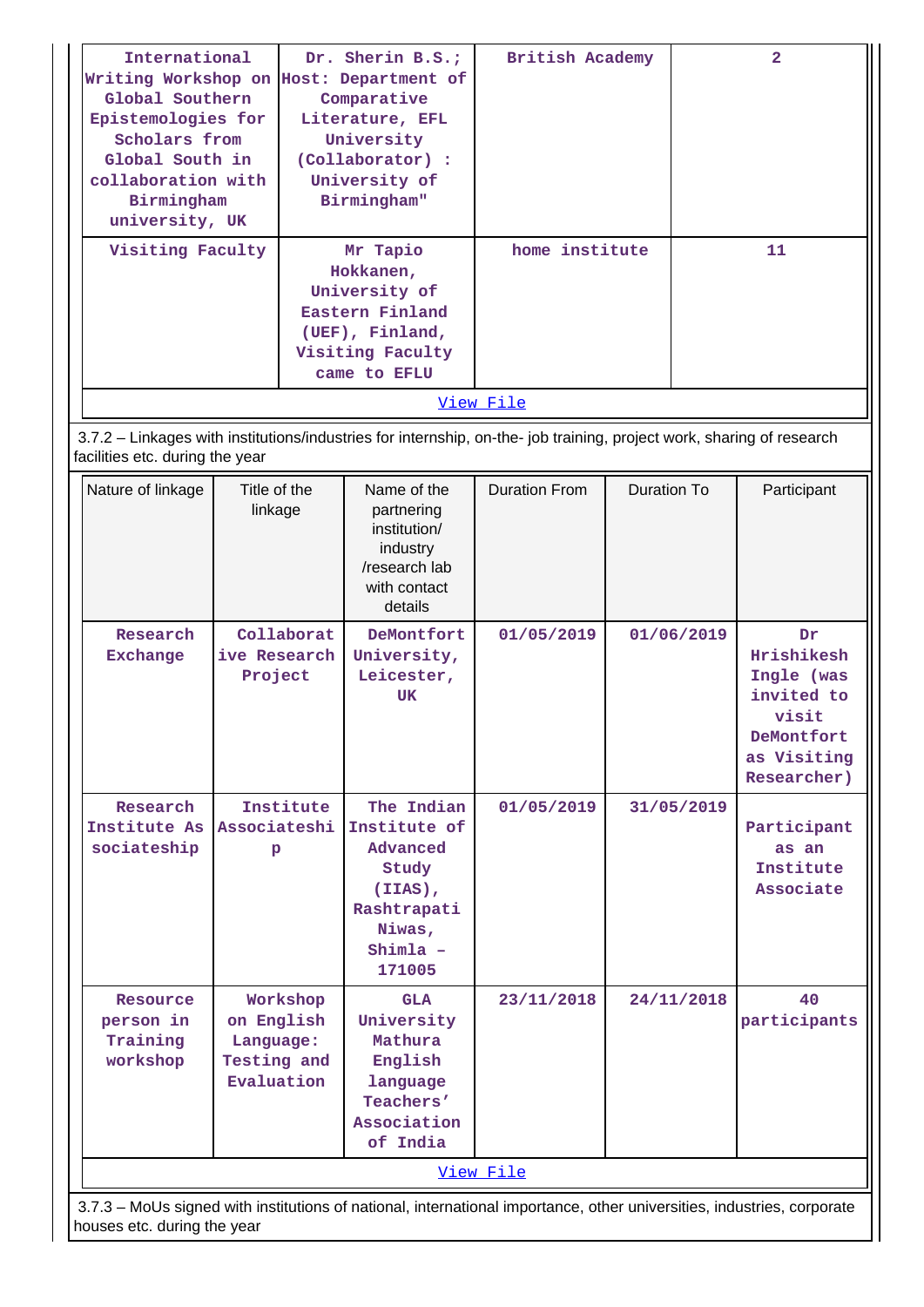| Organisation                                                                                  | Date of MoU signed                | Purpose/Activities                                                                       | Number of<br>students/teachers<br>participated under MoUs |
|-----------------------------------------------------------------------------------------------|-----------------------------------|------------------------------------------------------------------------------------------|-----------------------------------------------------------|
| Kalmyk State<br>University, Russia<br>(renewed)                                               | 01/12/2018                        | Faculty and<br>student exchange                                                          | N <sub>i</sub> 11                                         |
| University of<br>Vechta, Germany and<br>EFL University                                        | 15/02/2019                        | As envisioned in<br>the EFLU ordinances<br>to promote<br>programmes in<br>German studies | Nill                                                      |
| The Royal<br>University of<br>Bhutan (RUB),<br>Thimpu, Bhutan<br>(renewed)                    | 14/03/2019                        | Faculty and<br>student exchange                                                          | Nill                                                      |
| University of<br>Paul-Valery<br>Montpellier-3,<br>France                                      | 01/03/2019                        | Faculty and<br>student exchange                                                          | Nill                                                      |
| University of<br>Vechta, Germany                                                              | 15/02/2019                        | Faculty and<br>student exchange                                                          | Nill                                                      |
| Honorary<br>Consulate General<br>of Republic of<br>Korea, in Hyderabad                        | 30/01/2019                        | Faculty and<br>student exchange                                                          | Nill                                                      |
| Slavic University<br>of Moldova,<br>Republic of<br>Moldova,<br>Kishinev/Chisinau<br>(renewed) | 01/12/2018                        | Faculty and<br>student exchange                                                          | Nill                                                      |
| University of<br>East Finland                                                                 | 12/07/2018                        | For Introduction<br>of an Introductory<br>Course in Finnish<br>Language and<br>Culture   | 20                                                        |
|                                                                                               |                                   | View File                                                                                |                                                           |
| <b>CRITERION IV - INFRASTRUCTURE AND LEARNING RESOURCES</b>                                   |                                   |                                                                                          |                                                           |
| 4.1 - Physical Facilities                                                                     |                                   |                                                                                          |                                                           |
| 4.1.1 - Budget allocation, excluding salary for infrastructure augmentation during the year   |                                   |                                                                                          |                                                           |
| Budget allocated for infrastructure augmentation                                              | 800                               | Budget utilized for infrastructure development                                           | 800                                                       |
| 4.1.2 - Details of augmentation in infrastructure facilities during the year                  |                                   |                                                                                          |                                                           |
| <b>Facilities</b>                                                                             |                                   | <b>Existing or Newly Added</b>                                                           |                                                           |
|                                                                                               | Seminar halls with ICT facilities |                                                                                          | Existing                                                  |
|                                                                                               | Classrooms with LCD facilities    |                                                                                          | Newly Added                                               |
|                                                                                               | Seminar Halls                     |                                                                                          | Existing                                                  |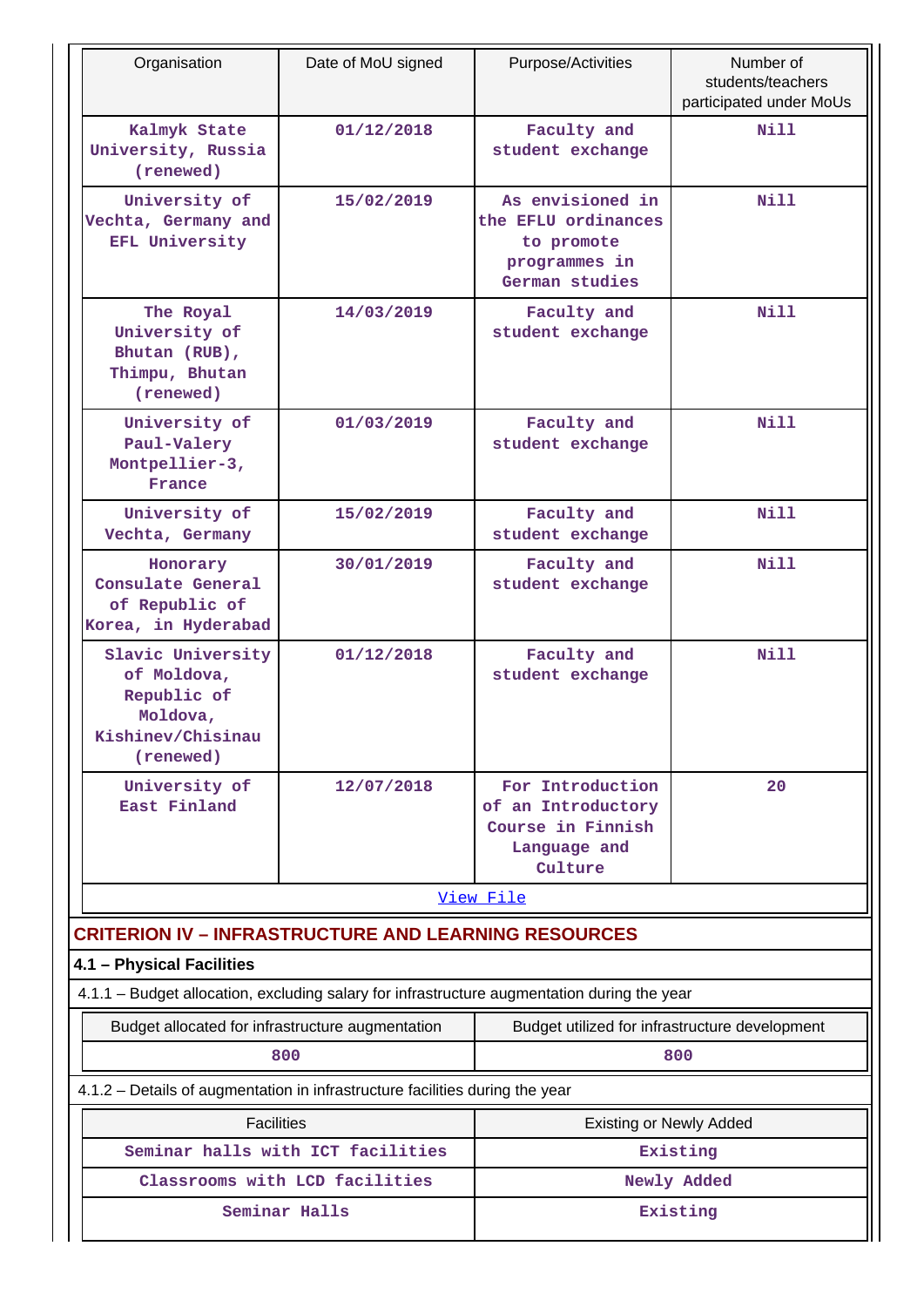|                                                                                                                                          | Laboratories            |        |                                                                    |       | Existing          |                                                                                                                                                                                                                |             |                                 |  |  |
|------------------------------------------------------------------------------------------------------------------------------------------|-------------------------|--------|--------------------------------------------------------------------|-------|-------------------|----------------------------------------------------------------------------------------------------------------------------------------------------------------------------------------------------------------|-------------|---------------------------------|--|--|
|                                                                                                                                          | Class rooms             |        |                                                                    |       | Existing          |                                                                                                                                                                                                                |             |                                 |  |  |
|                                                                                                                                          | Campus Area             |        |                                                                    |       | Existing          |                                                                                                                                                                                                                |             |                                 |  |  |
|                                                                                                                                          | Video Centre            |        |                                                                    |       | Existing          |                                                                                                                                                                                                                |             |                                 |  |  |
|                                                                                                                                          |                         |        | Value of the equipment purchased<br>during the year (rs. in lakhs) |       |                   |                                                                                                                                                                                                                | Newly Added |                                 |  |  |
|                                                                                                                                          |                         |        | Number of important equipments                                     |       |                   |                                                                                                                                                                                                                | Existing    |                                 |  |  |
|                                                                                                                                          | during the current year |        | purchased (Greater than 1-0 lakh)                                  |       |                   |                                                                                                                                                                                                                |             |                                 |  |  |
|                                                                                                                                          |                         |        | Classrooms with Wi-Fi OR LAN                                       |       |                   |                                                                                                                                                                                                                | Newly Added |                                 |  |  |
|                                                                                                                                          |                         | Others |                                                                    |       |                   |                                                                                                                                                                                                                | Existing    |                                 |  |  |
|                                                                                                                                          |                         |        |                                                                    |       | No file uploaded. |                                                                                                                                                                                                                |             |                                 |  |  |
| 4.2 - Library as a Learning Resource                                                                                                     |                         |        |                                                                    |       |                   |                                                                                                                                                                                                                |             |                                 |  |  |
| 4.2.1 - Library is automated {Integrated Library Management System (ILMS)}                                                               |                         |        |                                                                    |       |                   |                                                                                                                                                                                                                |             |                                 |  |  |
| Name of the ILMS<br>software                                                                                                             |                         |        | Nature of automation (fully<br>or patially)                        |       |                   | Version                                                                                                                                                                                                        |             | Year of automation              |  |  |
| NewGenLib (ILMS)<br>Library Software                                                                                                     |                         |        | Fully                                                              | 3.1.1 |                   |                                                                                                                                                                                                                |             | 2004                            |  |  |
| 4.2.2 - Library Services                                                                                                                 |                         |        |                                                                    |       |                   |                                                                                                                                                                                                                |             |                                 |  |  |
| Library<br>Service Type                                                                                                                  | Existing                |        |                                                                    |       |                   | Newly Added                                                                                                                                                                                                    | Total       |                                 |  |  |
| Text<br><b>Books</b>                                                                                                                     | 101085                  |        | 638515                                                             |       | $17 \,$           | 24125                                                                                                                                                                                                          | 101102      | 662640                          |  |  |
| e-Books                                                                                                                                  | 124                     |        | 263468                                                             |       | Nill              | <b>Nill</b>                                                                                                                                                                                                    | 124         | 263468                          |  |  |
| Digital<br>Database                                                                                                                      | Nill                    |        | Nill                                                               |       | 7                 | Nill                                                                                                                                                                                                           | 7           | Nill                            |  |  |
| $CD \&$<br>Video                                                                                                                         | 1360                    |        | <b>Nill</b>                                                        |       | 10                | Nill                                                                                                                                                                                                           | 1370        | Nill                            |  |  |
| Library<br>Automation                                                                                                                    | 104463                  |        | <b>Nill</b>                                                        |       | 134<br>Nill       |                                                                                                                                                                                                                | 104597      | Nill                            |  |  |
|                                                                                                                                          |                         |        |                                                                    |       | View File         |                                                                                                                                                                                                                |             |                                 |  |  |
| (Learning Management System (LMS) etc                                                                                                    |                         |        |                                                                    |       |                   | 4.2.3 - E-content developed by teachers such as: e-PG- Pathshala, CEC (under e-PG- Pathshala CEC (Under<br>Graduate) SWAYAM other MOOCs platform NPTEL/NMEICT/any other Government initiatives & institutional |             |                                 |  |  |
| Name of the Teacher                                                                                                                      |                         |        | Name of the Module                                                 |       |                   | Platform on which module<br>is developed                                                                                                                                                                       |             | Date of launching e-<br>content |  |  |
| Collaborative<br>Work: 1.<br>honourable VC,<br>Prof. E. Suresh<br>Kumar 2.<br>Prof. Bala Gopalan<br>з.<br>Upendran 4.<br>Dr. Kshema Jose | <b>Our</b><br>Prof.     |        | EnglishPro APP                                                     |       |                   | Mobile (free<br>mobile app for<br>learning English<br>Pronunciation)                                                                                                                                           | 01/11/2018  |                                 |  |  |
| Prof. Hemalatha                                                                                                                          |                         |        | Phonetics and                                                      |       |                   | UGC (e-pathshala)                                                                                                                                                                                              | 01/08/2018  |                                 |  |  |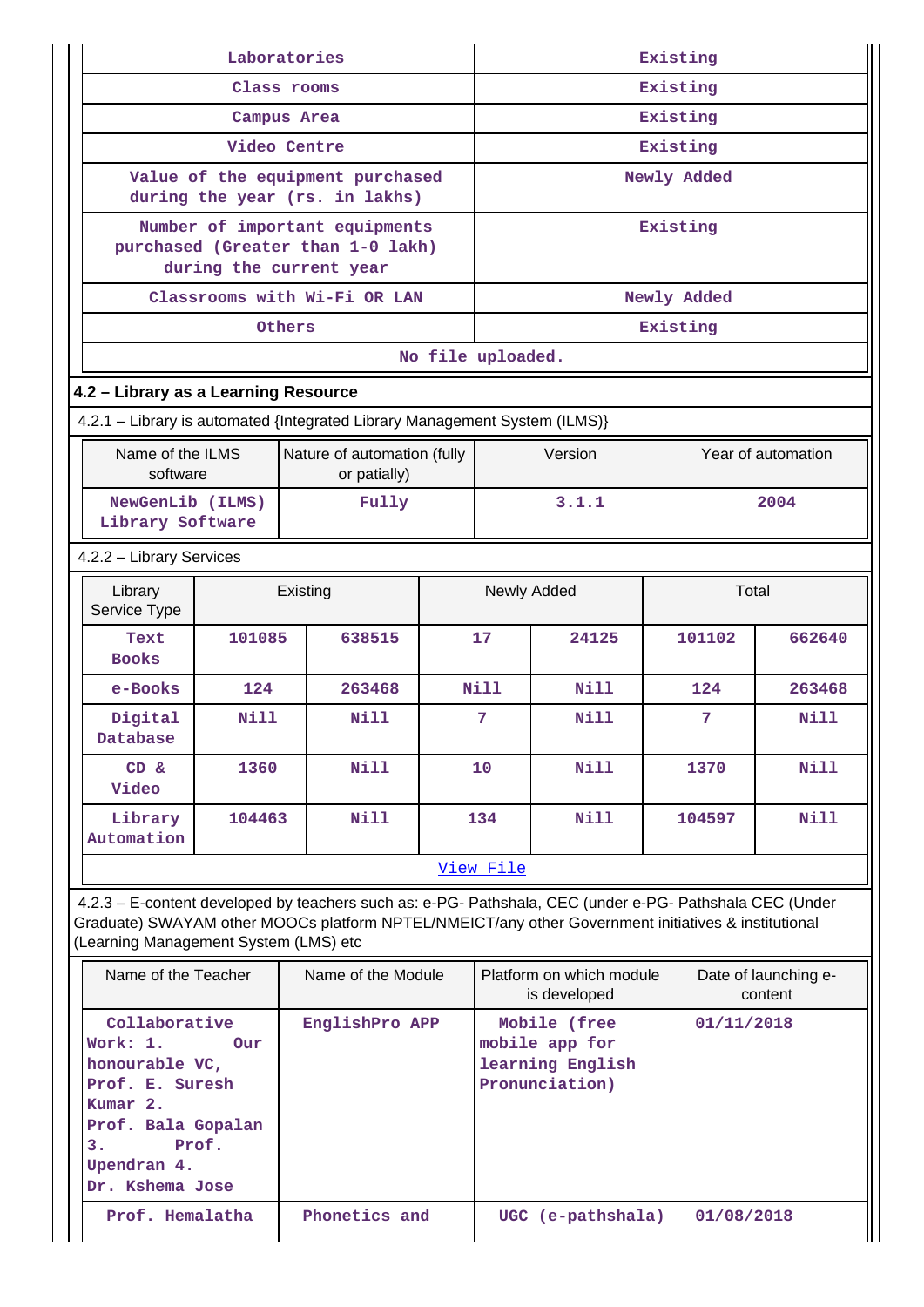| Nagarajan                                                                                                                                          |                                            |                         |                              | Phonology<br>Introduction to<br>Neurolinguistics<br>(in the module<br>'Introduction to<br>Linguistics')                                                       |                            |                                                   |                                                                                                  |                    |            |                                                     |               |
|----------------------------------------------------------------------------------------------------------------------------------------------------|--------------------------------------------|-------------------------|------------------------------|---------------------------------------------------------------------------------------------------------------------------------------------------------------|----------------------------|---------------------------------------------------|--------------------------------------------------------------------------------------------------|--------------------|------------|-----------------------------------------------------|---------------|
|                                                                                                                                                    | Dr. Utpal Lahiri                           |                         | Introduction to<br>Semantics |                                                                                                                                                               |                            |                                                   | UGC (e-pathshala)                                                                                |                    | 01/08/2018 |                                                     |               |
|                                                                                                                                                    | Dr.ShyamraoRathod                          |                         | <b>MANUU</b>                 | 2units of Hindi                                                                                                                                               |                            | Education Program                                 | MAANU Distance                                                                                   |                    |            | 03/09/2018                                          |               |
| Rani                                                                                                                                               | Dr. T.J. Rekha<br>Dr. Priyadarshini        |                         |                              | 1) Conversation<br>about school in<br>Hindi 2)<br>Conversation in<br>Hindi about Travel<br>3) Talk to Friend<br>in Hindi 4) Talk<br>about Family<br>Household |                            |                                                   | online Recording<br>E-Content, The<br>English And Foreign<br>Languages Universit<br>y, Hyderabad |                    |            |                                                     | 03/09/2018    |
|                                                                                                                                                    |                                            |                         |                              | Subject<br>Specialised Field<br>(3 Modules)                                                                                                                   |                            | <b>MAANU Distance</b><br><b>Education Program</b> |                                                                                                  |                    | 29/06/2018 |                                                     |               |
| Mallika                                                                                                                                            | Dr. G. Naga                                |                         |                              | <b>COMMUNICATION</b><br>THEORIES developed<br>content for both<br>print and AV<br>lessons                                                                     |                            | University AVRP<br>Centre                         | <b>B R Ambedkar Open</b>                                                                         |                    |            | 05/01/2019                                          |               |
|                                                                                                                                                    |                                            |                         |                              |                                                                                                                                                               |                            | View File                                         |                                                                                                  |                    |            |                                                     |               |
| 4.3 - IT Infrastructure                                                                                                                            |                                            |                         |                              |                                                                                                                                                               |                            |                                                   |                                                                                                  |                    |            |                                                     |               |
| 4.3.1 - Technology Upgradation (overall)                                                                                                           |                                            |                         |                              |                                                                                                                                                               |                            |                                                   |                                                                                                  |                    |            |                                                     |               |
| <b>Type</b>                                                                                                                                        | <b>Total Co</b><br>mputers                 | Computer<br>Lab         | Internet                     |                                                                                                                                                               | <b>Browsing</b><br>centers | Computer<br>Centers                               | Office                                                                                           | Departme<br>nts    |            | Available<br><b>Bandwidt</b><br>h (MBPS/<br>GBPS)   | <b>Others</b> |
| Existin<br>g                                                                                                                                       | 561                                        | $\overline{\mathbf{4}}$ |                              | 561                                                                                                                                                           | 5                          | 1                                                 | 2188                                                                                             | 361                |            | $\mathbf{1}$                                        | $\mathbf 0$   |
| Added                                                                                                                                              | $\mathbf 0$                                | $\mathbf 0$             |                              | $\mathbf 0$                                                                                                                                                   | $\mathbf 0$                | $\mathbf 0$                                       | $\mathbf 0$                                                                                      | $\mathbf 0$        |            | $\mathbf 0$                                         | $\mathbf 0$   |
| Total                                                                                                                                              | 561                                        | $\overline{\mathbf{4}}$ |                              | 561                                                                                                                                                           | 5                          | 1                                                 | 2188                                                                                             | 361                |            | 1                                                   | $\mathbf 0$   |
| 4.3.2 - Bandwidth available of internet connection in the Institution (Leased line)                                                                |                                            |                         |                              |                                                                                                                                                               |                            |                                                   |                                                                                                  |                    |            |                                                     |               |
|                                                                                                                                                    | 1 MBPS/ GBPS                               |                         |                              |                                                                                                                                                               |                            |                                                   |                                                                                                  |                    |            |                                                     |               |
| 4.3.3 - Facility for e-content                                                                                                                     |                                            |                         |                              |                                                                                                                                                               |                            |                                                   |                                                                                                  |                    |            |                                                     |               |
|                                                                                                                                                    | Name of the e-content development facility |                         |                              |                                                                                                                                                               |                            |                                                   |                                                                                                  | recording facility |            | Provide the link of the videos and media centre and |               |
| Educational Multimedia Research<br>http://emmrc-eflu.org/<br>Centre                                                                                |                                            |                         |                              |                                                                                                                                                               |                            |                                                   |                                                                                                  |                    |            |                                                     |               |
| 4.4 - Maintenance of Campus Infrastructure                                                                                                         |                                            |                         |                              |                                                                                                                                                               |                            |                                                   |                                                                                                  |                    |            |                                                     |               |
| 4.4.1 - Expenditure incurred on maintenance of physical facilities and academic support facilities, excluding salary<br>component, during the year |                                            |                         |                              |                                                                                                                                                               |                            |                                                   |                                                                                                  |                    |            |                                                     |               |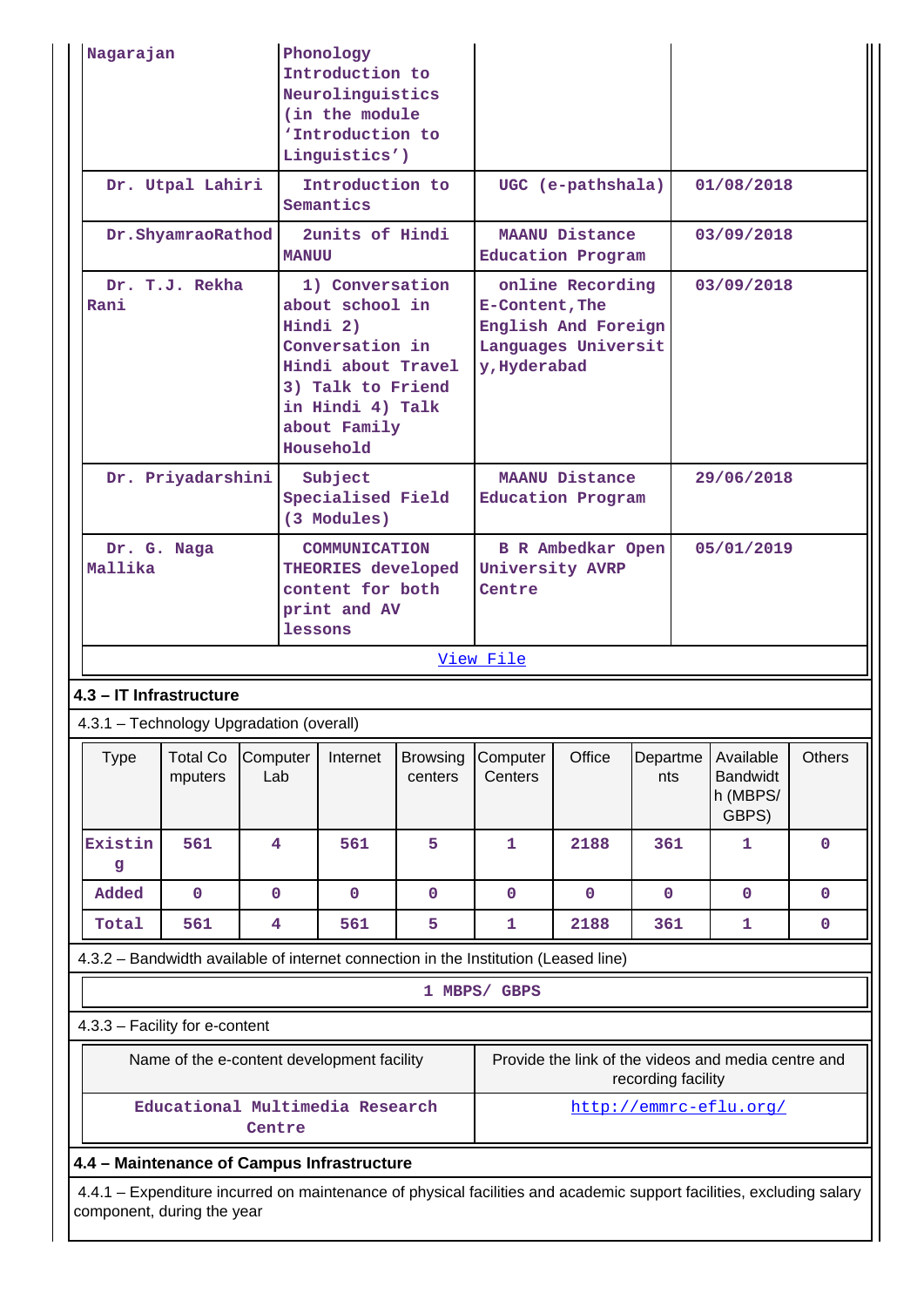| Assigned Budget on<br>academic facilities | Expenditure incurred on<br>maintenance of academic<br><b>facilities</b> | Assigned budget on<br>physical facilities | Expenditure incurredon<br>maintenance of physical<br>facilites |
|-------------------------------------------|-------------------------------------------------------------------------|-------------------------------------------|----------------------------------------------------------------|
|                                           | 86.27                                                                   |                                           |                                                                |

 4.4.2 – Procedures and policies for maintaining and utilizing physical, academic and support facilities - laboratory, library, sports complex, computers, classrooms etc. (maximum 500 words) (information to be available in institutional Website, provide link)

 **The Ramesh Mohan Library, EFLU, has 1,71,621 books and other reading materials in English and foreign languages – Arabic, Chinese, French, German, Hindi, Italian, Japanese, Korean, Russian and Spanish. The thrust areas of the subject collection pertain to linguistics, language teaching and literatures of English and foreign languages. The library also has a sizeable collection in the areas of Media and Communication Studies, Film studies, Sociology, Psychology, Arts, Philosophy and History. The library has in its collection 1899 theses (M. Phil and Ph.D.). The entire theses collection has been digitized and the full texts can be accessed through intranet within the University campus. 183 theses and 808 books were added during 2018-19. The bibliographic details of the books, back volumes, and theses can be accessed through http://efluniversity.ac.in/ramesh\_library.php. Library Services include: I) Photocopying: Subject to Copyright Rules, the faculty members and students are permitted to take photocopies of parts of the books and articles in journals II) Readers Assistance Unit: The information desk is located on the ground floor of the library. It supports the following services: 1. assist in locating books in the stack areas 2. assist in the use of e-resources accessible in the University 3. assist in getting required books on a particular subject/ concept. III) Inter-library Loan: The library on specific request from faculty members and students gets books on Inter-library loan from other libraries. The books received on Inter-library loan have to be returned within fifteen days time. VI) Wi-Fi Facility: Wi-Fi facility is provided in the library 24 x 7. Students and research scholars can access internet facility for their academic activities using this service. V) Section for the Differentlyabled: The library set up a section for the differently-abled students. Four computers with internet facility and scanners are placed in this section to enable students to access reading materials for their academic and research activities. The library subscribed to 16 newspapers and 25 magazines in various languages such as English, Hindi, and Telugu during the year 2018-2019. Under ShodhSindhu project, it provided electronic access to 9 databases, including JSTOR, Cambridge University Press, Oxford University Press, Project Muse, Springer/Kluwer Taylor and Francis and Wily Online Journals. The University has multiple fully functional Computer Labs which can accommodate more than 100 students at any given point of time. Students can access the lab facilities round the clock. The University has more than hundred well-furnished classrooms, most of them being digitally enabled with internet access, electronic podiums and overhead projectors. Sports and physical fitness facilities available on the University campus include two gymnasia (one for men and the other for women), Cricket Ground, Basketball Court, Football Ground, Badminton Court and Table Tennis boards. As part of the University's Diamond Jubilee celebrations, track and field sports events including 100, 200, and 400 metre run, long jump, and shotput were organized on 5 April 2019. Prizes were distributed to the winners on the occasion. A Sports Meet comprising various events (Carrom, Chess, Badminton, Kabaddi, Tennikoit and Football) was also organized.**

[https://www.efluniversity.ac.in/images/documents/5%20ANNUAL%20REPORT\\_2018-19\\_HINDI\\_ENGLISH.pdf](https://www.efluniversity.ac.in/images/documents/5%20ANNUAL%20REPORT_2018-19_HINDI_ENGLISH.pdf)

**CRITERION V – STUDENT SUPPORT AND PROGRESSION**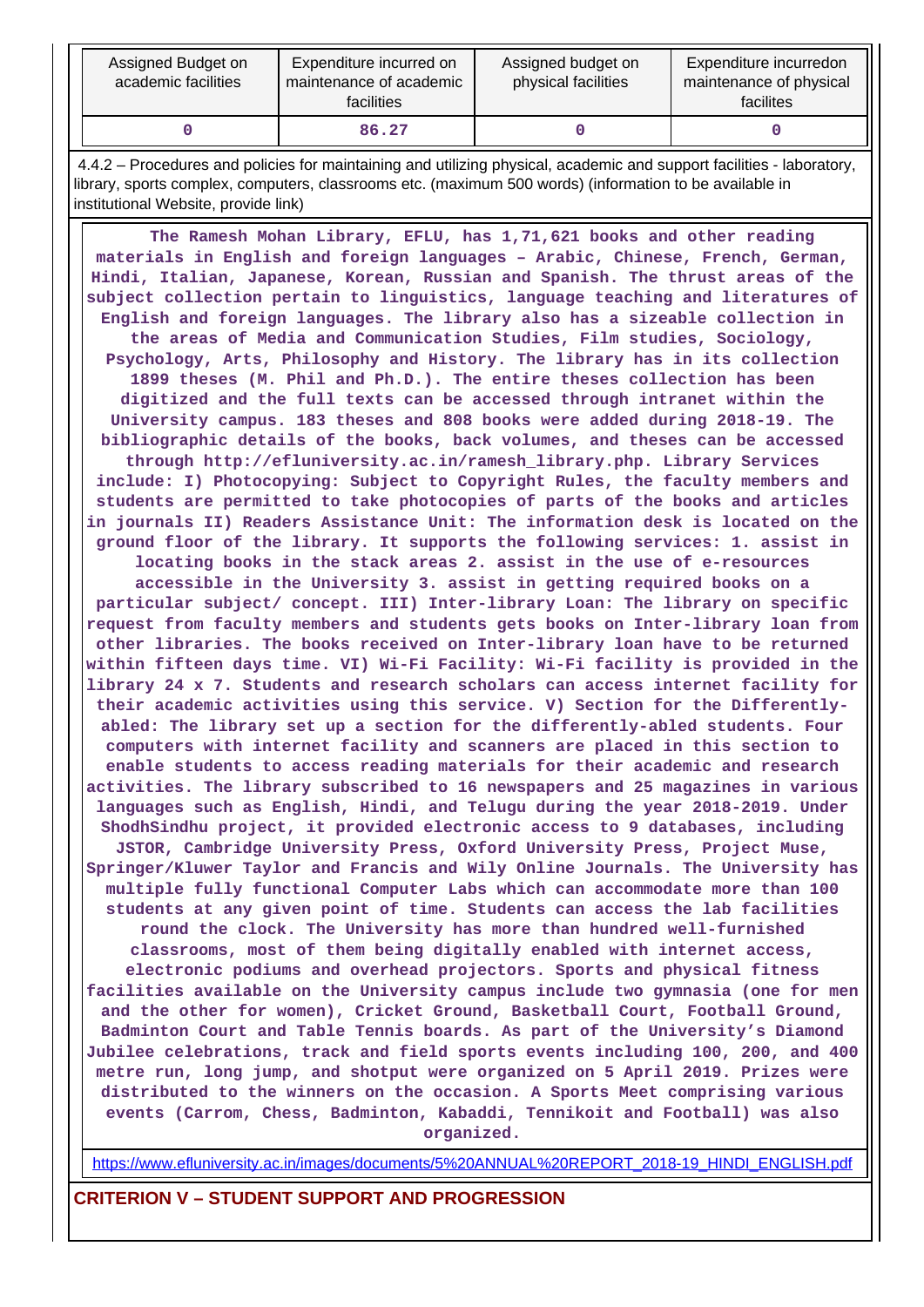| 5.1 - Student Support                                                                                                                                                                                           |                       |         |                                                                      |                                                                             |                                                              |           |                                       |  |  |
|-----------------------------------------------------------------------------------------------------------------------------------------------------------------------------------------------------------------|-----------------------|---------|----------------------------------------------------------------------|-----------------------------------------------------------------------------|--------------------------------------------------------------|-----------|---------------------------------------|--|--|
| 5.1.1 - Scholarships and Financial Support                                                                                                                                                                      |                       |         |                                                                      |                                                                             |                                                              |           |                                       |  |  |
|                                                                                                                                                                                                                 |                       |         | Name/Title of the scheme                                             | Number of students                                                          |                                                              |           | Amount in Rupees                      |  |  |
| Financial Support<br>from institution                                                                                                                                                                           |                       |         | Stipend/ Book<br><b>Allowance</b>                                    | 468                                                                         |                                                              |           | 1632000                               |  |  |
| Financial Support<br>from Other Sources                                                                                                                                                                         |                       |         |                                                                      |                                                                             |                                                              |           |                                       |  |  |
| a) National                                                                                                                                                                                                     |                       |         | Non- Net                                                             | 149                                                                         |                                                              |           | 13082000                              |  |  |
| b) International                                                                                                                                                                                                |                       |         | NA                                                                   | Nill                                                                        |                                                              |           | 0                                     |  |  |
|                                                                                                                                                                                                                 |                       |         |                                                                      | View File                                                                   |                                                              |           |                                       |  |  |
| 5.1.2 - Number of capability enhancement and development schemes such as Soft skill development, Remedial<br>coaching, Language lab, Bridge courses, Yoga, Meditation, Personal Counselling and Mentoring etc., |                       |         |                                                                      |                                                                             |                                                              |           |                                       |  |  |
| Name of the capability<br>enhancement scheme                                                                                                                                                                    |                       |         | Date of implemetation                                                | Number of students<br>enrolled                                              |                                                              |           | Agencies involved                     |  |  |
| Finishing School                                                                                                                                                                                                |                       |         | 23/03/2018                                                           | 80                                                                          |                                                              |           | Individual<br><b>External Experts</b> |  |  |
|                                                                                                                                                                                                                 |                       |         |                                                                      | View File                                                                   |                                                              |           |                                       |  |  |
| 5.1.3 - Students benefited by guidance for competitive examinations and career counselling offered by the<br>institution during the year                                                                        |                       |         |                                                                      |                                                                             |                                                              |           |                                       |  |  |
| Year                                                                                                                                                                                                            | Name of the<br>scheme |         | Number of<br>benefited<br>students for<br>competitive<br>examination | Number of<br>benefited<br>students by<br>career<br>counseling<br>activities | Number of<br>students who<br>have passedin<br>the comp. exam |           | Number of<br>studentsp placed         |  |  |
| 2019                                                                                                                                                                                                            | Coaching<br>Scheme    | UGC NET | 50                                                                   | 145                                                                         |                                                              | 20        | 72                                    |  |  |
|                                                                                                                                                                                                                 |                       |         |                                                                      | No file uploaded.                                                           |                                                              |           |                                       |  |  |
| 5.1.4 – Institutional mechanism for transparency, timely redressal of student grievances, Prevention of sexual<br>harassment and ragging cases during the year                                                  |                       |         |                                                                      |                                                                             |                                                              |           |                                       |  |  |
| Total grievances received                                                                                                                                                                                       |                       |         | Number of grievances redressed                                       |                                                                             |                                                              | redressal | Avg. number of days for grievance     |  |  |
|                                                                                                                                                                                                                 | <b>Nill</b>           |         |                                                                      | Nill                                                                        |                                                              |           | Nill                                  |  |  |
| 5.2 - Student Progression                                                                                                                                                                                       |                       |         |                                                                      |                                                                             |                                                              |           |                                       |  |  |
| 5.2.1 - Details of campus placement during the year                                                                                                                                                             |                       |         |                                                                      |                                                                             |                                                              |           |                                       |  |  |
|                                                                                                                                                                                                                 | On campus             |         |                                                                      |                                                                             | Off campus                                                   |           |                                       |  |  |
| Nameof<br>Number of<br>organizations<br>students<br>participated<br>visited                                                                                                                                     |                       |         | Number of<br>stduents placed                                         | Nameof<br>organizations<br>visited                                          | Number of<br>students<br>participated                        |           | Number of<br>stduents placed          |  |  |
| 15                                                                                                                                                                                                              |                       | 78      | 78                                                                   | <b>NA</b>                                                                   |                                                              | Nill      | Nill                                  |  |  |
|                                                                                                                                                                                                                 |                       |         |                                                                      | View File                                                                   |                                                              |           |                                       |  |  |
| 5.2.2 - Student progression to higher education in percentage during the year                                                                                                                                   |                       |         |                                                                      |                                                                             |                                                              |           |                                       |  |  |
| Year                                                                                                                                                                                                            | Number of<br>students |         | Programme<br>graduated from                                          | Depratment<br>graduated from                                                | Name of<br>institution joined                                |           | Name of<br>programme                  |  |  |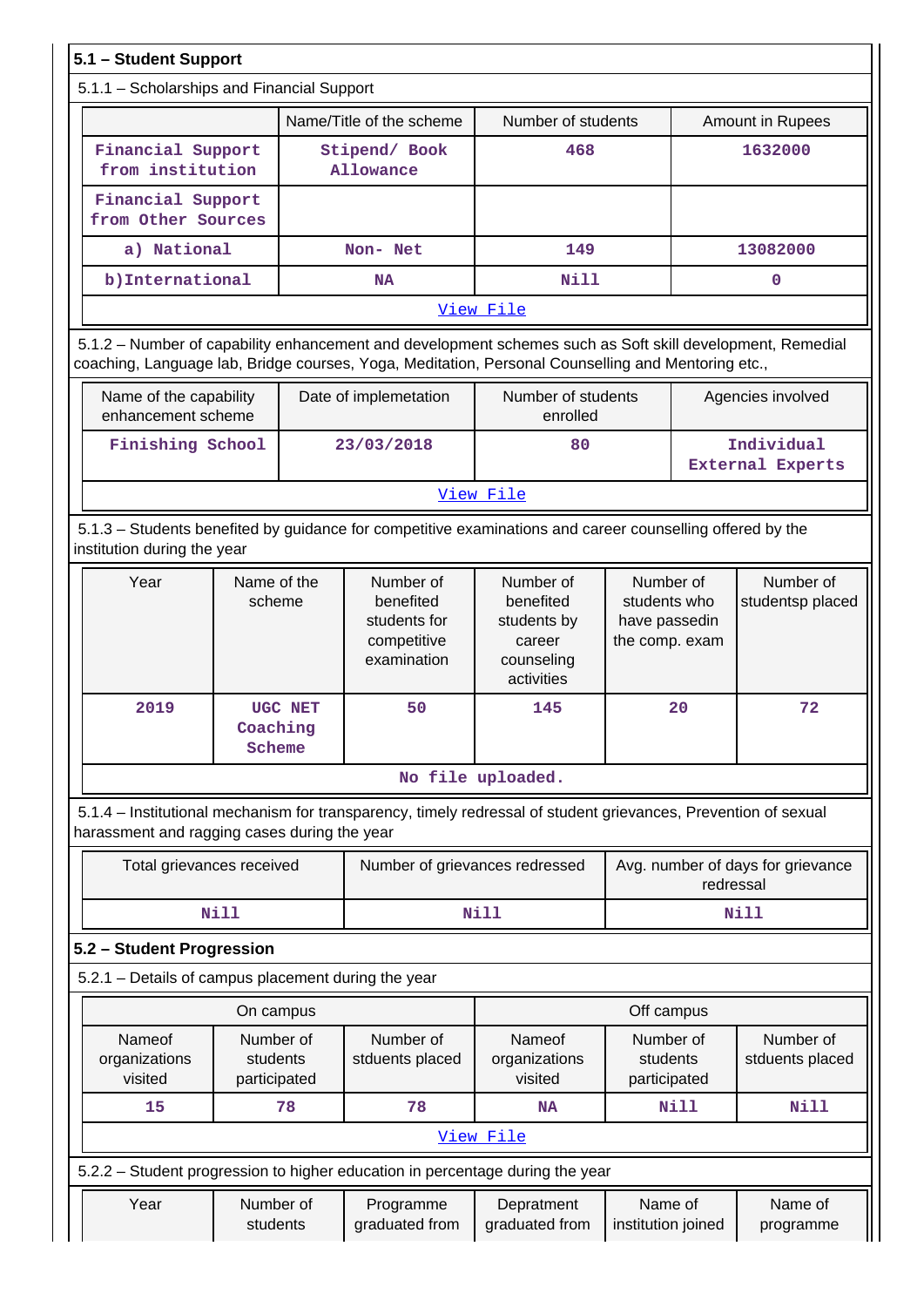|                                               | enrolling into<br>higher education                                                                                                                                                     |                            |                                               |                                         | admitted to                                              |
|-----------------------------------------------|----------------------------------------------------------------------------------------------------------------------------------------------------------------------------------------|----------------------------|-----------------------------------------------|-----------------------------------------|----------------------------------------------------------|
| 2018                                          | $\mathbf{1}$                                                                                                                                                                           | MA English                 | <b>NA</b>                                     | <b>EFLU</b>                             | B.Ed.<br>English                                         |
| 2018                                          | $\mathbf{1}$                                                                                                                                                                           | B.A.(Hons.)<br>English     | <b>NA</b>                                     | EFLU                                    | B.Ed.<br>English                                         |
| 2018                                          | $\mathbf{1}$                                                                                                                                                                           | M.A.<br>English            | <b>NA</b>                                     | <b>EFLU</b>                             | Postgraduate<br>Diploma in<br>the Teaching<br>of English |
| 2018                                          | 9                                                                                                                                                                                      | B.A.<br>(Hons.)<br>English | <b>NA</b>                                     | <b>EFLU</b>                             | M.A.<br>English<br>Cafeteria                             |
| 2018                                          | $\mathbf{1}$<br>$\mathbf{1}$<br>2018<br>2018<br>1                                                                                                                                      |                            | <b>NA</b>                                     | <b>EFLU</b>                             | M.A.<br>Comparative<br>Literature                        |
|                                               |                                                                                                                                                                                        |                            | <b>NA</b>                                     | <b>EFLU</b>                             | M.A.<br>English<br>Literature                            |
|                                               |                                                                                                                                                                                        |                            | B.A.<br><b>NA</b><br>(Hons.)<br>English       |                                         | M.A. Compu<br>tational<br>Linguistics                    |
| 2018                                          | $\overline{a}$                                                                                                                                                                         | B.A.<br>(Hons.)<br>English | <b>NA</b>                                     | <b>EFLU</b>                             | M.A.<br>Linguistics                                      |
| 2018                                          | 1                                                                                                                                                                                      | B.A.<br>(Hons.)<br>English | <b>NA</b>                                     | <b>EFLU</b>                             | M.A.<br>English<br>Language<br>Teaching                  |
| 2018                                          | $\overline{2}$                                                                                                                                                                         | $B.A.$ (Hons)<br>Arabic    | Department<br>of Arab and<br>Asian<br>Studies | <b>EFLU</b>                             | M.A.<br>Arabic<br>Language and<br>Literature             |
|                                               |                                                                                                                                                                                        |                            | View File                                     |                                         |                                                          |
|                                               | 5.2.3 - Students qualifying in state/ national/ international level examinations during the year<br>(eg:NET/SET/SLET/GATE/GMAT/CAT/GRE/TOFEL/Civil Services/State Government Services) |                            |                                               |                                         |                                                          |
|                                               | <b>Items</b>                                                                                                                                                                           |                            |                                               | Number of students selected/ qualifying |                                                          |
|                                               | <b>NET</b>                                                                                                                                                                             |                            |                                               | 12                                      |                                                          |
|                                               |                                                                                                                                                                                        |                            | View File                                     |                                         |                                                          |
|                                               | 5.2.4 – Sports and cultural activities / competitions organised at the institution level during the year                                                                               |                            |                                               |                                         |                                                          |
| Activity                                      |                                                                                                                                                                                        | Level                      |                                               | Number of Participants                  |                                                          |
|                                               | Diamond Jubilee 4KRun                                                                                                                                                                  |                            | University Level                              |                                         | 357                                                      |
| 200, 400 metre run, long<br>jump, and shotput | Track-field sports 100,                                                                                                                                                                |                            | University Level                              |                                         | 103                                                      |
|                                               |                                                                                                                                                                                        |                            | View File                                     |                                         |                                                          |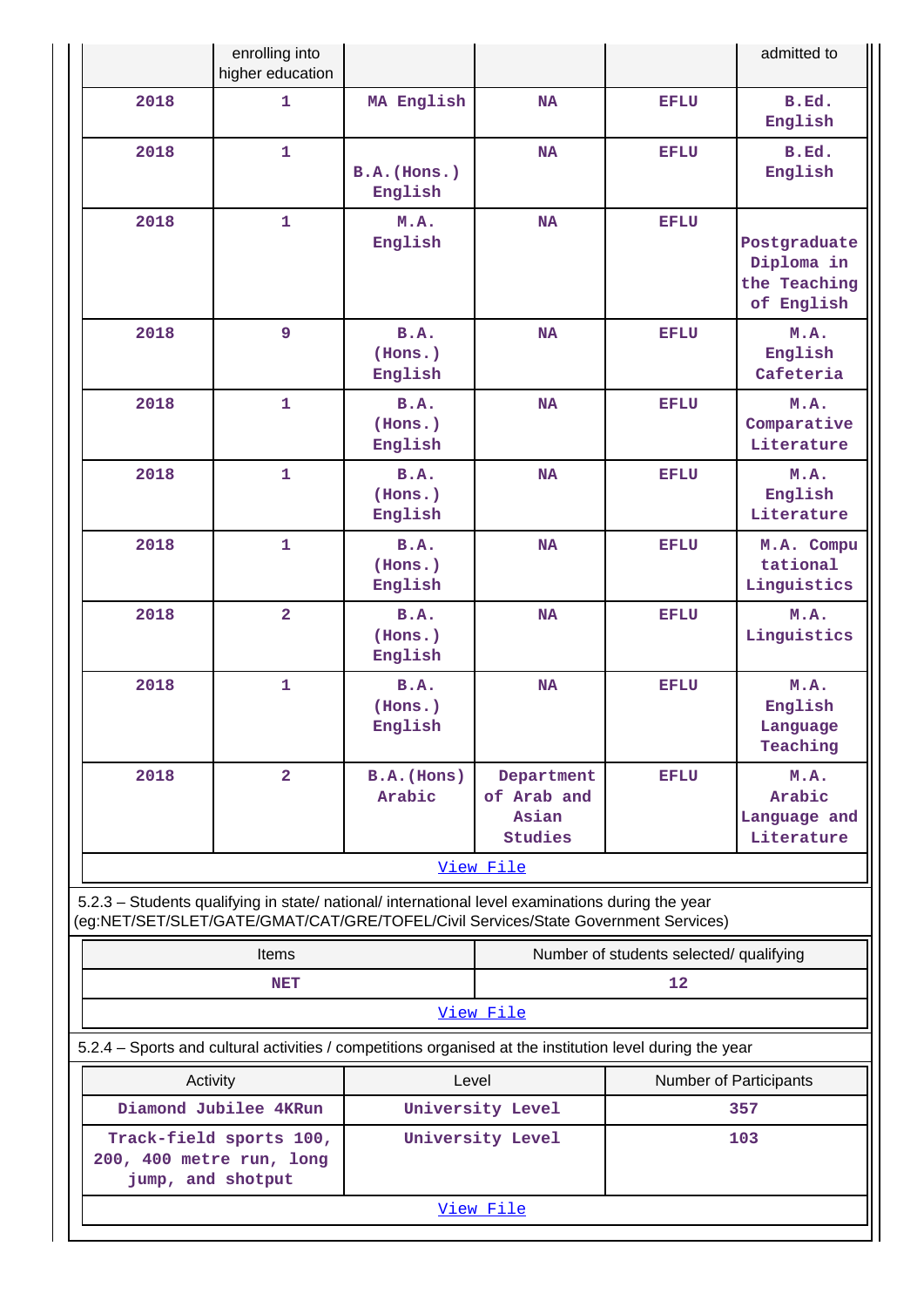| 5.3 - Student Participation and Activities                                                                                                                                                                                                                                                                                                            |                                                                                                                                                                                                                                                                                                                                                                                                                                                                                              |                                    |                                   |                                     |                      |                        |  |  |  |  |  |
|-------------------------------------------------------------------------------------------------------------------------------------------------------------------------------------------------------------------------------------------------------------------------------------------------------------------------------------------------------|----------------------------------------------------------------------------------------------------------------------------------------------------------------------------------------------------------------------------------------------------------------------------------------------------------------------------------------------------------------------------------------------------------------------------------------------------------------------------------------------|------------------------------------|-----------------------------------|-------------------------------------|----------------------|------------------------|--|--|--|--|--|
|                                                                                                                                                                                                                                                                                                                                                       | 5.3.1 – Number of awards/medals for outstanding performance in sports/cultural activities at national/international<br>level (award for a team event should be counted as one)                                                                                                                                                                                                                                                                                                               |                                    |                                   |                                     |                      |                        |  |  |  |  |  |
| Year                                                                                                                                                                                                                                                                                                                                                  | Name of the<br>award/medal                                                                                                                                                                                                                                                                                                                                                                                                                                                                   | National/<br>Internaional          | Number of<br>awards for<br>Sports | Number of<br>awards for<br>Cultural | Student ID<br>number | Name of the<br>student |  |  |  |  |  |
|                                                                                                                                                                                                                                                                                                                                                       |                                                                                                                                                                                                                                                                                                                                                                                                                                                                                              | No Data Entered/Not Applicable !!! |                                   |                                     |                      |                        |  |  |  |  |  |
| No file uploaded.                                                                                                                                                                                                                                                                                                                                     |                                                                                                                                                                                                                                                                                                                                                                                                                                                                                              |                                    |                                   |                                     |                      |                        |  |  |  |  |  |
|                                                                                                                                                                                                                                                                                                                                                       | 5.3.2 - Activity of Student Council & representation of students on academic & administrative bodies/committees of<br>the institution (maximum 500 words)                                                                                                                                                                                                                                                                                                                                    |                                    |                                   |                                     |                      |                        |  |  |  |  |  |
| The Students Union elections were held at The English and Foreign Languages<br>University according to Students Union Constitution on 22 October 2018. The<br>Students Union is actively involved in taking up issues that pertain to student<br>welfare with the University administration and faculty in charge of specific<br>spheres of activity. |                                                                                                                                                                                                                                                                                                                                                                                                                                                                                              |                                    |                                   |                                     |                      |                        |  |  |  |  |  |
| 5.4 - Alumni Engagement                                                                                                                                                                                                                                                                                                                               |                                                                                                                                                                                                                                                                                                                                                                                                                                                                                              |                                    |                                   |                                     |                      |                        |  |  |  |  |  |
|                                                                                                                                                                                                                                                                                                                                                       | 5.4.1 - Whether the institution has registered Alumni Association?                                                                                                                                                                                                                                                                                                                                                                                                                           |                                    |                                   |                                     |                      |                        |  |  |  |  |  |
| <b>Yes</b>                                                                                                                                                                                                                                                                                                                                            |                                                                                                                                                                                                                                                                                                                                                                                                                                                                                              |                                    |                                   |                                     |                      |                        |  |  |  |  |  |
| 5.4.2 - No. of registered Alumni:                                                                                                                                                                                                                                                                                                                     | University and the world outside, the association will also help foster<br>connections between the students who are currently on rolls at the university<br>and those who have enrolled or passed out and have made a mark in their<br>respective fields of work. The Association will position itself as a platform<br>for the members of the alumni to come together and network with other EFLUITES<br>on professional and career related topics.                                         |                                    |                                   |                                     |                      |                        |  |  |  |  |  |
|                                                                                                                                                                                                                                                                                                                                                       |                                                                                                                                                                                                                                                                                                                                                                                                                                                                                              |                                    | 2621                              |                                     |                      |                        |  |  |  |  |  |
|                                                                                                                                                                                                                                                                                                                                                       | 5.4.3 - Alumni contribution during the year (in Rupees):                                                                                                                                                                                                                                                                                                                                                                                                                                     |                                    |                                   |                                     |                      |                        |  |  |  |  |  |
|                                                                                                                                                                                                                                                                                                                                                       |                                                                                                                                                                                                                                                                                                                                                                                                                                                                                              |                                    | 0                                 |                                     |                      |                        |  |  |  |  |  |
|                                                                                                                                                                                                                                                                                                                                                       | 5.4.4 - Meetings/activities organized by Alumni Association :                                                                                                                                                                                                                                                                                                                                                                                                                                |                                    |                                   |                                     |                      |                        |  |  |  |  |  |
|                                                                                                                                                                                                                                                                                                                                                       | The Alumni Association organized online meetings and activities. The members of<br>the Alumni were invited for a high tea during the inaugural of the Diamond<br>Jubilee Celebrations of the University. Retired teachers among the Alumni<br>interacted with the postgraduate students and research scholars.                                                                                                                                                                               |                                    |                                   |                                     |                      |                        |  |  |  |  |  |
|                                                                                                                                                                                                                                                                                                                                                       | <b>CRITERION VI - GOVERNANCE, LEADERSHIP AND MANAGEMENT</b>                                                                                                                                                                                                                                                                                                                                                                                                                                  |                                    |                                   |                                     |                      |                        |  |  |  |  |  |
|                                                                                                                                                                                                                                                                                                                                                       | 6.1 - Institutional Vision and Leadership                                                                                                                                                                                                                                                                                                                                                                                                                                                    |                                    |                                   |                                     |                      |                        |  |  |  |  |  |
| words)                                                                                                                                                                                                                                                                                                                                                | 6.1.1 – Mention two practices of decentralization and participative management during the last year (maximum 500                                                                                                                                                                                                                                                                                                                                                                             |                                    |                                   |                                     |                      |                        |  |  |  |  |  |
|                                                                                                                                                                                                                                                                                                                                                       | A majority of decisions pertaining to academic matters, including admissions,<br>curriculum planning and evaluation, are taken in a decentralized manner at the<br>Departmental and School levels. Various wings of the University such as the<br>Educational Multimedia Research Centre (EMMRC), The EFL University Press, the<br>Enabling Unit and Equal Opportunity Cell operate with autonomy under the<br>supervision of a faculty member. The Music Club, the English Club, Innovation |                                    |                                   |                                     |                      |                        |  |  |  |  |  |

**Club and Student Placement Club function with student initiative. The**

 $\parallel$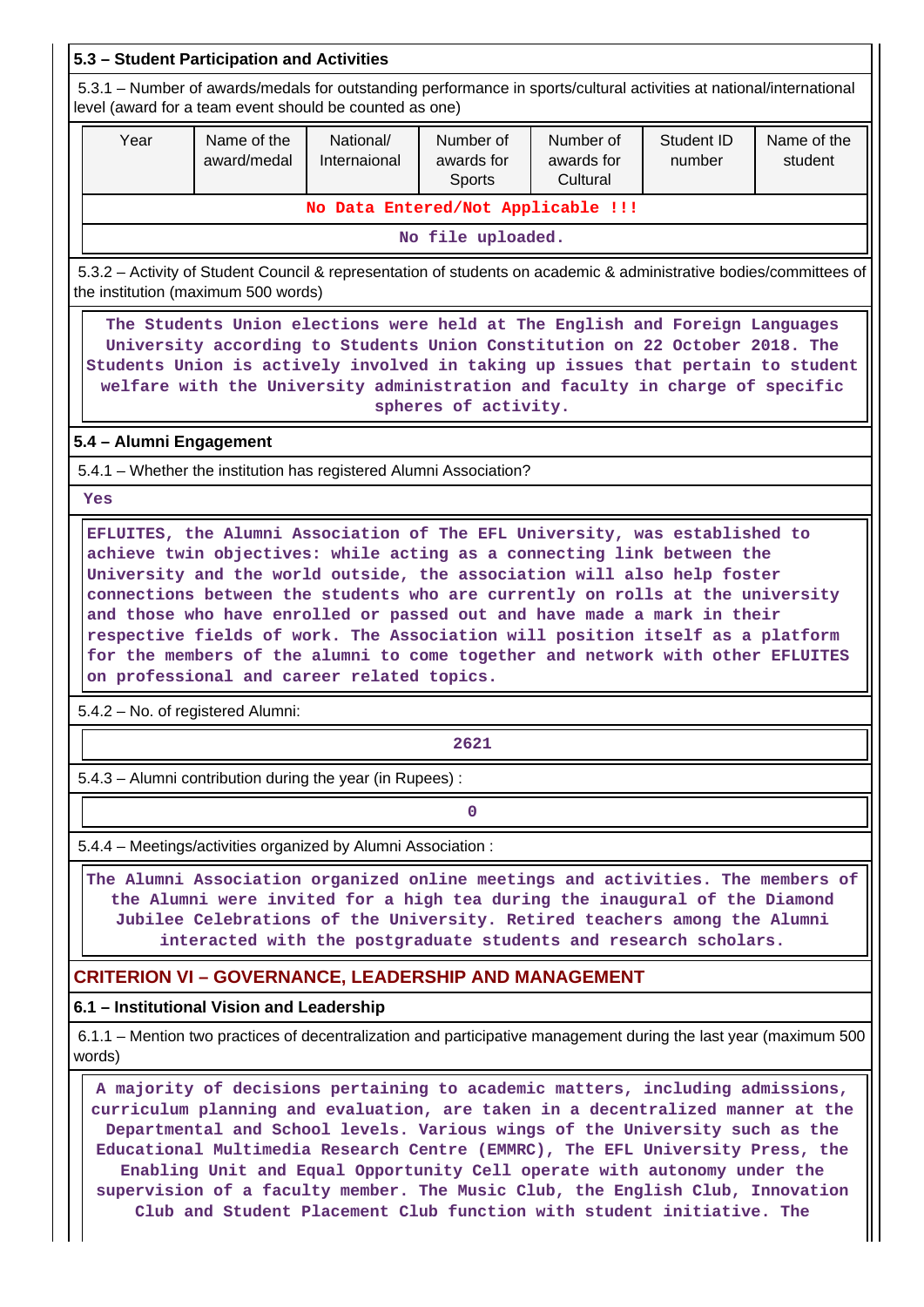**constitution of the SPARSH (Sensitization, Prevention, and Redressal of Sexual Harassment) committee demonstrates decentralization and participative management. In the year 2018-19, the SPARSH Committee consisted of 5 teacher representatives, 2 representatives of non-teaching staff, 2 student representatives, and 2 external experts (Counsellor and Legal Advisor), and a Special Invitee.**

6.1.2 – Does the institution have a Management Information System (MIS)?

**Partial**

#### **6.2 – Strategy Development and Deployment**

6.2.1 – Quality improvement strategies adopted by the institution for each of the following (with in 100 words each):

| <b>Strategy Type</b>                 | Details                                                                                                                                                                                                                                                                                                                                                                                                                                                                                                                                                                                                                                                                                                                                                                                   |  |  |  |
|--------------------------------------|-------------------------------------------------------------------------------------------------------------------------------------------------------------------------------------------------------------------------------------------------------------------------------------------------------------------------------------------------------------------------------------------------------------------------------------------------------------------------------------------------------------------------------------------------------------------------------------------------------------------------------------------------------------------------------------------------------------------------------------------------------------------------------------------|--|--|--|
| Industry Interaction / Collaboration | The University-Industry Hub was<br>started in order to develop a<br>meaningful partnership with the<br>industry. Through this initiative, the<br>University will gain insights into the<br>requirements of the industry and make<br>the students ready for better<br>placements through professional-<br>oriented courses. The Hub will provide<br>an interface between the employer and<br>the prospective employee. The<br>University feels particularly<br>encouraged because our programmes have<br>always been need-based and pragmatic.<br>Our students are regularly sought by<br>educational institutions at all levels.<br>In the corporate sector, too, they are<br>in high demand. Preliminary discussions<br>with the representatives of 8 companies<br>were held in 2018-19. |  |  |  |
| Research and Development             | In order to foster research at the<br>University, Research Acceleration<br>Centre (RAC) was set up. The University<br>initiated the launch of 9 online<br>Journals to promote research at the<br>University. Under Regulation - 20, the<br>University provides Travel Grants to<br>the tune of Rs 1.5 lakhs to members of<br>the faculty to present papers at<br>Overseas Conferences. In the year<br>2018-19 three faculty members received<br>these grants.                                                                                                                                                                                                                                                                                                                             |  |  |  |
| Curriculum Development               | Several new and interdisciplinary<br>courses were introduced. These include<br>The Axial Age and Its Cultural Legacy<br>$(MA)$ .                                                                                                                                                                                                                                                                                                                                                                                                                                                                                                                                                                                                                                                          |  |  |  |
| Admission of Students                | Number of centres was increased this<br>year for conduct of entrance<br>examinations. This ensured Pan-Indian<br>Access. Information brochure and<br>related material pertaining to the<br>admission of foreign students were sent                                                                                                                                                                                                                                                                                                                                                                                                                                                                                                                                                        |  |  |  |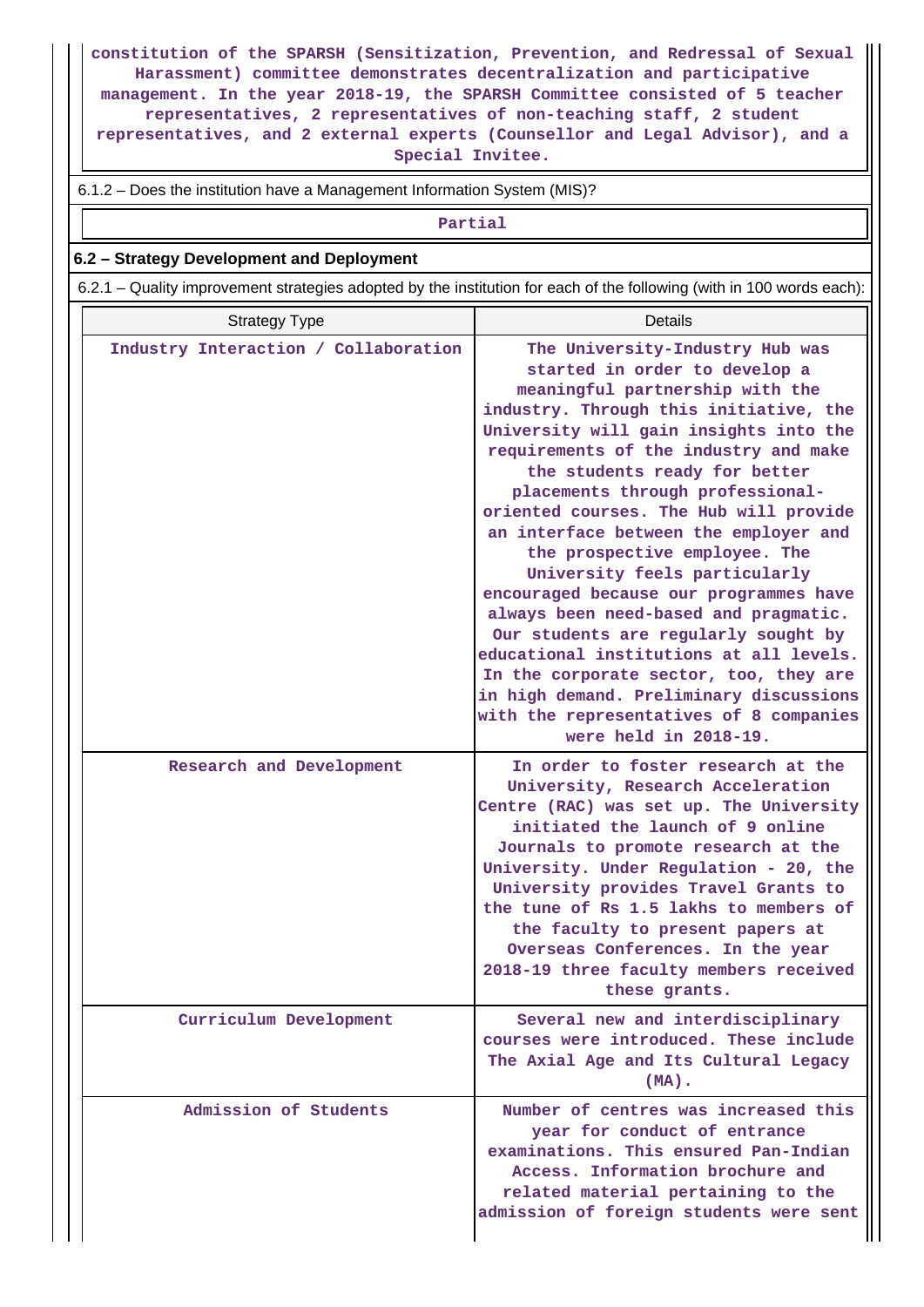|                                                               | to consulates/embassies through the<br>Foreign Students' Office. International<br>hostels were increasingly made<br>available for men and women students.                                                                  |
|---------------------------------------------------------------|----------------------------------------------------------------------------------------------------------------------------------------------------------------------------------------------------------------------------|
| Examination and Evaluation                                    | The University introduced an anti-<br>plagiarism software.                                                                                                                                                                 |
| Library, ICT and Physical<br>Infrastructure / Instrumentation | The EFL University was WiFi enabled<br>and has sophisticated language<br>laboratories with the latest software<br>to conduct research. Online access to<br>journals and databases was made<br>available in the University. |

6.2.2 – Implementation of e-governance in areas of operations:

| E-governace area              | Details                                                                                                                                                                                                                                                                                                                                                  |  |  |
|-------------------------------|----------------------------------------------------------------------------------------------------------------------------------------------------------------------------------------------------------------------------------------------------------------------------------------------------------------------------------------------------------|--|--|
| Student Admission and Support | The University has made possible<br>online student registration for various<br>courses. The EFL University has<br>digitized and made online the following<br>processes: students' enrolment,<br>students' life cycle, online entrance<br>test, and digitization of theses. The<br>University signed an MoU with NAD for<br>digitization of certificates. |  |  |
| Administration                | The EFL University digitized and made<br>online leave records.                                                                                                                                                                                                                                                                                           |  |  |
| Finance and Accounts          | The University implemented cashless<br>transactions for collection of fee.                                                                                                                                                                                                                                                                               |  |  |
| Examination                   | Online examinations were conducted<br>for various programmes.                                                                                                                                                                                                                                                                                            |  |  |
| Planning and Development      | The EFL University was WiFi enabled.<br>The University also undertook<br>construction and painting of buildings.                                                                                                                                                                                                                                         |  |  |

# **6.3 – Faculty Empowerment Strategies**

 6.3.1 – Teachers provided with financial support to attend conferences / workshops and towards membership fee of professional bodies during the year

| Year | Name of Teacher       | Name of conference/<br>workshop attended<br>for which financial<br>support provided                                                     | Name of the<br>professional body for<br>which membership<br>fee is provided | Amount of support |
|------|-----------------------|-----------------------------------------------------------------------------------------------------------------------------------------|-----------------------------------------------------------------------------|-------------------|
| 2018 | Sangeetha<br>Dr.<br>P | Feminism and<br>Techno science<br>Conducted by<br>Aristotle<br>University,<br>Greece European<br>Association for<br>American<br>Studies | <b>NA</b>                                                                   | 100000            |
| 2018 | Dr Jai Singh          | Poets of<br>Freedom<br>Movement                                                                                                         | Department of<br>Higher<br>Education                                        | 12000             |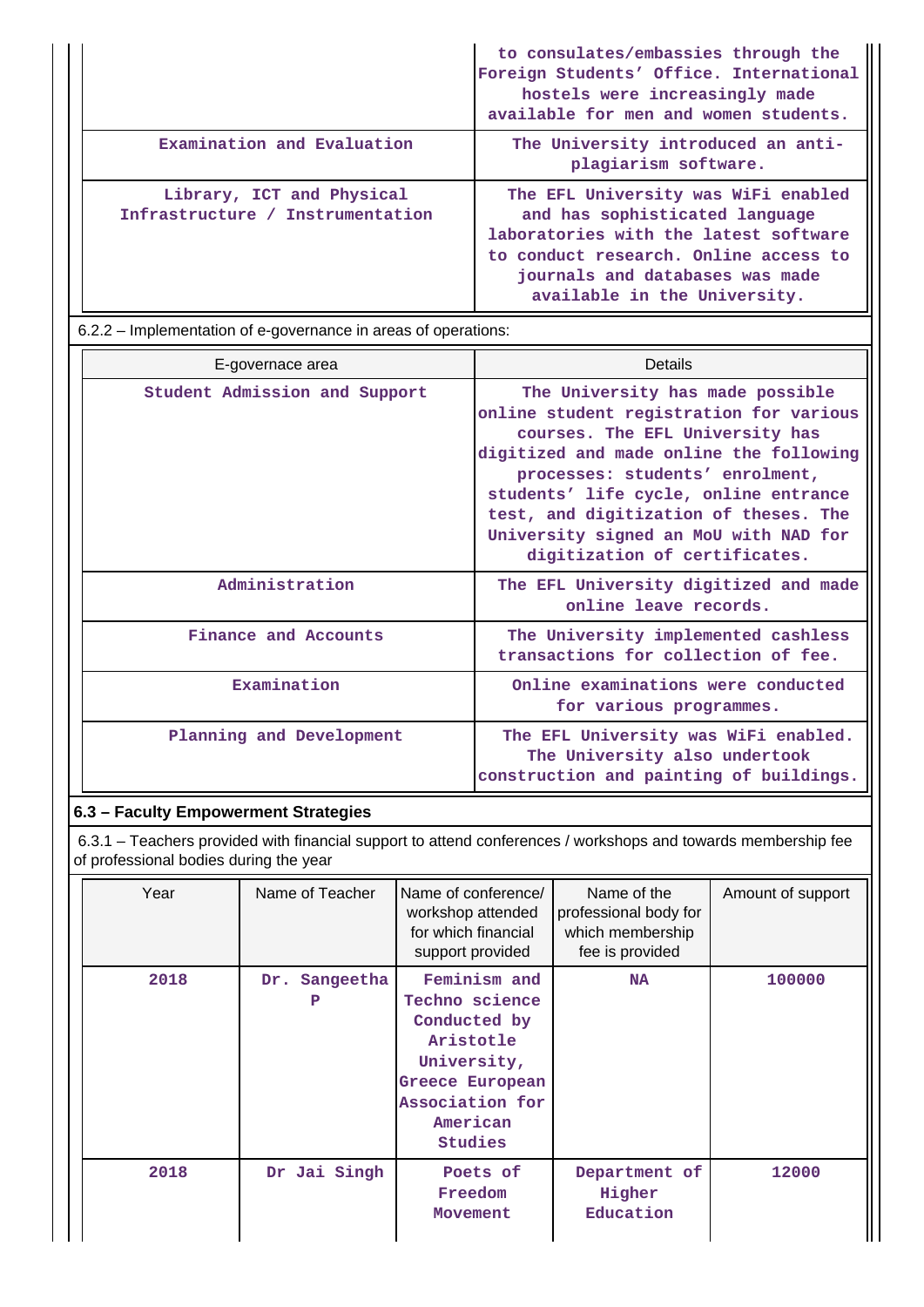|                                                          |                                                                                                                                                                                                               |  |                                    |                                                                                                                                                                                            |                                                                    | Haryana                                                           |     |          |
|----------------------------------------------------------|---------------------------------------------------------------------------------------------------------------------------------------------------------------------------------------------------------------|--|------------------------------------|--------------------------------------------------------------------------------------------------------------------------------------------------------------------------------------------|--------------------------------------------------------------------|-------------------------------------------------------------------|-----|----------|
| 2018                                                     | Dr Jai Singh                                                                                                                                                                                                  |  | Department of<br>Hindi             |                                                                                                                                                                                            | The English<br>and Foreign<br>Languages<br>University<br>Hyderabad |                                                                   | 500 |          |
| 2018                                                     |                                                                                                                                                                                                               |  | Dr Jai Singh                       | Conference at<br>Sherubtse<br>College, Bhutan                                                                                                                                              |                                                                    | Sherubtse<br>College Bhutan                                       |     | 26000    |
| 2018                                                     |                                                                                                                                                                                                               |  | Dr Jai Singh                       | Literary<br>Theory                                                                                                                                                                         |                                                                    | Doaba<br>College,<br>Jalandhar                                    |     | 10000    |
| 2018                                                     |                                                                                                                                                                                                               |  | Dr Jai Singh                       | ParvasTeParva<br>siSahit:<br>Present and<br>Future                                                                                                                                         |                                                                    | Prem Chand<br>Markand S. D.<br>College for<br>Women,<br>Jalandhar |     | 13000    |
| 2018                                                     |                                                                                                                                                                                                               |  | Dr Jai Singh                       | The Politics<br>of Partition: A<br>Literary<br>Perspective                                                                                                                                 | Higher<br>Education<br>Haryana                                     |                                                                   |     | 12000    |
| 2019                                                     |                                                                                                                                                                                                               |  | Prof.<br>Hemalatha<br>Nagarajan    | III<br>International<br>Conference on<br>"Teaching of<br>Grammar", GIEL<br>2019.<br>Universitat<br>Autonoma<br>Barcelona (UAB)                                                             | UGC Travel<br>Grant                                                |                                                                   |     | 100000   |
|                                                          |                                                                                                                                                                                                               |  |                                    | View File                                                                                                                                                                                  |                                                                    |                                                                   |     |          |
| teaching and non teaching staff during the year          |                                                                                                                                                                                                               |  |                                    | 6.3.2 – Number of professional development / administrative training programmes organized by the University for                                                                            |                                                                    |                                                                   |     |          |
| Year                                                     | Title of the<br>Title of the<br>From date<br>professional<br>administrative<br>development<br>training<br>programme<br>programme<br>organised for<br>organised for<br>teaching staff<br>non-teaching<br>staff |  | To Date                            | Number of<br>participants<br>(Teaching<br>staff)                                                                                                                                           |                                                                    | Number of<br>participants<br>(non-teaching<br>staff)              |     |          |
|                                                          |                                                                                                                                                                                                               |  |                                    | No Data Entered/Not Applicable !!!                                                                                                                                                         |                                                                    |                                                                   |     |          |
|                                                          |                                                                                                                                                                                                               |  |                                    | No file uploaded.                                                                                                                                                                          |                                                                    |                                                                   |     |          |
|                                                          |                                                                                                                                                                                                               |  |                                    | 6.3.3 - No. of teachers attending professional development programmes, viz., Orientation Programme, Refresher<br>Course, Short Term Course, Faculty Development Programmes during the year |                                                                    |                                                                   |     |          |
| Title of the<br>professional<br>development<br>programme |                                                                                                                                                                                                               |  | Number of teachers<br>who attended | <b>From Date</b>                                                                                                                                                                           |                                                                    | To date                                                           |     | Duration |
| Refresher<br>Course in<br>Research<br>Methodology        |                                                                                                                                                                                                               |  | 1                                  | 01/06/2018                                                                                                                                                                                 |                                                                    | 21/06/2018                                                        |     | 21       |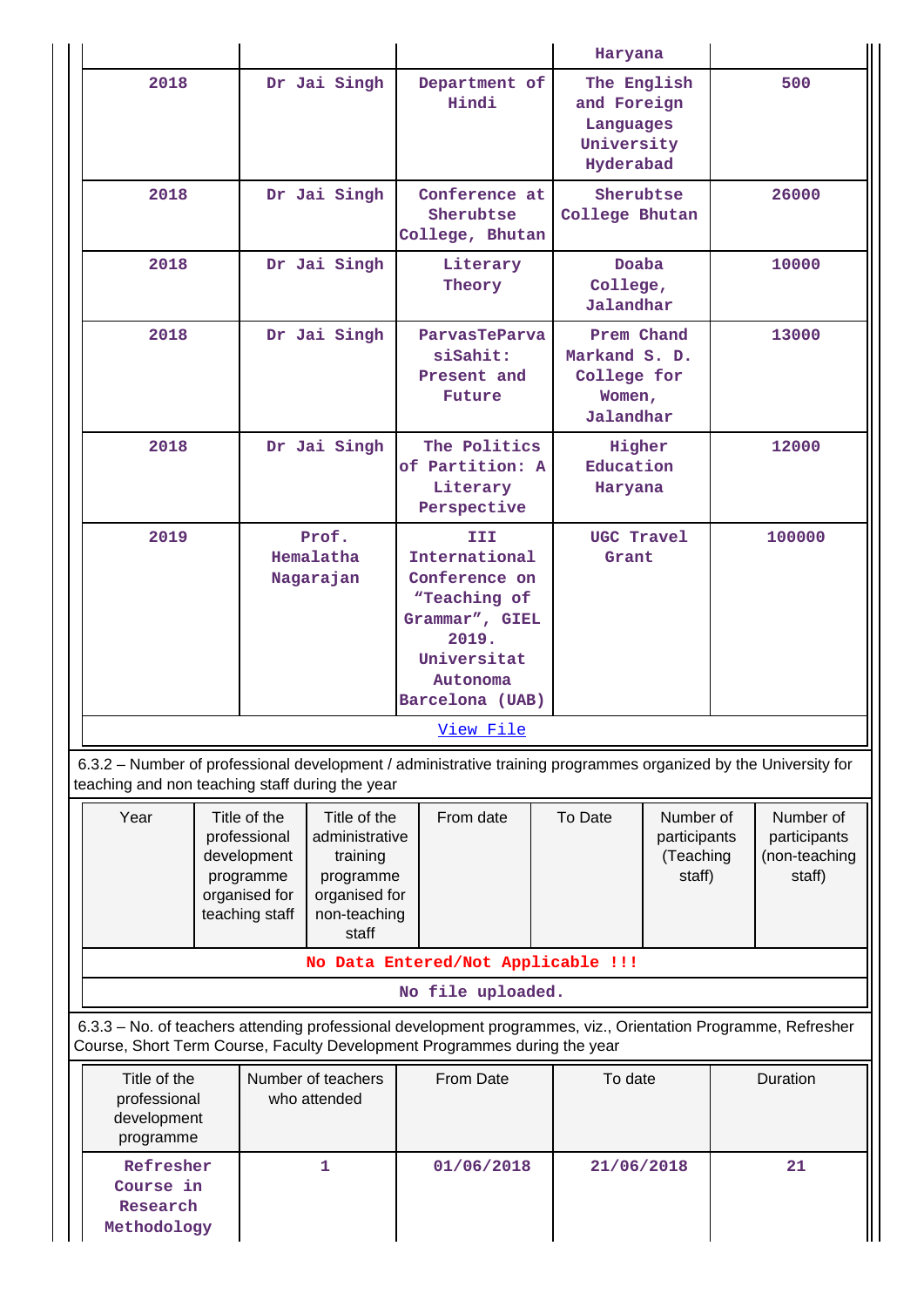| organised by<br>UGC-HRDC,<br>University of<br>Hyderabad                                                                         |             |            |              |                  |
|---------------------------------------------------------------------------------------------------------------------------------|-------------|------------|--------------|------------------|
| Short Term<br>Course on<br>Research<br>Methodology"<br>organized by<br>the UGC-HRDC<br>Osmania<br>University,<br>Hyderabad      | 40          | 31/10/2018 | 06/11/2018   | $7\phantom{.}$   |
| Refresher<br>Course at Jamia<br>Milia Islamia<br>University,<br>Delhi.                                                          | 46          | 19/07/2018 | 08/08/2018   | 7 <sup>1</sup>   |
| Short Term<br>Course on<br>Research<br>Methodology                                                                              | 60          | 13/10/2018 | 06/11/2018   | 21               |
| UGC-HRDC<br>Short term<br>course                                                                                                | 60          | 31/10/2018 | 06/11/2018   | 7                |
| Workshop on<br>MOOCS, $E-$<br>Content<br>Development and<br>Open<br>Educational<br>Resources                                    | 37          | 13/02/2019 | 19/02/2019   | 7                |
| Short-Term<br>Course on<br>Disaster<br>Management                                                                               | 42          | 25/02/2019 | 02/03/2019   | $\overline{7}$   |
| MOOC course/<br>Faculty<br>Development<br>Programme in<br>"Designing<br>Learner-Centric<br>MOOCS"<br>organized by<br>IIT-Bombay | 10          | 01/08/2019 | 28/08/2019   | 28               |
|                                                                                                                                 |             | View File  |              |                  |
| 6.3.4 - Faculty and Staff recruitment (no. for permanent recruitment):                                                          |             |            |              |                  |
|                                                                                                                                 | Teaching    |            | Non-teaching |                  |
| Permanent                                                                                                                       | Full Time   |            | Permanent    | <b>Full Time</b> |
| <b>Nill</b>                                                                                                                     | <b>Nill</b> |            | Nill         | <b>Nill</b>      |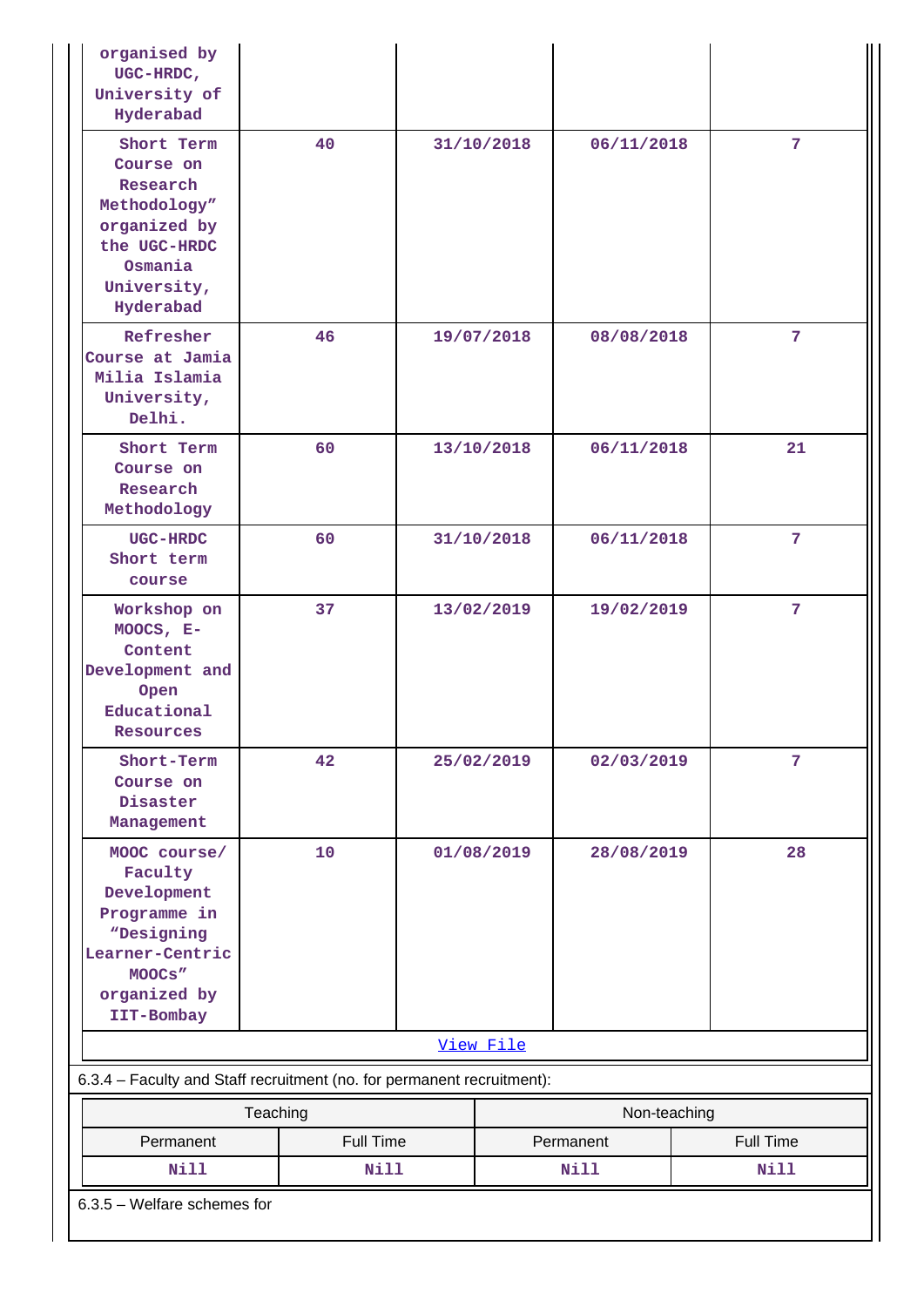|                                                                                                         | Teaching                                                                                               |        |          | Non-teaching                                                                                                                                                                                                                                                                                                                                                                                                                                                                                                                                                                                                                                                                                                 |  |          | <b>Students</b>                                   |  |
|---------------------------------------------------------------------------------------------------------|--------------------------------------------------------------------------------------------------------|--------|----------|--------------------------------------------------------------------------------------------------------------------------------------------------------------------------------------------------------------------------------------------------------------------------------------------------------------------------------------------------------------------------------------------------------------------------------------------------------------------------------------------------------------------------------------------------------------------------------------------------------------------------------------------------------------------------------------------------------------|--|----------|---------------------------------------------------|--|
|                                                                                                         | Yes                                                                                                    |        |          | Yes                                                                                                                                                                                                                                                                                                                                                                                                                                                                                                                                                                                                                                                                                                          |  | Yes      |                                                   |  |
|                                                                                                         | 6.4 - Financial Management and Resource Mobilization                                                   |        |          |                                                                                                                                                                                                                                                                                                                                                                                                                                                                                                                                                                                                                                                                                                              |  |          |                                                   |  |
|                                                                                                         | 6.4.1 – Institution conducts internal and external financial audits regularly (with in 100 words each) |        |          |                                                                                                                                                                                                                                                                                                                                                                                                                                                                                                                                                                                                                                                                                                              |  |          |                                                   |  |
|                                                                                                         |                                                                                                        |        |          | Yes, the University conducts internal and external financial audits regularly.<br>Internal Audit: The internal audit Wing of the University is conducting<br>'Concurrent Audit' scrutinizing all the transactions of expenditure of both<br>capital and revenue nature, scrutiny of works contracts, outsourcing contracts,<br>contractors' bills, payments to employees and pensioners and other important<br>items of expenditure. It was certified by the DGA (Central) that the Internal<br>Control System was adequate. External Audit: The Annual Accounts Audit and the<br>Transaction Audit is being conducted by the Office of the Director General of<br>Audit (Central), Hyderabad, Periodically. |  |          |                                                   |  |
|                                                                                                         | year(not covered in Criterion III)                                                                     |        |          | 6.4.2 – Funds / Grants received from management, non-government bodies, individuals, philanthropies during the                                                                                                                                                                                                                                                                                                                                                                                                                                                                                                                                                                                               |  |          |                                                   |  |
| Funds/ Grnats received in Rs.<br>Purpose<br>Name of the non government<br>funding agencies /individuals |                                                                                                        |        |          |                                                                                                                                                                                                                                                                                                                                                                                                                                                                                                                                                                                                                                                                                                              |  |          |                                                   |  |
|                                                                                                         | <b>Nill</b>                                                                                            |        |          | 0                                                                                                                                                                                                                                                                                                                                                                                                                                                                                                                                                                                                                                                                                                            |  |          | $\mathbf 0$                                       |  |
|                                                                                                         |                                                                                                        |        |          | No file uploaded.                                                                                                                                                                                                                                                                                                                                                                                                                                                                                                                                                                                                                                                                                            |  |          |                                                   |  |
|                                                                                                         | 6.4.3 - Total corpus fund generated                                                                    |        |          |                                                                                                                                                                                                                                                                                                                                                                                                                                                                                                                                                                                                                                                                                                              |  |          |                                                   |  |
|                                                                                                         |                                                                                                        |        |          | 0                                                                                                                                                                                                                                                                                                                                                                                                                                                                                                                                                                                                                                                                                                            |  |          |                                                   |  |
|                                                                                                         | 6.5 - Internal Quality Assurance System                                                                |        |          |                                                                                                                                                                                                                                                                                                                                                                                                                                                                                                                                                                                                                                                                                                              |  |          |                                                   |  |
|                                                                                                         |                                                                                                        |        |          |                                                                                                                                                                                                                                                                                                                                                                                                                                                                                                                                                                                                                                                                                                              |  |          |                                                   |  |
|                                                                                                         |                                                                                                        |        |          | 6.5.1 - Whether Academic and Administrative Audit (AAA) has been done?                                                                                                                                                                                                                                                                                                                                                                                                                                                                                                                                                                                                                                       |  |          |                                                   |  |
|                                                                                                         | Audit Type                                                                                             |        | External |                                                                                                                                                                                                                                                                                                                                                                                                                                                                                                                                                                                                                                                                                                              |  | Internal |                                                   |  |
|                                                                                                         |                                                                                                        | Yes/No |          | Agency                                                                                                                                                                                                                                                                                                                                                                                                                                                                                                                                                                                                                                                                                                       |  | Yes/No   | Authority                                         |  |
|                                                                                                         | Academic                                                                                               | Yes    |          | Board of<br>Studies with<br>external expert<br>members                                                                                                                                                                                                                                                                                                                                                                                                                                                                                                                                                                                                                                                       |  | Yes      | Academic<br>Council and<br>Department<br>Councils |  |
|                                                                                                         | Administrative                                                                                         | Yes    |          | <b>CAG</b>                                                                                                                                                                                                                                                                                                                                                                                                                                                                                                                                                                                                                                                                                                   |  | Yes      | Internal<br>Audit Officer                         |  |
|                                                                                                         | applicable)                                                                                            |        |          | 6.5.2 – What efforts are made by the University to promote autonomy in the affiliated/constituent colleges? (if                                                                                                                                                                                                                                                                                                                                                                                                                                                                                                                                                                                              |  |          |                                                   |  |
|                                                                                                         |                                                                                                        |        |          | Not applicable                                                                                                                                                                                                                                                                                                                                                                                                                                                                                                                                                                                                                                                                                               |  |          |                                                   |  |
|                                                                                                         |                                                                                                        |        |          | 6.5.3 – Activities and support from the Parent – Teacher Association (at least three)                                                                                                                                                                                                                                                                                                                                                                                                                                                                                                                                                                                                                        |  |          |                                                   |  |
|                                                                                                         |                                                                                                        |        |          | Although the University has no formal Parent-Teacher Association, parents and<br>teachers interact frequently, both in person and using electronic platforms.<br>The inputs from parents are taken into account in planning and implementing the<br>initiatives of the University to ensure the overall development and well-being<br>of students.                                                                                                                                                                                                                                                                                                                                                           |  |          |                                                   |  |
|                                                                                                         | 6.5.4 – Development programmes for support staff (at least three)                                      |        |          |                                                                                                                                                                                                                                                                                                                                                                                                                                                                                                                                                                                                                                                                                                              |  |          |                                                   |  |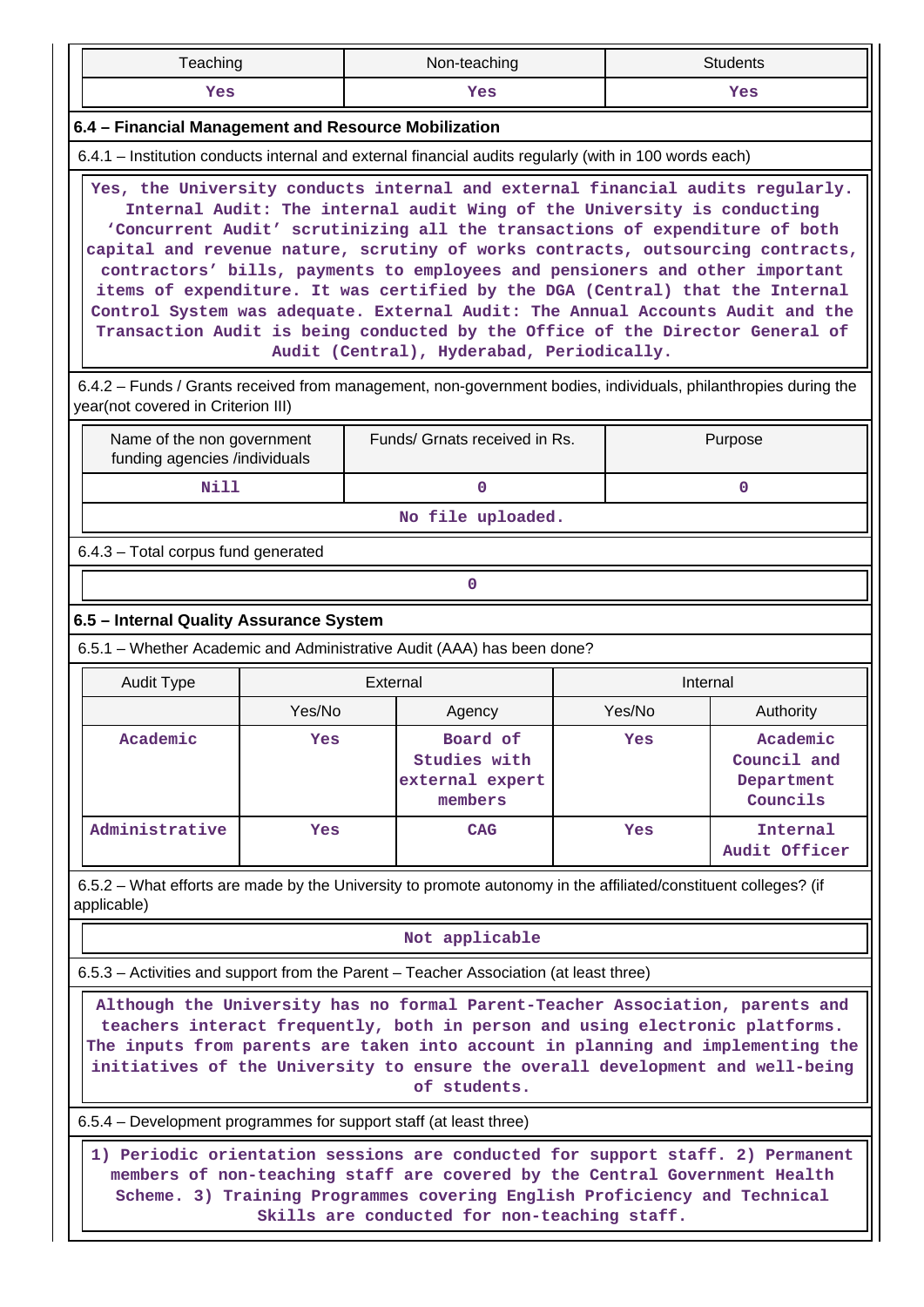#### 6.5.5 – Post Accreditation initiative(s) (mention at least three)

 **The University-Industry Hub was started in order to develop a meaningful partnership with the industry. Through this initiative, the University will gain insights into the requirements of the industry and make the students ready for better placements through professionally-oriented courses. The Hub also tries to address the serious charge made by employers that a majority of the students from most Indian universities are unemployable. The Hub will provide an interface between the employer and the prospective employee. The University feels particularly encouraged because our programmes have always been needbased and pragmatic. Our students are regularly sought by educational institutions at all levels. In the corporate sector, too, they are in high demand. The Director of the Hub is Prof. M. Hariprasad. Preliminary discussions with the representatives of the following companies were held in 2018-19: Tata Consultancy Services, Oracle, Entrayn Technologies, which provided internship for two MACL students, Eigo Paathshala – a company based in Japan, which showed interest in having an MoU with the University, Excelus Learning Solution Pvt. Ltd., Mordor Intelligence, Byju's, and Papertrue. The University established a Finishing School in 2018 with an intention to train and improve the communication skills, etiquette, mannerism, leadership qualities and personality development of students who would be graduating from the University. Prof. Amith Kumar and Dr. Vinay Kumar Gupta are the Director and the Coordinator of the School, respectively. The School endeavours to channelize students' energy towards attaining proficiency in linguistic articulation, expert life management, and meticulous career planning. The School provides an opportunity to refine various aspects of the student's personality so that s/he is able to achieve maximum returns in the outer world. In order to encourage and enhance research, The EFL University brought forth a new research initiative and established the Research Acceleration Centre (RAC). The University has also set up the Music Club, the English Club, Innovation Club, and Student Placement Club, to assist students in different areas, and to promote creativity.**

| 6.5.6 - Internal Quality Assurance System Details              |                                                                                                                                                |                            |                      |                    |                           |  |  |
|----------------------------------------------------------------|------------------------------------------------------------------------------------------------------------------------------------------------|----------------------------|----------------------|--------------------|---------------------------|--|--|
|                                                                | a) Submission of Data for AISHE portal                                                                                                         |                            | Yes                  |                    |                           |  |  |
|                                                                | b) Participation in NIRF                                                                                                                       |                            |                      | Yes                |                           |  |  |
|                                                                | c)ISO certification                                                                                                                            |                            |                      | <b>No</b>          |                           |  |  |
|                                                                | d)NBA or any other quality audit                                                                                                               |                            |                      | <b>No</b>          |                           |  |  |
|                                                                | 6.5.7 - Number of Quality Initiatives undertaken during the year                                                                               |                            |                      |                    |                           |  |  |
| Year                                                           | Name of quality<br>initiative by IQAC                                                                                                          | Date of<br>conducting IQAC | <b>Duration From</b> | <b>Duration To</b> | Number of<br>participants |  |  |
| 2018                                                           | Segregated<br>tabulation<br>of faculty<br>publications<br>in Scopus-<br>indexed, UGC<br>CARE listed<br>and other pe<br>er-reviewed<br>journals | 03/07/2018                 | <b>Nill</b>          | Nill               | 160                       |  |  |
|                                                                |                                                                                                                                                |                            | No file uploaded.    |                    |                           |  |  |
| <b>CRITERION VII - INSTITUTIONAL VALUES AND BEST PRACTICES</b> |                                                                                                                                                |                            |                      |                    |                           |  |  |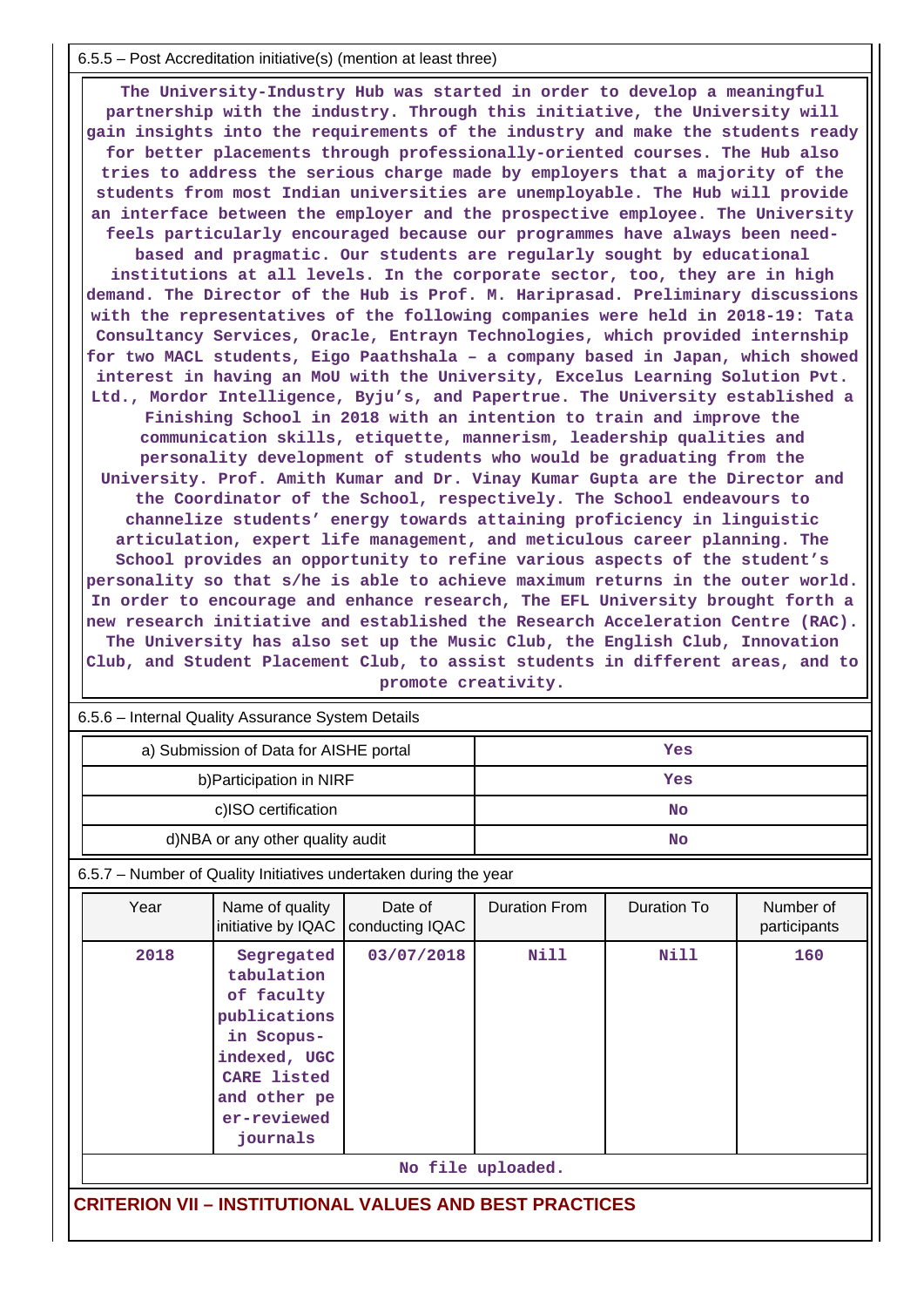| 7.1.1 – Gender Equity (Number of gender equity promotion programmes organized by the institution during the<br>Title of the<br>Period from<br>Period To<br>Number of Participants<br>programme<br>Female<br>Male<br>No Data Entered/Not Applicable !!!<br>7.1.2 - Environmental Consciousness and Sustainability/Alternate Energy initiatives such as:<br>Percentage of power requirement of the University met by the renewable energy sources<br>The University has installed solar panels on campus. A major part of power<br>requirement of the University is met through this renewable energy source. The<br>National Service Scheme (NSS) unit of the EFL University, Hyderabad observed<br>the Clean Campus Day on 11 September 2018 as part of the Swachhta Pakhwada<br>Programme. All NSS volunteers, along with other students of EFLU, participated<br>in it. It also conducted an event called "Environmental Psychology: Interactive<br>Session" on 14 September 2018 as part of the Swachhta Pakhwada Programme. 22<br>NSS Volunteers took part in it. The BA (Honours) Programmes in English and<br>Foreign Languages include an Ability Enhancement Compulsory Course (AECC)<br>entitled "Environmental Studies." Dr Kiran Kumar, a guest faculty member, was<br>appointed to teach the course. The BA (Honours) Programme in Journalism and<br>Mass Communication offers a course on "Environmental Journalism."<br>7.1.3 - Differently abled (Divyangjan) friendliness<br>Item facilities<br>Yes/No<br>Number of beneficiaries<br>Physical facilities<br>51<br>Yes<br>Provision for lift<br>51<br>Yes<br>Ramp/Rails<br><b>Yes</b><br>51<br><b>Braille</b><br>20<br>Yes<br>Software/facilities<br>51<br><b>Rest Rooms</b><br>Yes<br>Scribes for examination<br>20<br>Yes<br>Special skill<br>51<br>Yes<br>development for<br>differently abled<br>students<br>Any other similar<br>51<br>Yes<br>facility<br>7.1.4 - Inclusion and Situatedness<br>Year<br>Number of<br>Name of<br>Number of<br>Number of<br>Date<br>Duration<br><b>Issues</b><br>initiatives to<br>initiatives<br>initiative<br>addressed<br>participating<br>address<br>taken to<br>students<br>and staff<br>locational<br>engage with<br>and<br>advantages<br>and disadva<br>contribute to<br>local<br>ntages<br>community<br>No Data Entered/Not Applicable !!!<br>No file uploaded. | 7.1 - Institutional Values and Social Responsibilities |  |  |  |  |  |  |  |  |  |
|---------------------------------------------------------------------------------------------------------------------------------------------------------------------------------------------------------------------------------------------------------------------------------------------------------------------------------------------------------------------------------------------------------------------------------------------------------------------------------------------------------------------------------------------------------------------------------------------------------------------------------------------------------------------------------------------------------------------------------------------------------------------------------------------------------------------------------------------------------------------------------------------------------------------------------------------------------------------------------------------------------------------------------------------------------------------------------------------------------------------------------------------------------------------------------------------------------------------------------------------------------------------------------------------------------------------------------------------------------------------------------------------------------------------------------------------------------------------------------------------------------------------------------------------------------------------------------------------------------------------------------------------------------------------------------------------------------------------------------------------------------------------------------------------------------------------------------------------------------------------------------------------------------------------------------------------------------------------------------------------------------------------------------------------------------------------------------------------------------------------------------------------------------------------------------------------------------------------------------------------------------------------------------------------------------------------------------------------------------------------------|--------------------------------------------------------|--|--|--|--|--|--|--|--|--|
|                                                                                                                                                                                                                                                                                                                                                                                                                                                                                                                                                                                                                                                                                                                                                                                                                                                                                                                                                                                                                                                                                                                                                                                                                                                                                                                                                                                                                                                                                                                                                                                                                                                                                                                                                                                                                                                                                                                                                                                                                                                                                                                                                                                                                                                                                                                                                                           | year)                                                  |  |  |  |  |  |  |  |  |  |
|                                                                                                                                                                                                                                                                                                                                                                                                                                                                                                                                                                                                                                                                                                                                                                                                                                                                                                                                                                                                                                                                                                                                                                                                                                                                                                                                                                                                                                                                                                                                                                                                                                                                                                                                                                                                                                                                                                                                                                                                                                                                                                                                                                                                                                                                                                                                                                           |                                                        |  |  |  |  |  |  |  |  |  |
|                                                                                                                                                                                                                                                                                                                                                                                                                                                                                                                                                                                                                                                                                                                                                                                                                                                                                                                                                                                                                                                                                                                                                                                                                                                                                                                                                                                                                                                                                                                                                                                                                                                                                                                                                                                                                                                                                                                                                                                                                                                                                                                                                                                                                                                                                                                                                                           |                                                        |  |  |  |  |  |  |  |  |  |
|                                                                                                                                                                                                                                                                                                                                                                                                                                                                                                                                                                                                                                                                                                                                                                                                                                                                                                                                                                                                                                                                                                                                                                                                                                                                                                                                                                                                                                                                                                                                                                                                                                                                                                                                                                                                                                                                                                                                                                                                                                                                                                                                                                                                                                                                                                                                                                           |                                                        |  |  |  |  |  |  |  |  |  |
|                                                                                                                                                                                                                                                                                                                                                                                                                                                                                                                                                                                                                                                                                                                                                                                                                                                                                                                                                                                                                                                                                                                                                                                                                                                                                                                                                                                                                                                                                                                                                                                                                                                                                                                                                                                                                                                                                                                                                                                                                                                                                                                                                                                                                                                                                                                                                                           |                                                        |  |  |  |  |  |  |  |  |  |
|                                                                                                                                                                                                                                                                                                                                                                                                                                                                                                                                                                                                                                                                                                                                                                                                                                                                                                                                                                                                                                                                                                                                                                                                                                                                                                                                                                                                                                                                                                                                                                                                                                                                                                                                                                                                                                                                                                                                                                                                                                                                                                                                                                                                                                                                                                                                                                           |                                                        |  |  |  |  |  |  |  |  |  |
|                                                                                                                                                                                                                                                                                                                                                                                                                                                                                                                                                                                                                                                                                                                                                                                                                                                                                                                                                                                                                                                                                                                                                                                                                                                                                                                                                                                                                                                                                                                                                                                                                                                                                                                                                                                                                                                                                                                                                                                                                                                                                                                                                                                                                                                                                                                                                                           |                                                        |  |  |  |  |  |  |  |  |  |
|                                                                                                                                                                                                                                                                                                                                                                                                                                                                                                                                                                                                                                                                                                                                                                                                                                                                                                                                                                                                                                                                                                                                                                                                                                                                                                                                                                                                                                                                                                                                                                                                                                                                                                                                                                                                                                                                                                                                                                                                                                                                                                                                                                                                                                                                                                                                                                           |                                                        |  |  |  |  |  |  |  |  |  |
|                                                                                                                                                                                                                                                                                                                                                                                                                                                                                                                                                                                                                                                                                                                                                                                                                                                                                                                                                                                                                                                                                                                                                                                                                                                                                                                                                                                                                                                                                                                                                                                                                                                                                                                                                                                                                                                                                                                                                                                                                                                                                                                                                                                                                                                                                                                                                                           |                                                        |  |  |  |  |  |  |  |  |  |
|                                                                                                                                                                                                                                                                                                                                                                                                                                                                                                                                                                                                                                                                                                                                                                                                                                                                                                                                                                                                                                                                                                                                                                                                                                                                                                                                                                                                                                                                                                                                                                                                                                                                                                                                                                                                                                                                                                                                                                                                                                                                                                                                                                                                                                                                                                                                                                           |                                                        |  |  |  |  |  |  |  |  |  |
|                                                                                                                                                                                                                                                                                                                                                                                                                                                                                                                                                                                                                                                                                                                                                                                                                                                                                                                                                                                                                                                                                                                                                                                                                                                                                                                                                                                                                                                                                                                                                                                                                                                                                                                                                                                                                                                                                                                                                                                                                                                                                                                                                                                                                                                                                                                                                                           |                                                        |  |  |  |  |  |  |  |  |  |
|                                                                                                                                                                                                                                                                                                                                                                                                                                                                                                                                                                                                                                                                                                                                                                                                                                                                                                                                                                                                                                                                                                                                                                                                                                                                                                                                                                                                                                                                                                                                                                                                                                                                                                                                                                                                                                                                                                                                                                                                                                                                                                                                                                                                                                                                                                                                                                           |                                                        |  |  |  |  |  |  |  |  |  |
|                                                                                                                                                                                                                                                                                                                                                                                                                                                                                                                                                                                                                                                                                                                                                                                                                                                                                                                                                                                                                                                                                                                                                                                                                                                                                                                                                                                                                                                                                                                                                                                                                                                                                                                                                                                                                                                                                                                                                                                                                                                                                                                                                                                                                                                                                                                                                                           |                                                        |  |  |  |  |  |  |  |  |  |
|                                                                                                                                                                                                                                                                                                                                                                                                                                                                                                                                                                                                                                                                                                                                                                                                                                                                                                                                                                                                                                                                                                                                                                                                                                                                                                                                                                                                                                                                                                                                                                                                                                                                                                                                                                                                                                                                                                                                                                                                                                                                                                                                                                                                                                                                                                                                                                           |                                                        |  |  |  |  |  |  |  |  |  |
|                                                                                                                                                                                                                                                                                                                                                                                                                                                                                                                                                                                                                                                                                                                                                                                                                                                                                                                                                                                                                                                                                                                                                                                                                                                                                                                                                                                                                                                                                                                                                                                                                                                                                                                                                                                                                                                                                                                                                                                                                                                                                                                                                                                                                                                                                                                                                                           |                                                        |  |  |  |  |  |  |  |  |  |
|                                                                                                                                                                                                                                                                                                                                                                                                                                                                                                                                                                                                                                                                                                                                                                                                                                                                                                                                                                                                                                                                                                                                                                                                                                                                                                                                                                                                                                                                                                                                                                                                                                                                                                                                                                                                                                                                                                                                                                                                                                                                                                                                                                                                                                                                                                                                                                           |                                                        |  |  |  |  |  |  |  |  |  |
|                                                                                                                                                                                                                                                                                                                                                                                                                                                                                                                                                                                                                                                                                                                                                                                                                                                                                                                                                                                                                                                                                                                                                                                                                                                                                                                                                                                                                                                                                                                                                                                                                                                                                                                                                                                                                                                                                                                                                                                                                                                                                                                                                                                                                                                                                                                                                                           |                                                        |  |  |  |  |  |  |  |  |  |
|                                                                                                                                                                                                                                                                                                                                                                                                                                                                                                                                                                                                                                                                                                                                                                                                                                                                                                                                                                                                                                                                                                                                                                                                                                                                                                                                                                                                                                                                                                                                                                                                                                                                                                                                                                                                                                                                                                                                                                                                                                                                                                                                                                                                                                                                                                                                                                           |                                                        |  |  |  |  |  |  |  |  |  |
|                                                                                                                                                                                                                                                                                                                                                                                                                                                                                                                                                                                                                                                                                                                                                                                                                                                                                                                                                                                                                                                                                                                                                                                                                                                                                                                                                                                                                                                                                                                                                                                                                                                                                                                                                                                                                                                                                                                                                                                                                                                                                                                                                                                                                                                                                                                                                                           |                                                        |  |  |  |  |  |  |  |  |  |
|                                                                                                                                                                                                                                                                                                                                                                                                                                                                                                                                                                                                                                                                                                                                                                                                                                                                                                                                                                                                                                                                                                                                                                                                                                                                                                                                                                                                                                                                                                                                                                                                                                                                                                                                                                                                                                                                                                                                                                                                                                                                                                                                                                                                                                                                                                                                                                           |                                                        |  |  |  |  |  |  |  |  |  |
|                                                                                                                                                                                                                                                                                                                                                                                                                                                                                                                                                                                                                                                                                                                                                                                                                                                                                                                                                                                                                                                                                                                                                                                                                                                                                                                                                                                                                                                                                                                                                                                                                                                                                                                                                                                                                                                                                                                                                                                                                                                                                                                                                                                                                                                                                                                                                                           |                                                        |  |  |  |  |  |  |  |  |  |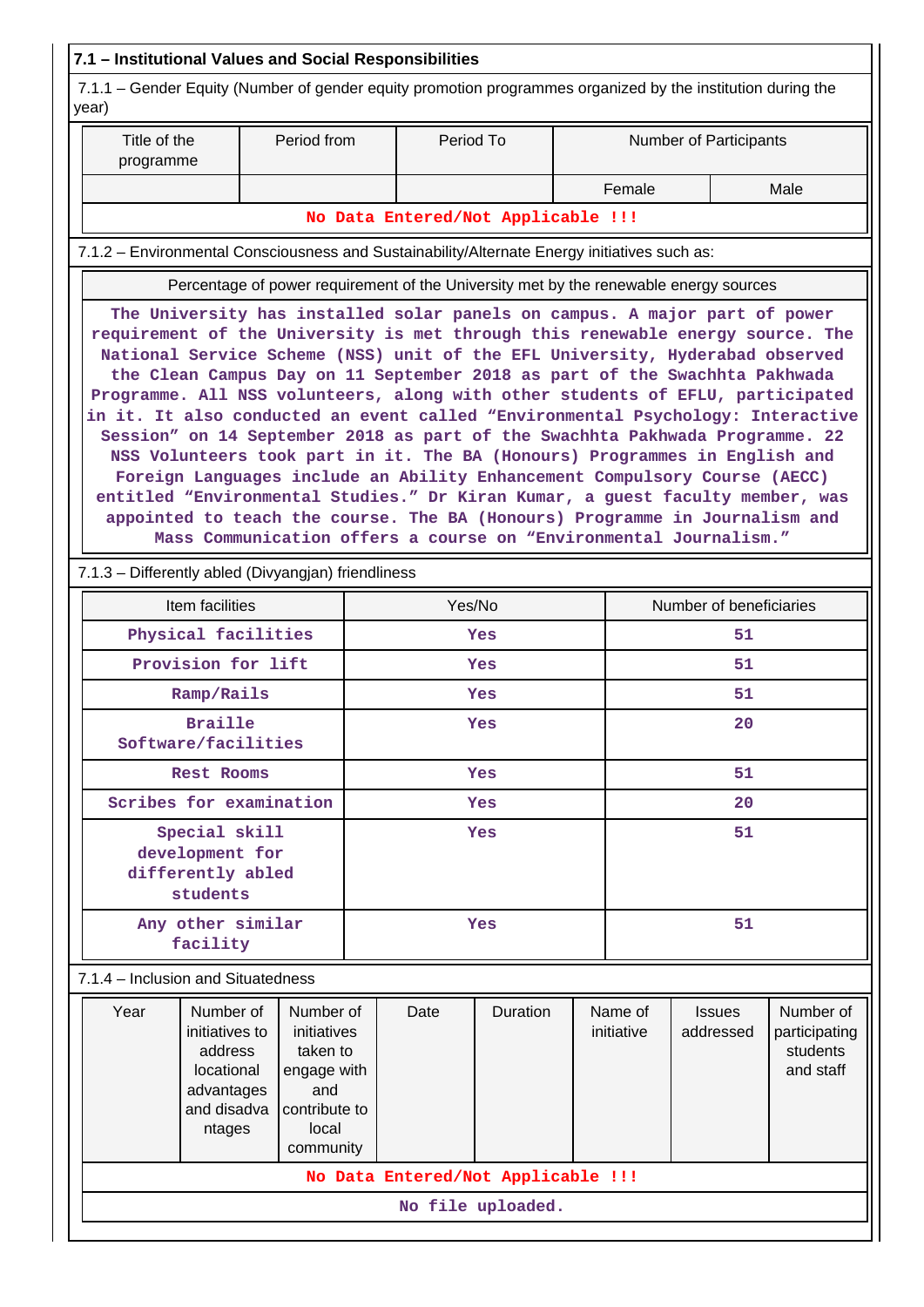| 7.1.5 - Human Values and Professional Ethics Code of conduct (handbooks) for various stakeholders                                                                                                                                                                                                                                                                                                                                                                                                                                                                                                                                                                                                                                      |                      |                                    |                                                                                                                                                                                                                                                                                                                                                                                                                                                                                                                                                                                                                                                                                                                                                                                                                                                                                                                                                                                                                                                                                                                                                                                                                                                                                                                                                                                                                                                                                                                                                                                                                                                                                                                                                                                                                                                                                                                                                                                                                                                                                                                                                                                                                                                                                                                                                                                                                                                                                                                                                                                                                                             |  |  |  |  |
|----------------------------------------------------------------------------------------------------------------------------------------------------------------------------------------------------------------------------------------------------------------------------------------------------------------------------------------------------------------------------------------------------------------------------------------------------------------------------------------------------------------------------------------------------------------------------------------------------------------------------------------------------------------------------------------------------------------------------------------|----------------------|------------------------------------|---------------------------------------------------------------------------------------------------------------------------------------------------------------------------------------------------------------------------------------------------------------------------------------------------------------------------------------------------------------------------------------------------------------------------------------------------------------------------------------------------------------------------------------------------------------------------------------------------------------------------------------------------------------------------------------------------------------------------------------------------------------------------------------------------------------------------------------------------------------------------------------------------------------------------------------------------------------------------------------------------------------------------------------------------------------------------------------------------------------------------------------------------------------------------------------------------------------------------------------------------------------------------------------------------------------------------------------------------------------------------------------------------------------------------------------------------------------------------------------------------------------------------------------------------------------------------------------------------------------------------------------------------------------------------------------------------------------------------------------------------------------------------------------------------------------------------------------------------------------------------------------------------------------------------------------------------------------------------------------------------------------------------------------------------------------------------------------------------------------------------------------------------------------------------------------------------------------------------------------------------------------------------------------------------------------------------------------------------------------------------------------------------------------------------------------------------------------------------------------------------------------------------------------------------------------------------------------------------------------------------------------------|--|--|--|--|
| Title                                                                                                                                                                                                                                                                                                                                                                                                                                                                                                                                                                                                                                                                                                                                  |                      | Date of publication                | Follow up(max 100 words)                                                                                                                                                                                                                                                                                                                                                                                                                                                                                                                                                                                                                                                                                                                                                                                                                                                                                                                                                                                                                                                                                                                                                                                                                                                                                                                                                                                                                                                                                                                                                                                                                                                                                                                                                                                                                                                                                                                                                                                                                                                                                                                                                                                                                                                                                                                                                                                                                                                                                                                                                                                                                    |  |  |  |  |
|                                                                                                                                                                                                                                                                                                                                                                                                                                                                                                                                                                                                                                                                                                                                        |                      | No Data Entered/Not Applicable !!! |                                                                                                                                                                                                                                                                                                                                                                                                                                                                                                                                                                                                                                                                                                                                                                                                                                                                                                                                                                                                                                                                                                                                                                                                                                                                                                                                                                                                                                                                                                                                                                                                                                                                                                                                                                                                                                                                                                                                                                                                                                                                                                                                                                                                                                                                                                                                                                                                                                                                                                                                                                                                                                             |  |  |  |  |
| 7.1.6 – Activities conducted for promotion of universal Values and Ethics                                                                                                                                                                                                                                                                                                                                                                                                                                                                                                                                                                                                                                                              |                      |                                    |                                                                                                                                                                                                                                                                                                                                                                                                                                                                                                                                                                                                                                                                                                                                                                                                                                                                                                                                                                                                                                                                                                                                                                                                                                                                                                                                                                                                                                                                                                                                                                                                                                                                                                                                                                                                                                                                                                                                                                                                                                                                                                                                                                                                                                                                                                                                                                                                                                                                                                                                                                                                                                             |  |  |  |  |
| Activity                                                                                                                                                                                                                                                                                                                                                                                                                                                                                                                                                                                                                                                                                                                               | <b>Duration From</b> | <b>Duration To</b>                 | Number of participants                                                                                                                                                                                                                                                                                                                                                                                                                                                                                                                                                                                                                                                                                                                                                                                                                                                                                                                                                                                                                                                                                                                                                                                                                                                                                                                                                                                                                                                                                                                                                                                                                                                                                                                                                                                                                                                                                                                                                                                                                                                                                                                                                                                                                                                                                                                                                                                                                                                                                                                                                                                                                      |  |  |  |  |
|                                                                                                                                                                                                                                                                                                                                                                                                                                                                                                                                                                                                                                                                                                                                        |                      | No Data Entered/Not Applicable !!! |                                                                                                                                                                                                                                                                                                                                                                                                                                                                                                                                                                                                                                                                                                                                                                                                                                                                                                                                                                                                                                                                                                                                                                                                                                                                                                                                                                                                                                                                                                                                                                                                                                                                                                                                                                                                                                                                                                                                                                                                                                                                                                                                                                                                                                                                                                                                                                                                                                                                                                                                                                                                                                             |  |  |  |  |
|                                                                                                                                                                                                                                                                                                                                                                                                                                                                                                                                                                                                                                                                                                                                        |                      | No file uploaded.                  |                                                                                                                                                                                                                                                                                                                                                                                                                                                                                                                                                                                                                                                                                                                                                                                                                                                                                                                                                                                                                                                                                                                                                                                                                                                                                                                                                                                                                                                                                                                                                                                                                                                                                                                                                                                                                                                                                                                                                                                                                                                                                                                                                                                                                                                                                                                                                                                                                                                                                                                                                                                                                                             |  |  |  |  |
| 7.1.7 - Initiatives taken by the institution to make the campus eco-friendly (at least five)                                                                                                                                                                                                                                                                                                                                                                                                                                                                                                                                                                                                                                           |                      |                                    |                                                                                                                                                                                                                                                                                                                                                                                                                                                                                                                                                                                                                                                                                                                                                                                                                                                                                                                                                                                                                                                                                                                                                                                                                                                                                                                                                                                                                                                                                                                                                                                                                                                                                                                                                                                                                                                                                                                                                                                                                                                                                                                                                                                                                                                                                                                                                                                                                                                                                                                                                                                                                                             |  |  |  |  |
| The National Service Scheme (NSS) unit of the EFL University, Hyderabad<br>observed the Clean Campus Day on 11 September 2018 as part of the Swachhta<br>Pakhwada Programme. All NSS volunteers along with other students of EFLU<br>participated in it. It also conducted an event called "Environmental<br>Psychology: Interactive session" on 14 September 2018 as part of the Swachhta<br>Pakhwada Programme. 22 NSS Volunteers took part in it. The BA (Honours)<br>Programmes in English and Foreign Languages include an Ability Enhancement<br>Compulsory Course (AECC) entitled "Environmental Studies." The BA (Honours)<br>Programme in Journalism and Mass Communication offers a course on<br>"Environmental Journalism." |                      |                                    |                                                                                                                                                                                                                                                                                                                                                                                                                                                                                                                                                                                                                                                                                                                                                                                                                                                                                                                                                                                                                                                                                                                                                                                                                                                                                                                                                                                                                                                                                                                                                                                                                                                                                                                                                                                                                                                                                                                                                                                                                                                                                                                                                                                                                                                                                                                                                                                                                                                                                                                                                                                                                                             |  |  |  |  |
| 7.2 - Best Practices                                                                                                                                                                                                                                                                                                                                                                                                                                                                                                                                                                                                                                                                                                                   |                      |                                    |                                                                                                                                                                                                                                                                                                                                                                                                                                                                                                                                                                                                                                                                                                                                                                                                                                                                                                                                                                                                                                                                                                                                                                                                                                                                                                                                                                                                                                                                                                                                                                                                                                                                                                                                                                                                                                                                                                                                                                                                                                                                                                                                                                                                                                                                                                                                                                                                                                                                                                                                                                                                                                             |  |  |  |  |
| 7.2.1 – Describe at least two institutional best practices                                                                                                                                                                                                                                                                                                                                                                                                                                                                                                                                                                                                                                                                             |                      |                                    |                                                                                                                                                                                                                                                                                                                                                                                                                                                                                                                                                                                                                                                                                                                                                                                                                                                                                                                                                                                                                                                                                                                                                                                                                                                                                                                                                                                                                                                                                                                                                                                                                                                                                                                                                                                                                                                                                                                                                                                                                                                                                                                                                                                                                                                                                                                                                                                                                                                                                                                                                                                                                                             |  |  |  |  |
|                                                                                                                                                                                                                                                                                                                                                                                                                                                                                                                                                                                                                                                                                                                                        |                      |                                    | 1) University Social Responsibility (USR), an innovative concept conceived by<br>the Honourable Vice Chancellor of the EFL University, Prof. E. Suresh Kumar, in<br>2017, is an initiative that helps universities bring to fruition their<br>responsibility towards society, and enliven engagement with the community.<br>University Social Responsibility is aimed at creating socially responsible<br>students who are aware of their responsibilities beyond the university campus.<br>USR is also meant for teachers and all stakeholders involved in the higher<br>education transaction process. USR hopes to raise awareness on the university<br>campus community about the roles they play in building a balanced and<br>sustainable society. Activities undertaken under USR go beyond mere awareness<br>raising. They help us contribute to, and effect positive changes on the social,<br>economic and environmental aspects of community growth. The idea of University<br>Social Responsibility is an attempt to make the presence of The English and<br>Foreign Languages University felt even at the grassroot level. Several<br>programmes have been held as part of this endeavour. As part of the University<br>Social Responsibility initiative, the consultant music teachers of the Music<br>Club trained about 30 school children from the Raj Bhavan, Hyderabad from 13<br>May to 7 June 2019. (http://efluniversity.ac.in/usr.php) 2) The English and<br>Foreign Languages University is committed to providing a campus environment<br>that is free of gender-based discrimination, sexual harassment and other acts<br>of gender-based violence. It aims to promote a social and psychological<br>environment which will raise awareness about gender-based discrimination and<br>prevent sexual harassment and other acts of gender-based violence. It also aims<br>to generate awareness about gender-based discrimination, sexual harassment and<br>other acts of gender-based violence. With this objective, EFLU has set up a<br>body called Sensitization, Prevention, and Redressal of Sexual Harassment<br>(SPARSH). SPARSH has two representatively organized committees: 1) the<br>University Complaints Committee (UCC) and 2) the Apex Body of SPARSH (ABS). The<br>ABS committee has the following members: i. The Chairperson, a woman nominated<br>by the Vice-Chancellor, English and Foreign Languages University from amongst<br>the faculty members. ii. Five members representing various faculties/centers of<br>the University, of which at least three shall be women. iii. Two student |  |  |  |  |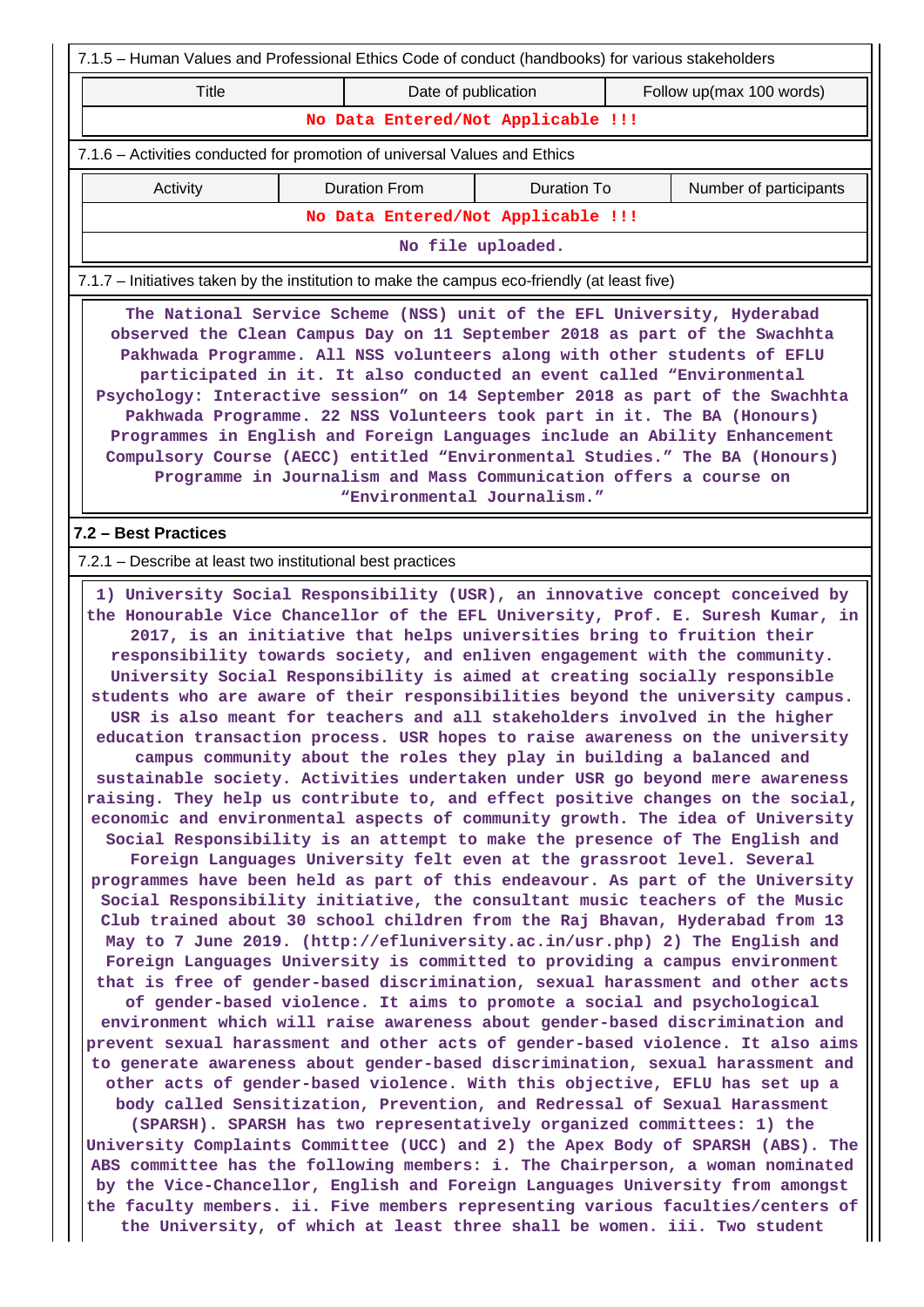**representatives, of which at least one shall be a girl student. iv. Two members from non-teaching staff, of which at least one shall be a woman. v. One woman NGO representative. vi. One woman counsellor. vii. Legal Advisor (special invitee). The following is the constitution of the members of UCC: i. Five (at least three women) teacher representatives. ii. One non-teaching staff representative of the University. iii. One person, with known contribution to women's issues, to be co-opted from outside the University, who could be an NGO representative. iv. The chairperson elected from amongst the above-mentioned members. v. One member-secretary elected from amongst the above-mentioned members. The University organizes Gender Sensitization Activities and Programmes regularly. An Orientation-cum-Interactive Session on sensitization and raising awareness in this regard was conducted on 8 March 2019 for security personnel, contractual workers and non-teaching staff on campus, permanent teaching staff, and students from BA (FL), MA (FL), BA (English), MA (English), MA(JMC), MA (Hindi), B Ed, PGDTE and PhD. In all, around 300 people attended the sessions. The orientation session was conducted by Prof. C. Beena, and by Prof. G.B. Reddy, Legal Advisor. Prof. C. Beena is a retired professor of Psychology and has published several books on Psychology. She is In-Charge of the Unnati Programme in Telangana Prisons. She has participated in several international seminars, workshops and conferences in India and abroad. Recently, Prof. C. Beena presented a paper on prison reforms at Harvard University. She is also a trainer on gender issues. 3) Faculty members enjoy the autonomy to design their own courses and offer them subject to the approval of the Board of Studies. This has facilitated the introduction of interdisciplinary courses and bringing of integrated intellectual reasoning and insights into the classroom. Some such courses are: Critical Humanities, Liveable Learning, Performing Traditions, Techniques of the Body, and Weaves and Waves of the Narrative (Prof. D. Venkat Rao https://www.efluniversity.ac.in/Dr.D.Venkat20Rao.php), Childhood: Cultures, Representations, and Invasions (Dr Rahul Kamble https://efluniversity.ac.in/view\_profile.php?eII0408) Psychology, Literature, and Everyday Life (Prof. V. Sudhakar and Dr Jibu Mathew George https://efluniversity.ac.in/view\_profile.php?eII0406) and The Holocaust: Paradigms of Thought (Dr Jibu Mathew George https://efluniversity.ac.in/view\_profile.php?eII0406). 4) The University has a Counselling Centre, which strives to enhance student health and wellness by providing comprehensive mental health and substance abuse related services. The Counselling Centre assists students by providing support during times of crisis, facilitating problem resolution, enhancing coping skills, promoting personal growth, and supporting academic success. These services are provided by experienced clinicians who are here to assist students. The Counselling Centre is open to the entire EFL University community. 5) In order to provide an opportunity to help students shape their personality through informal interactions with eminent people, a novel initiative called Meet a Leading Light (MALL), where students can interact with celebrities and learn about their success stories, has been introduced. 6) As part of enhancing the research output, seven online international journals will be launched with foreign experts on the editorial board along with the Dean and Heads of departments, concerned. 7) A Music Club is established on the University campus to provide entertainment and to encourage students to pursue their hobbies. Two trainers have been appointed to help students pursue music. 8) Bonding between students and teachers is crucial for the overall well-being of the new students. To promote this, Mentor-Mentee Groups have been formed. Students interact with each other in the groups and also with their mentors. 9) The University has provided free bicycle facility on the Campus for the benefit of students, teaching, and non-teaching staff as part of 'Go Green Initiative'. 10) An exclusive ATM has been set up inside the University Campus for the convenience of the students and staff of the University. 11) Hundreds of new**